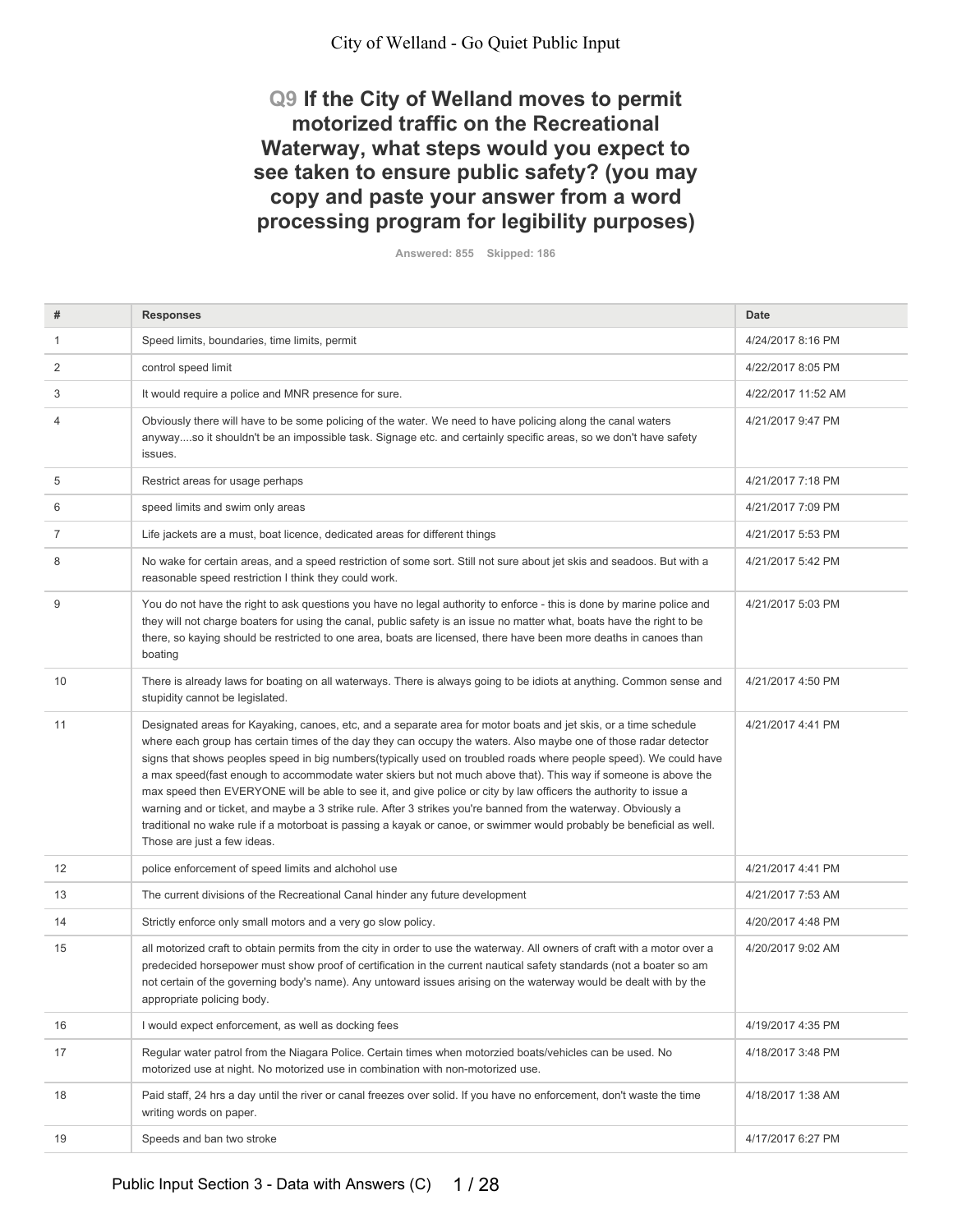| 20 | police patrol                                                                                                                                                                                                                                                                                             | 4/16/2017 4:48 PM  |
|----|-----------------------------------------------------------------------------------------------------------------------------------------------------------------------------------------------------------------------------------------------------------------------------------------------------------|--------------------|
| 21 | Dead slow speeds, constant monitoring, fines applied to abusers.                                                                                                                                                                                                                                          | 4/16/2017 9:20 AM  |
| 22 | Strict enforcement of speed limits. Establish certain hours for motorboat usage.                                                                                                                                                                                                                          | 4/15/2017 9:14 AM  |
| 23 | Not sure maybe fines?                                                                                                                                                                                                                                                                                     | 4/13/2017 2:14 PM  |
| 24 | it will need to be policed (NRP and bylaw). It is known this area is not policed and in turn, I see it as something that<br>can (will) be easily abused.                                                                                                                                                  | 4/13/2017 1:51 PM  |
| 25 | Make sure that any areas that are for swimming are located away from an area where a small motor boat would<br>sailing.                                                                                                                                                                                   | 4/13/2017 12:02 PM |
| 26 | Monitored with security or bylaw officers                                                                                                                                                                                                                                                                 | 4/13/2017 7:27 AM  |
| 27 | Same as anywhere else, we pay to have boat and fishing licenses, ministry to spot check boaters when loading or<br>unloading                                                                                                                                                                              | 4/13/2017 5:51 AM  |
| 28 | It would habe to constantly ne patrolled, even then there is no guarantee for safety. O                                                                                                                                                                                                                   | 4/12/2017 11:44 PM |
| 29 | Police on water check points for entry not enough can be done to prevent tragedy                                                                                                                                                                                                                          | 4/12/2017 5:04 PM  |
| 30 | Restrictions on motor size and boat size, speed limits, and hours of use.                                                                                                                                                                                                                                 | 4/12/2017 4:06 PM  |
| 31 | Size and time limitation. A full schedule for the entire public to view and adhere to.                                                                                                                                                                                                                    | 4/12/2017 2:52 PM  |
| 32 | There would have to be water rescue crew and a water ambulance crew on duty all the time it's too dangerous to have<br>watercraft on the canal                                                                                                                                                            | 4/12/2017 10:01 AM |
| 33 | speed limits and designated areas.                                                                                                                                                                                                                                                                        | 4/12/2017 8:19 AM  |
| 34 | I WOULD ADVISE ALL PEOPLE WHO ARE IN ANY HURT TO SUE THE CITY AND THE PERSON WHO HURT<br>THEM. THE CITY BECAUSE THEY ALLOWED MOTOR CRAFT INTO THE CANAL AND THE OPERATOR OF THE<br>CARFT.                                                                                                                 | 4/11/2017 8:02 PM  |
| 35 | No wake allowed and area designated by signs for non-motor activity ie: boat launch south to ontario st bridge for<br>scuba divers                                                                                                                                                                        | 4/6/2017 2:01 PM   |
| 36 | Do not permit motorized traffic.                                                                                                                                                                                                                                                                          | 4/6/2017 11:42 AM  |
| 37 | Speed limit enforcement. Noise level monitoring.                                                                                                                                                                                                                                                          | 4/4/2017 2:03 PM   |
| 38 | its safer to keep power boats out                                                                                                                                                                                                                                                                         | 4/4/2017 10:19 AM  |
| 39 | Steep User fees to cover the costs of a] building a boat launch and access road far away from current users; b]<br>policing the users of motorized craft; c] the salaries of staff to inspect licenses of pilots and drivers; d] the liability<br>insurance cost                                          | 4/3/2017 8:45 AM   |
| 40 | They should permit them at the end of Thorold Rd., they could go all the way to Port Robinson with no problem.                                                                                                                                                                                            | 4/2/2017 8:09 PM   |
| 41 | Policing                                                                                                                                                                                                                                                                                                  | 4/2/2017 1:15 PM   |
| 42 | Not a question of 'like' but the lawall laws enforce on the canal by the use of surveillance by trained officials. My<br>understanding is that this would represent a cost to the city but officers would not be city employees.                                                                          | 4/2/2017 11:44 AM  |
| 43 | Your going to ruin a golden opportunity for welland to be a flatwater Mecca                                                                                                                                                                                                                               | 4/1/2017 12:59 AM  |
| 44 | speed limit was always 9 knots but never enforced                                                                                                                                                                                                                                                         | 3/31/2017 10:24 PM |
| 45 | No use with 1km on either side of recreational equipment rental areas                                                                                                                                                                                                                                     | 3/31/2017 8:54 PM  |
| 46 | Hours of operation; policing; annual review of usage, complaints of abuse and ability to amend the decision.                                                                                                                                                                                              | 3/31/2017 7:43 PM  |
| 47 | Police boats occasionally                                                                                                                                                                                                                                                                                 | 3/31/2017 7:12 PM  |
| 48 |                                                                                                                                                                                                                                                                                                           | 3/31/2017 6:22 PM  |
| 49 | Enforce times-8am-9pm. Occasional police boats                                                                                                                                                                                                                                                            | 3/31/2017 11:58 AM |
| 50 | User pay program with strict supervision                                                                                                                                                                                                                                                                  | 3/31/2017 9:46 AM  |
| 51 | designated boating areas, on going environmental research to maintain a waterway free of polutants. Police boats.<br>Heavy fines for alcohol use and irradic boating. Heavy littering fines, no exceptions. Keeping Merritt Island a boat free<br>zone. Moter vehicle size limits. Probably so many more. | 3/31/2017 2:23 AM  |
| 52 | Very specific and limited very special events and times,                                                                                                                                                                                                                                                  | 3/30/2017 9:13 PM  |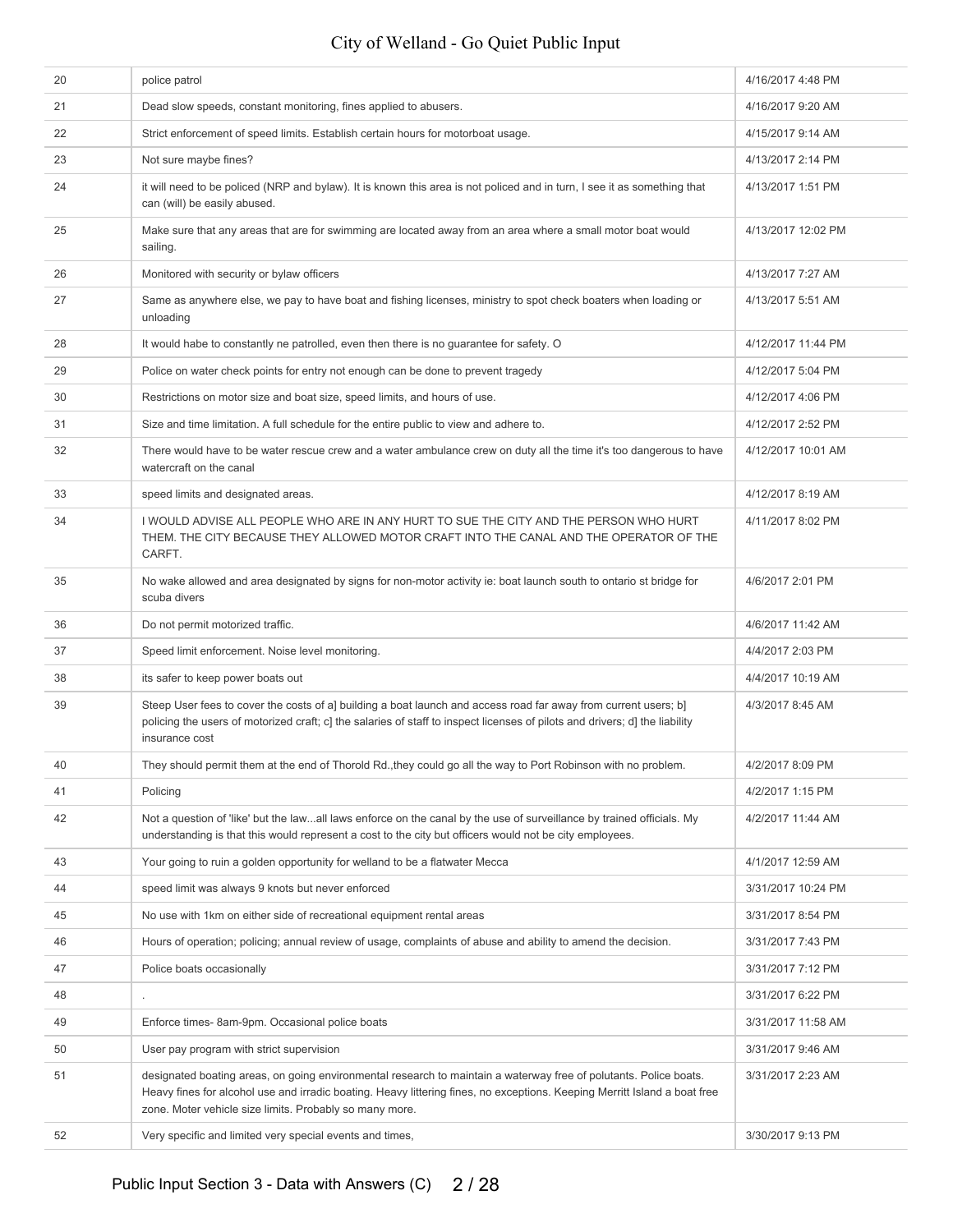| 53 | I do not want motorized vehicles.                                                                                                                                                                                                                                                                                                                                                                                                                                                                                               | 3/30/2017 9:12 PM  |
|----|---------------------------------------------------------------------------------------------------------------------------------------------------------------------------------------------------------------------------------------------------------------------------------------------------------------------------------------------------------------------------------------------------------------------------------------------------------------------------------------------------------------------------------|--------------------|
| 54 | Security. Monitoring use. Some sort of policing. Fees for use. It's ridiculous having those noisy thing in our beautiful<br>water way. There must be a better use.                                                                                                                                                                                                                                                                                                                                                              | 3/30/2017 9:11 PM  |
| 55 | A severe amount of security and policing. There have been deaths on the canal due to motorized vehicles.                                                                                                                                                                                                                                                                                                                                                                                                                        | 3/29/2017 10:23 PM |
| 56 | I would expect the city to not permit motorized traffic and thereby incurr substantial increases in insurance to be paid<br>by all citizens for a small portion's pleasure.                                                                                                                                                                                                                                                                                                                                                     | 3/29/2017 8:07 PM  |
| 57 | Electric powered boats for fishing could co-exist with curren users.                                                                                                                                                                                                                                                                                                                                                                                                                                                            | 3/28/2017 10:27 PM |
| 58 | enough people already drown do not do it                                                                                                                                                                                                                                                                                                                                                                                                                                                                                        | 3/28/2017 8:53 PM  |
| 59 | Permitting motorized traffic will be very difficult to monitor. It will require more money to do this.                                                                                                                                                                                                                                                                                                                                                                                                                          | 3/28/2017 6:45 PM  |
| 60 | Don't know.                                                                                                                                                                                                                                                                                                                                                                                                                                                                                                                     | 3/28/2017 3:25 PM  |
| 61 | I would like to see what steps they are obligated to take and then decide if that is sufficient or needs to be added to.<br>The COW must have a lawyer that would tell them what their liability is.                                                                                                                                                                                                                                                                                                                            | 3/28/2017 1:35 PM  |
| 62 | I do not believe the City can ensure public safety. Already we are dealing with dirt bikes, four wheelers on the trails<br>and a lot of the canal lands are used as one giant dog park. Where are the enforcers for these violations? If the City<br>cannot enforce those by-laws how can there be reasonable policing of the waterway.                                                                                                                                                                                         | 3/28/2017 1:22 PM  |
| 63 | Super strict rules and reguations                                                                                                                                                                                                                                                                                                                                                                                                                                                                                               | 3/28/2017 11:29 AM |
| 64 | licensing and enforcement                                                                                                                                                                                                                                                                                                                                                                                                                                                                                                       | 3/28/2017 10:24 AM |
| 65 | Simply put, you can't have both. Mixed traffic is dangerous. Swimmers are hard to see. Rowers and SUP users will<br>capsize. Amateur rental users will not only need to learn to control their equipment but also pay attention for boats and<br>navigate wake.                                                                                                                                                                                                                                                                 | 3/28/2017 10:11 AM |
| 66 | Policing, Speed Limits, Size Restrictions                                                                                                                                                                                                                                                                                                                                                                                                                                                                                       | 3/27/2017 11:40 PM |
| 67 | Permits for boats to use the canal.                                                                                                                                                                                                                                                                                                                                                                                                                                                                                             | 3/27/2017 1:02 PM  |
| 68 | lifeguard, portable toilets, increased garbage cans, more parking, wildlife protection, signage, increased lighting, gated<br>entrance, restricted hours,                                                                                                                                                                                                                                                                                                                                                                       | 3/27/2017 12:05 PM |
| 69 | We would expect to have any motorized activity, escpecially when it involves skidoos, to be in an area far from where<br>individuals for safety reasons.                                                                                                                                                                                                                                                                                                                                                                        | 3/27/2017 11:54 AM |
| 70 | Motorized traffic would only be allowed on specific days/times                                                                                                                                                                                                                                                                                                                                                                                                                                                                  | 3/27/2017 11:53 AM |
| 71 | Don't allow it!! There is no way to blend non motorized and motorized in such narrow waterways.                                                                                                                                                                                                                                                                                                                                                                                                                                 | 3/27/2017 6:15 AM  |
| 72 | I would expect lane ways, as well as, policing on the waterway to ensure guidelines are enforced.                                                                                                                                                                                                                                                                                                                                                                                                                               | 3/26/2017 10:59 PM |
| 73 | PLEASE DO NOT-this is a safety nightmare                                                                                                                                                                                                                                                                                                                                                                                                                                                                                        | 3/26/2017 9:06 PM  |
| 74 | It is not feasible for the South course. As mentioned above the first right of refusal to Athletic activities and events for<br>the North course mightcwork                                                                                                                                                                                                                                                                                                                                                                     | 3/26/2017 8:27 PM  |
| 75 | Someone who would patrol to ensure rules were followed on motorized watercraft                                                                                                                                                                                                                                                                                                                                                                                                                                                  | 3/26/2017 2:54 PM  |
| 76 | Not to allow while rowing in progress.                                                                                                                                                                                                                                                                                                                                                                                                                                                                                          | 3/26/2017 12:18 PM |
| 77 | In the event that you make the mistake of opening it up then I recommend closing it to recreational boaters whenever<br>there are rowers or paddlers on the water otherwise there will be mayhem.                                                                                                                                                                                                                                                                                                                               | 3/26/2017 11:32 AM |
| 78 | I expect that there would be certain times when motorized traffic is not allowed. The safety of the rowers and canoers<br>of the canal should be put in high priority. With so many of these users learning how to row and canoe, boaters would<br>cause a lot of congestion around the waterway and wouldn't allow people to have a safe space to learn new skills. I'd<br>expect that for certain times, boating would not be allowed and the canal could continue to be used as a quiet safe<br>space for rowers and canoers | 3/26/2017 11:07 AM |
| 79 | 1- Constant surveillance of the area to enforce speed limits. With such a narrow canal and allowing motorized and<br>man powered crafts the likelihood of crashes is significantly high. 2- Strictly enforced traffic patterns 3- Close<br>monitoring by law enforcement for alcohol consumption while operating motorized boats                                                                                                                                                                                                | 3/26/2017 10:19 AM |
| 80 | Marine law enforcement, as some of the new motorized sports participants are not aware of rules even with PRO.                                                                                                                                                                                                                                                                                                                                                                                                                  | 3/26/2017 9:39 AM  |
| 81 | no motor boats allowed                                                                                                                                                                                                                                                                                                                                                                                                                                                                                                          | 3/26/2017 9:05 AM  |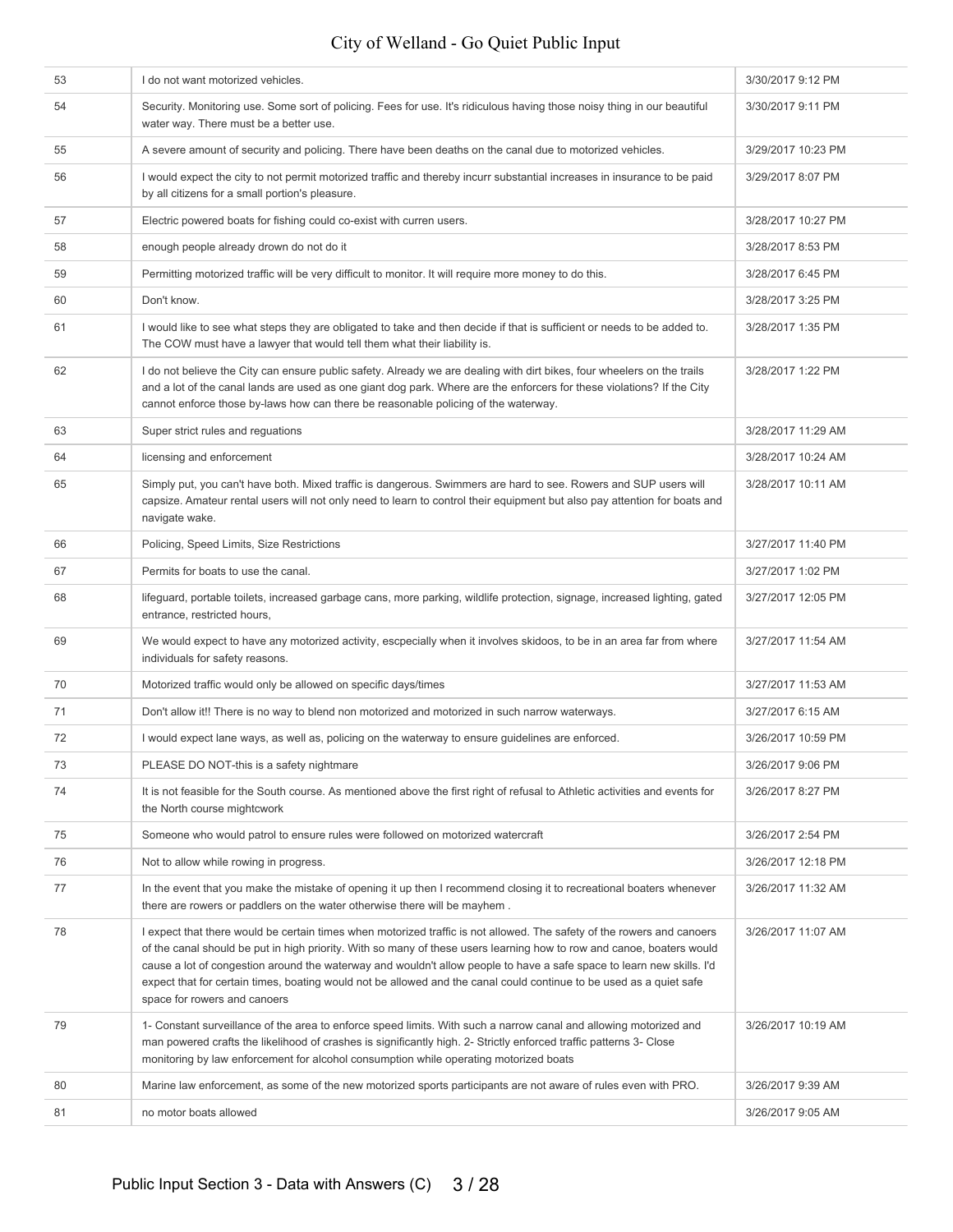| 82  | I hope scheduled times when rowers are not training. These athletes one day make national teams and need to<br>practice without waves or fear of being injured.                                                                                                                                                                                                                                                                                                                                                                                                                                                                                              | 3/26/2017 9:03 AM  |
|-----|--------------------------------------------------------------------------------------------------------------------------------------------------------------------------------------------------------------------------------------------------------------------------------------------------------------------------------------------------------------------------------------------------------------------------------------------------------------------------------------------------------------------------------------------------------------------------------------------------------------------------------------------------------------|--------------------|
| 83  | Large no-wake zones. And perhaps restricted time access (especially during dusk and dawn).                                                                                                                                                                                                                                                                                                                                                                                                                                                                                                                                                                   | 3/26/2017 8:41 AM  |
| 84  | Don't allow it. Would be a nightmare to monitor and control                                                                                                                                                                                                                                                                                                                                                                                                                                                                                                                                                                                                  | 3/26/2017 8:38 AM  |
| 85  | A schedule where motorized vehicles are prohibited from the water during non-motorized practices and events. My<br>child and teammates' safety is most important!                                                                                                                                                                                                                                                                                                                                                                                                                                                                                            | 3/26/2017 8:31 AM  |
| 86  | Motorized craft restricted to limited areas of the canal. None where the open water swimmers train. None on the south<br>course. None where the canoe/kayak dragon boat and rowing competitions happening.                                                                                                                                                                                                                                                                                                                                                                                                                                                   | 3/26/2017 7:37 AM  |
| 87  | Keep them confined to a small area, or within certain times. I would expect the flatwater center to continue to be<br>utilized for events, and motorized traffic nowhere near it. I would hope the canoe/kayak/dragonboat/rowing center to<br>be able to continue to be utilized, and motorized boats to have to yield to them. And I would expect the area monitored<br>to ensure all individuals using motorized crafts had their Pleasure Craft Operator Card and proper lifevests onboard.                                                                                                                                                               | 3/26/2017 3:25 AM  |
| 88  | Appeal                                                                                                                                                                                                                                                                                                                                                                                                                                                                                                                                                                                                                                                       | 3/26/2017 1:01 AM  |
| 89  | No motorized craft allowed when non motorized events are held and during practice times of non motorized sports                                                                                                                                                                                                                                                                                                                                                                                                                                                                                                                                              | 3/25/2017 11:56 PM |
| 90  | There is no way to safely introduce motorized traffic on these waterways while still maintaining the integrity of the<br>critically important athletic functions that these waterways currently serve. Please see answer to question 8., above.                                                                                                                                                                                                                                                                                                                                                                                                              | 3/25/2017 11:35 PM |
| 91  | Motorized traffic should not be allowed (unless for competitions)period. That is the best way to ensure public safety.                                                                                                                                                                                                                                                                                                                                                                                                                                                                                                                                       | 3/25/2017 10:44 PM |
| 92  | Should motorized traffic be allowed on the waterway, I would expect that it would be limited to a small section of the<br>canal for a limited period of time. I would expect use to be limited to one or two Sundays in the summer for motorized<br>vehicles, providing there are no conflicting events on the water or the amphitheatre. The area would need to be<br>patroled and staffed to ensure there are no conflicts with swimmers or scuba divers. Giving advance notice to user<br>groups does not guarantee that all users will get the message. I would be sickened to see an accident occur.<br>Selecting a location would also be a challenge. | 3/25/2017 10:29 PM |
| 93  | Precedence must be given to non-motorized events and practices. In all cases!                                                                                                                                                                                                                                                                                                                                                                                                                                                                                                                                                                                | 3/25/2017 10:17 PM |
| 94  | I would hope the city doesn't move to permit motorized traffic on the waterway. From a practical sense it would be far<br>too difficult to police who can be where and when.                                                                                                                                                                                                                                                                                                                                                                                                                                                                                 | 3/25/2017 10:13 PM |
| 95  | Limit how many people go in, require users to participate in training to understand how to share the waterway with<br>other non-powered users. Limit use to 2.5 hp.                                                                                                                                                                                                                                                                                                                                                                                                                                                                                          | 3/25/2017 10:10 PM |
| 96  | It should never happen                                                                                                                                                                                                                                                                                                                                                                                                                                                                                                                                                                                                                                       | 3/25/2017 10:09 PM |
| 97  | Separate areas for motorized boats and flatwater boats as there is no way that these different types of boats can<br>coexist safely. Speed limits, time/day limits, noise limits, limits to number of users at a given time (to avoid<br>congestion). Not sure what you'll do about liability given the greater accident risk of motorized boats operated at high<br>speeds by members of the general public that may not act responsibly. Enforcement may be a challenge and<br>expensive. What about requiring proof of insurance for boat and jet ski drivers? Bit of an administrative nightmare I'd<br>guess.                                           | 3/25/2017 9:47 PM  |
| 98  | Recreational and competitive water sport organizations have the ability to close the waterways during practices,<br>training times, competitions, and other events.                                                                                                                                                                                                                                                                                                                                                                                                                                                                                          | 3/25/2017 9:13 PM  |
| 99  | Waterways will have to be policed.                                                                                                                                                                                                                                                                                                                                                                                                                                                                                                                                                                                                                           | 3/25/2017 8:51 PM  |
| 100 | we should have an election                                                                                                                                                                                                                                                                                                                                                                                                                                                                                                                                                                                                                                   | 3/25/2017 6:46 PM  |
| 101 | Speed Limits Enforcement, designated buyos system.                                                                                                                                                                                                                                                                                                                                                                                                                                                                                                                                                                                                           | 3/25/2017 5:48 PM  |
| 102 | limited hours for power boats, restricted areas, electric motor only                                                                                                                                                                                                                                                                                                                                                                                                                                                                                                                                                                                         | 3/25/2017 3:10 PM  |
| 103 | 24/7 policing of the waterway                                                                                                                                                                                                                                                                                                                                                                                                                                                                                                                                                                                                                                | 3/25/2017 12:08 PM |
| 104 | I would expect that the City of Welland would hire security staff to constantly ensure the safety of the families using<br>the same waterway. I would expect that the security would be there to ensure that no one is impaired while operating a<br>motorized vehicel                                                                                                                                                                                                                                                                                                                                                                                       | 3/25/2017 8:49 AM  |
| 105 | I am opposed to motorized traffic in the canal.                                                                                                                                                                                                                                                                                                                                                                                                                                                                                                                                                                                                              | 3/25/2017 12:49 AM |
| 106 | Have days for non motorized vechicles                                                                                                                                                                                                                                                                                                                                                                                                                                                                                                                                                                                                                        | 3/24/2017 7:02 PM  |
| 107 | Unfortunately, the only way I see public safety being ensured is with monitoring and enforcement - at additional costs<br>in manpower and methods.                                                                                                                                                                                                                                                                                                                                                                                                                                                                                                           | 3/24/2017 2:26 PM  |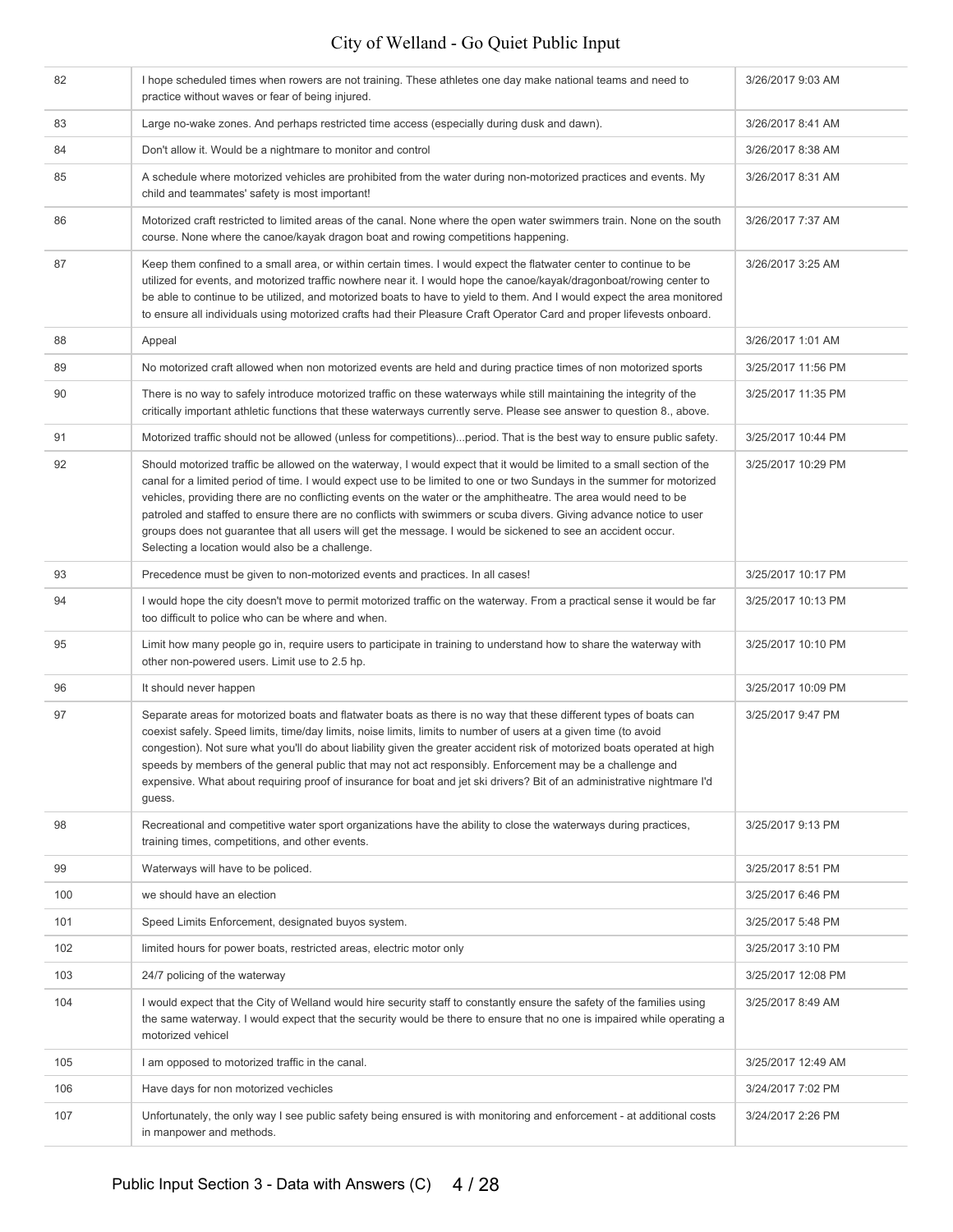| 108 | you can'tnot hours, not days, it would be a nonsensical moveany council that thinks of that needs tobe removed<br>from officeassinine!!!                                                                                                                                                                                                                                                     | 3/24/2017 1:38 PM  |
|-----|----------------------------------------------------------------------------------------------------------------------------------------------------------------------------------------------------------------------------------------------------------------------------------------------------------------------------------------------------------------------------------------------|--------------------|
| 109 | continuous policing of the waterways for safety and compliance with laws                                                                                                                                                                                                                                                                                                                     | 3/24/2017 1:10 PM  |
| 110 | Drinking on water                                                                                                                                                                                                                                                                                                                                                                            | 3/24/2017 1:02 PM  |
| 111 | We believe that motorized vehicle activity is not compatible with those activities that are now permitted on the<br>waterway. There can only be one or the other. We strongly believe that wisdom will prevail and the city council will not<br>permit motorized traffic on the waterway                                                                                                     | 3/24/2017 12:55 PM |
| 112 | There would have to be certain dates/times. A designated boat launch which would be closed / locked during non<br>permitted times. Perhaps they can only go south as far main street bridge. Since the far south end is rowing.                                                                                                                                                              | 3/24/2017 12:42 PM |
| 113 | Strict policing and penalties to deter unsafe and annoying use of the waterway.                                                                                                                                                                                                                                                                                                              | 3/24/2017 11:23 AM |
| 114 | No motorized traffic at all no                                                                                                                                                                                                                                                                                                                                                               | 3/24/2017 10:50 AM |
| 115 | I am there every day and I will be watching. Hopefully I will get some help. Hopefully I won't have to.                                                                                                                                                                                                                                                                                      | 3/24/2017 9:24 AM  |
| 116 | low speed limits                                                                                                                                                                                                                                                                                                                                                                             | 3/24/2017 9:21 AM  |
| 117 | Well there will be a number of sports that will suffer due to unsafe conditions being allowed so I would seek out<br>political offices to assist to reverse the decision.                                                                                                                                                                                                                    | 3/24/2017 9:12 AM  |
| 118 | If they do that would be unfortunate because as you know people will do what ever they want on the canal and the<br>litter along the water way will become worse than it is already. It would have to be policed regularly and it would be<br>unsafe for people swimming, kayaking or rowing.                                                                                                | 3/24/2017 9:11 AM  |
| 119 | But I agree with the idea that these boats should be restricted to an area located north of the exising Flatwater Centre<br>boat and SUP areas, which typically travel through the downtown. Those motorized boats should not be allowed to<br>operate within the same portion of the waterway due to their wake possibly causing SUPs riders to fall over since they<br>are likely novices. | 3/24/2017 8:49 AM  |
| 120 | restricted times very restricted speed restricted motor size                                                                                                                                                                                                                                                                                                                                 | 3/24/2017 8:34 AM  |
| 121 | Staff on site                                                                                                                                                                                                                                                                                                                                                                                | 3/24/2017 8:27 AM  |
| 122 | do not allow                                                                                                                                                                                                                                                                                                                                                                                 | 3/24/2017 8:15 AM  |
| 123 | different zones for motorized and non motorized use                                                                                                                                                                                                                                                                                                                                          | 3/24/2017 7:29 AM  |
| 124 | Law enforcement                                                                                                                                                                                                                                                                                                                                                                              | 3/24/2017 6:52 AM  |
| 125 | Separate spaces on the waterway                                                                                                                                                                                                                                                                                                                                                              | 3/24/2017 2:50 AM  |
| 126 | That move would be foolish and fought tooth and nail                                                                                                                                                                                                                                                                                                                                         | 3/24/2017 1:39 AM  |
| 127 | small boats with small motors and limited speed (eg. maximum 10 kph or 5 knots). The boats should also be<br>mandated to have some visible identification or license number.                                                                                                                                                                                                                 | 3/23/2017 9:53 PM  |
| 128 | Enforcement                                                                                                                                                                                                                                                                                                                                                                                  | 3/23/2017 9:05 PM  |
| 129 | I am only in favour of keeping out motorized traffic. Zero steps to monitor would be effective.                                                                                                                                                                                                                                                                                              | 3/23/2017 8:37 PM  |
| 130 | a bylaw officer constantly patrolling to enforce rules or time restrictions which we no isn't feasable                                                                                                                                                                                                                                                                                       | 3/23/2017 8:23 PM  |
| 131 | <b>Restricted areas</b>                                                                                                                                                                                                                                                                                                                                                                      | 3/23/2017 8:02 PM  |
| 132 | Police on the waterway                                                                                                                                                                                                                                                                                                                                                                       | 3/23/2017 8:00 PM  |
| 133 | Electric powered boats only.                                                                                                                                                                                                                                                                                                                                                                 | 3/23/2017 7:59 PM  |
| 134 | 24/7 enforcement paid for 100% through fines to violators                                                                                                                                                                                                                                                                                                                                    | 3/23/2017 6:52 PM  |
| 135 | Welland On L3B0C3                                                                                                                                                                                                                                                                                                                                                                            | 3/23/2017 6:12 PM  |
| 136 | i think it would be crazy to let any gas powered boats or ski boats into the waterway there is not enough room to ski<br>and chippawa river already has a problem with speeding.                                                                                                                                                                                                             | 3/23/2017 4:52 PM  |
| 137 | bylaw officers on the water to issue tickets                                                                                                                                                                                                                                                                                                                                                 | 3/23/2017 4:39 PM  |
| 138 | All motorized boats should have a visible registration number                                                                                                                                                                                                                                                                                                                                | 3/23/2017 4:38 PM  |
| 139 | Full Police Presence. Patrol Craft. Is it not common sense that if a kid is learning to stand on a paddle board, you don't<br>have boats that can make waves and/or fishing lines and hooks set up across the water? If you don't enforce, the<br>motor boats will win and we will have to go elsewhere and/or someone will die-be seriously hurt.                                           | 3/23/2017 4:35 PM  |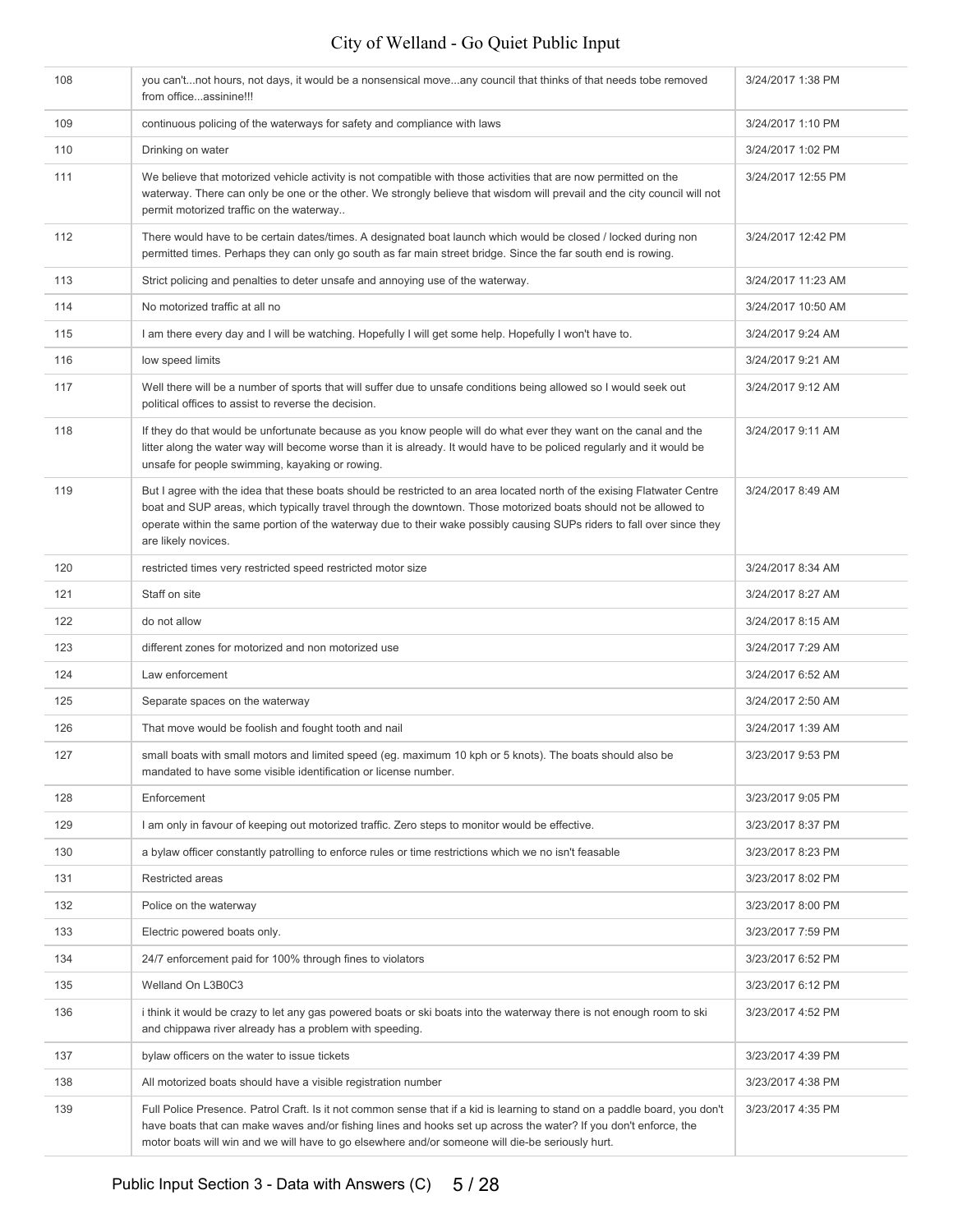| 140 | None, or post a few signs to void the City of any liability concerns                                                                                                                                                                                                                                                                                                                                                                                         | 3/23/2017 4:32 PM  |
|-----|--------------------------------------------------------------------------------------------------------------------------------------------------------------------------------------------------------------------------------------------------------------------------------------------------------------------------------------------------------------------------------------------------------------------------------------------------------------|--------------------|
| 141 | You would need 24hr policing to ensure that laws where being obeyed. That will be costly to the city.                                                                                                                                                                                                                                                                                                                                                        | 3/23/2017 4:13 PM  |
| 142 | No jet skis or speed boats. Electrical motors should be quiet. Life jackets a. Must                                                                                                                                                                                                                                                                                                                                                                          | 3/23/2017 4:07 PM  |
| 143 | i think canadian marine laws properly address this question                                                                                                                                                                                                                                                                                                                                                                                                  | 3/23/2017 3:17 PM  |
| 144 | Limiting of the size of motor, limiting times for participation.                                                                                                                                                                                                                                                                                                                                                                                             | 3/23/2017 3:03 PM  |
| 145 | speed limits                                                                                                                                                                                                                                                                                                                                                                                                                                                 | 3/23/2017 2:48 PM  |
| 146 | very slow speeds of boats and limited sizes                                                                                                                                                                                                                                                                                                                                                                                                                  | 3/23/2017 2:44 PM  |
| 147 | Restricted use times and areas of use                                                                                                                                                                                                                                                                                                                                                                                                                        | 3/23/2017 2:28 PM  |
| 148 | Restricted time of use and speed limits                                                                                                                                                                                                                                                                                                                                                                                                                      | 3/23/2017 2:18 PM  |
| 149 | Safety                                                                                                                                                                                                                                                                                                                                                                                                                                                       | 3/23/2017 2:06 PM  |
| 150 | Better have police who "serve and protect" our community on the waterways to enforce the laws.                                                                                                                                                                                                                                                                                                                                                               | 3/23/2017 12:51 PM |
| 151 | In the fantasy world, have policing on the water to regulate the rules So in the real world at least signage with a hotline<br>number which would be manned to hear the complaints and to be to sent the proper authorities in a timely manner                                                                                                                                                                                                               | 3/23/2017 9:29 AM  |
| 152 | All steps would be expensive and the motorized boaters would not carry that cost exclusively. Full time surveillance<br>and policing, fencing, barricades to prevent illegal or unathorized use. Safe parking facilities. Why? For whose benefit?<br>And at what cost to the current users, both on the water and one the canals idea lands and to the peaceful enjoyment<br>of property nearby. At any cost, there is no solution for 100% noise abatement. | 3/23/2017 9:19 AM  |
| 153 | There will be no way to police it, City will be opening itself up to many potential massive lawsuits. How will people be<br>stopped from going into the flat water course? Not worth it.                                                                                                                                                                                                                                                                     | 3/23/2017 8:19 AM  |
| 154 | No one enforces the no jumping from bridge - why would we expect any enforcement - the idea of motorized traffic in<br>such a confined area when Niagara is surrounded by lakes is ridiculous                                                                                                                                                                                                                                                                | 3/23/2017 7:02 AM  |
| 155 | Have boaters sign a waiver and prove insurance and agree to have fun                                                                                                                                                                                                                                                                                                                                                                                         | 3/22/2017 9:54 PM  |
| 156 | In my opinion, there are no real safe steps that the City can take. The bottom line is that the canal will now be<br>unequivocally less safe!!!                                                                                                                                                                                                                                                                                                              | 3/22/2017 6:25 PM  |
| 157 | Speed limits and off limit zones with security to patrol and enforce.                                                                                                                                                                                                                                                                                                                                                                                        | 3/22/2017 5:29 PM  |
| 158 | The city should not permit motorized traffic on the canal. There are plenty of other water sources to use these crafts.                                                                                                                                                                                                                                                                                                                                      | 3/22/2017 5:00 PM  |
| 159 | 24/7 OPP marine patrol. Canadian Safe Boating Council guidelines.                                                                                                                                                                                                                                                                                                                                                                                            | 3/22/2017 9:59 AM  |
| 160 | designated water way traffic signs. also defined lanes for swimmers like the bike lanes on roads.                                                                                                                                                                                                                                                                                                                                                            | 3/21/2017 9:31 PM  |
| 161 | proper safety signage with NRP number posted. Also you can take the security quards from city hall which is a waste<br>of money and have them part time patrol the canal lands.                                                                                                                                                                                                                                                                              | 3/21/2017 9:17 PM  |
| 162 | No motorboats during rowing/kayak practices, having to avoid motorboats and their wake will be near impossible                                                                                                                                                                                                                                                                                                                                               | 3/21/2017 9:15 PM  |
| 163 | Police presents at all times. Bylaw officers on duty 24 hours a day.                                                                                                                                                                                                                                                                                                                                                                                         | 3/21/2017 7:16 PM  |
| 164 | require permit agreeing to low HP and speed                                                                                                                                                                                                                                                                                                                                                                                                                  | 3/21/2017 6:34 PM  |
| 165 | The same as all other waterways in the province                                                                                                                                                                                                                                                                                                                                                                                                              | 3/21/2017 5:12 PM  |
| 166 | <b>NOT SAFE</b>                                                                                                                                                                                                                                                                                                                                                                                                                                              | 3/21/2017 4:44 PM  |
| 167 | There would have to be a certain area where they are allowed. This would shorten the training course for all other<br>sports however. There would also have to be more AED stations along the canal as well as bathrooms and docks. I<br>would also hope there would be some kind of training package people operating motorized vehicles would have to<br>take.                                                                                             | 3/21/2017 3:49 PM  |
| 168 | Safe designated areas for all to use                                                                                                                                                                                                                                                                                                                                                                                                                         | 3/21/2017 3:18 PM  |
| 169 | Don't do it. You would be taking a valuable resource away from the people in our community. Most people in Welland<br>cannot afford to have a boat for use in the canal. Those who can afford the boat or jet ski can afford the gas to go to<br>the lake to keep out waterway safe for the majority                                                                                                                                                         | 3/21/2017 3:16 PM  |
| 170 | The bridges would need protection around them and caution signs all down the canal would be needed                                                                                                                                                                                                                                                                                                                                                           | 3/21/2017 1:34 PM  |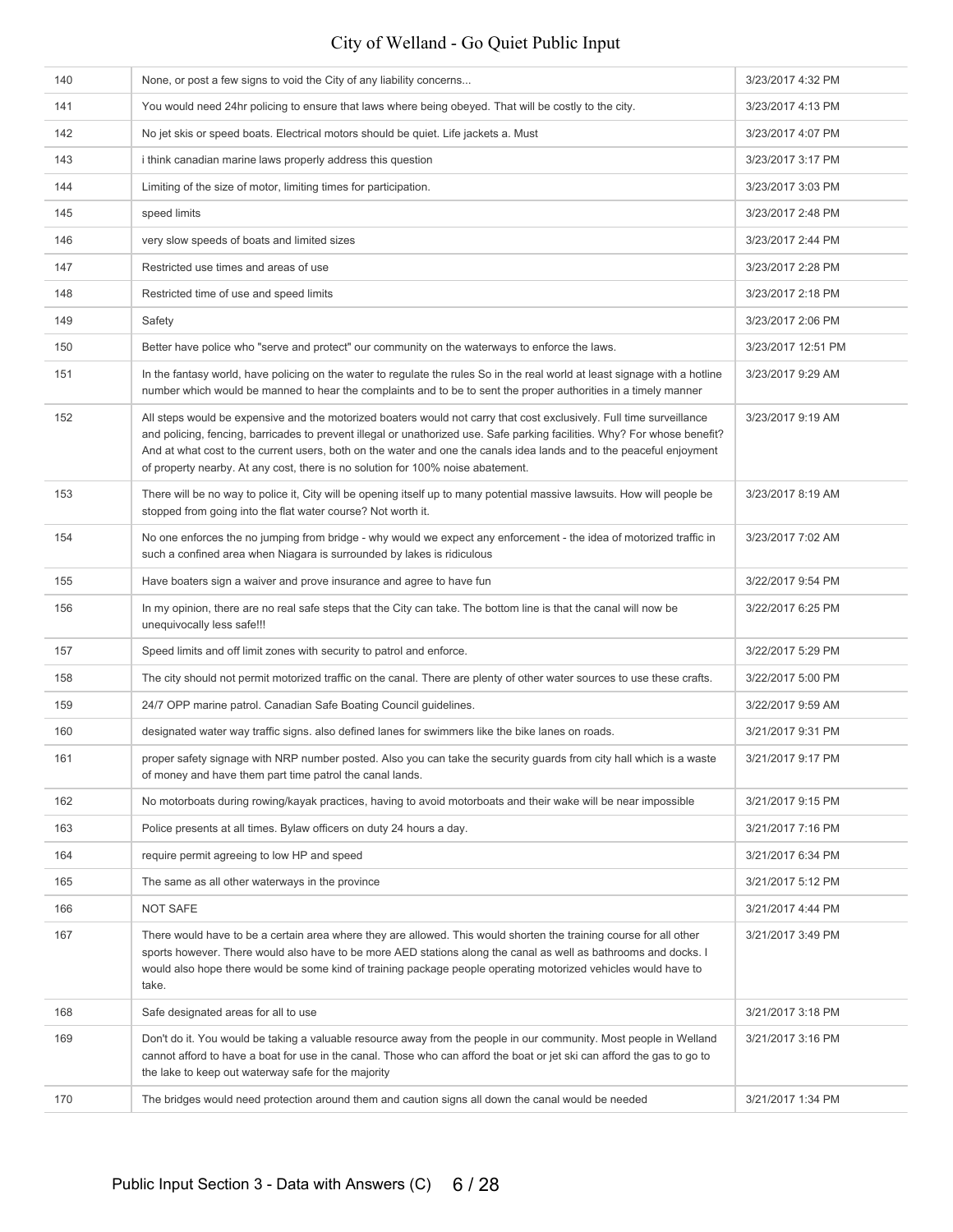| 171 | I don't believe that there is a way to ensure safety of club members and renters as soon as motorized vehicles are<br>allowed on the canal. I believe motorized vehicles would instantly put everyone at risk unless there is constant<br>supervision along the waterway, which isn't reasonable.                                                                                                                                                                                                                                                                                                                               | 3/21/2017 1:16 PM  |
|-----|---------------------------------------------------------------------------------------------------------------------------------------------------------------------------------------------------------------------------------------------------------------------------------------------------------------------------------------------------------------------------------------------------------------------------------------------------------------------------------------------------------------------------------------------------------------------------------------------------------------------------------|--------------------|
| 172 | Rowing and kayaking would be at risk for the benefit of motorized vehicles. Kayaks and canoes deserve a dedicated<br>space where they can feel safe.                                                                                                                                                                                                                                                                                                                                                                                                                                                                            | 3/21/2017 1:09 PM  |
| 173 | There would have to be time restrictions for all of the programs and motorboat traffic.                                                                                                                                                                                                                                                                                                                                                                                                                                                                                                                                         | 3/21/2017 1:08 PM  |
| 174 | Policing of waterways as a swimmer right now i dont have to watch for boats running me over                                                                                                                                                                                                                                                                                                                                                                                                                                                                                                                                     | 3/21/2017 12:56 PM |
| 175 | The canal would need to be policed - someone has to ensure the safety of everyone using it. Motorized boats etc<br>could become a danger for swimmers etc                                                                                                                                                                                                                                                                                                                                                                                                                                                                       | 3/21/2017 9:22 AM  |
| 176 | enforcement of horsepower limit                                                                                                                                                                                                                                                                                                                                                                                                                                                                                                                                                                                                 | 3/20/2017 9:08 PM  |
| 177 | Special area for each use                                                                                                                                                                                                                                                                                                                                                                                                                                                                                                                                                                                                       | 3/20/2017 8:50 PM  |
| 178 | scheduled times when motorized boats are permitted and enforcement of these times                                                                                                                                                                                                                                                                                                                                                                                                                                                                                                                                               | 3/20/2017 8:14 PM  |
| 179 | There would have to be constant supervision either police or bylaw officers It has been my observation that motorized<br>vehicles constantly use the pedestrian pathways along this waterway. These include motorized dirt bikes, 4 wheelers<br>and skids. It is my understanding that the vehicles are not allowed on these paths. Where is the enforcement??                                                                                                                                                                                                                                                                  | 3/20/2017 6:57 PM  |
| 180 | Water way bylaw officers                                                                                                                                                                                                                                                                                                                                                                                                                                                                                                                                                                                                        | 3/20/2017 6:26 PM  |
| 181 | Constant patrollign by the police during daylight hors to enforce the rules and regulations.                                                                                                                                                                                                                                                                                                                                                                                                                                                                                                                                    | 3/20/2017 4:57 PM  |
| 182 | Time restrictions and active enforcement with fines and noise and speed limits and designated areas to reduce noise<br>impacts and recreational activity impacts                                                                                                                                                                                                                                                                                                                                                                                                                                                                | 3/20/2017 4:42 PM  |
| 183 | Unsure                                                                                                                                                                                                                                                                                                                                                                                                                                                                                                                                                                                                                          | 3/20/2017 4:24 PM  |
| 184 | Enforcement of rulescand regulations.                                                                                                                                                                                                                                                                                                                                                                                                                                                                                                                                                                                           | 3/20/2017 4:17 PM  |
| 185 | who is going to pay for the increased policing that this would require? More taxes?                                                                                                                                                                                                                                                                                                                                                                                                                                                                                                                                             | 3/20/2017 3:24 PM  |
| 186 | don't allow it                                                                                                                                                                                                                                                                                                                                                                                                                                                                                                                                                                                                                  | 3/20/2017 2:05 PM  |
| 187 | the issue is policing. Some one has to monitpor boating traffic on water in the sme way they do the area lakes. Have<br>to consider drinking and use of motorized boats. Right of way rules and dealing with inevitable confrontations between<br>motor craft and everyone elase.                                                                                                                                                                                                                                                                                                                                               | 3/20/2017 12:41 PM |
| 188 | Regular patrols of the canal to ensure safe behaviours and operation within established zones.                                                                                                                                                                                                                                                                                                                                                                                                                                                                                                                                  | 3/20/2017 12:22 PM |
| 189 | I recall prior to our present status (pre 2003), we would hear motor boats and jet skis for countless hours on the canal.<br>We walk, run, cycle on the Welland Island and countless times have encounters jet skiers who would pull up to the<br>island docs to drink alcohol and smoke illegal substances as it was secluded. They never had any couth and would<br>leave there trash behind. I have never seen this type of activity from those in kayaks or canoes.                                                                                                                                                         | 3/20/2017 11:30 AM |
| 190 | Speed and motor size limits and NO JET SKIS!                                                                                                                                                                                                                                                                                                                                                                                                                                                                                                                                                                                    | 3/20/2017 7:38 AM  |
| 191 | Designated areas with barriers to prevent motorized vehicles from crossing the lines. Heavy fines. Easy ways to<br>report voilators                                                                                                                                                                                                                                                                                                                                                                                                                                                                                             | 3/20/2017 6:18 AM  |
| 192 | Do not let hem in the recreational area at the flat water centre towards Notre dame and the other way beyond the<br>406. Some of us train early in the morning and after work. I train mid afternoon.                                                                                                                                                                                                                                                                                                                                                                                                                           | 3/19/2017 7:44 PM  |
| 193 | fully functional boat ramps, permits charged and issued to boat owners, a staffer insuring that users have a permit and<br>an operators' license and a boat inspection to ensure that all safety laws are followed, police presence on the canal<br>and off the canal, limit to the maximumu amount of users where others would have to wait their turn, a check that<br>boaters carry insurance, THAT THE CITY OF WELLAND HAS LIABILITY INSURANCE, other users of the waterway<br>are not negatively impacted by boaters, NO ALCOHOL. Shoreline protection, especially in the North end where<br>erosion is currently visible. | 3/19/2017 6:01 PM  |
| 194 | Regular police patrols                                                                                                                                                                                                                                                                                                                                                                                                                                                                                                                                                                                                          | 3/19/2017 11:00 AM |
| 195 | Speed limits? Skidoos are going to be a nightmare!                                                                                                                                                                                                                                                                                                                                                                                                                                                                                                                                                                              | 3/19/2017 10:59 AM |
| 196 | Motor size limitations. Speed limit. No wake zones. Under the international and Canadian boating laws it is the boat<br>owners responsiblity to make safe passage for a Conoe kayak. All it takes is one canoe in the canal to shut down any<br>wake from a boat. We have enough bodies of water in or region to use a motorized boat let's keep it that way.                                                                                                                                                                                                                                                                   | 3/19/2017 10:05 AM |
| 197 | Speed limits and police occupancychecking for drinking and proper licensing                                                                                                                                                                                                                                                                                                                                                                                                                                                                                                                                                     | 3/18/2017 10:18 PM |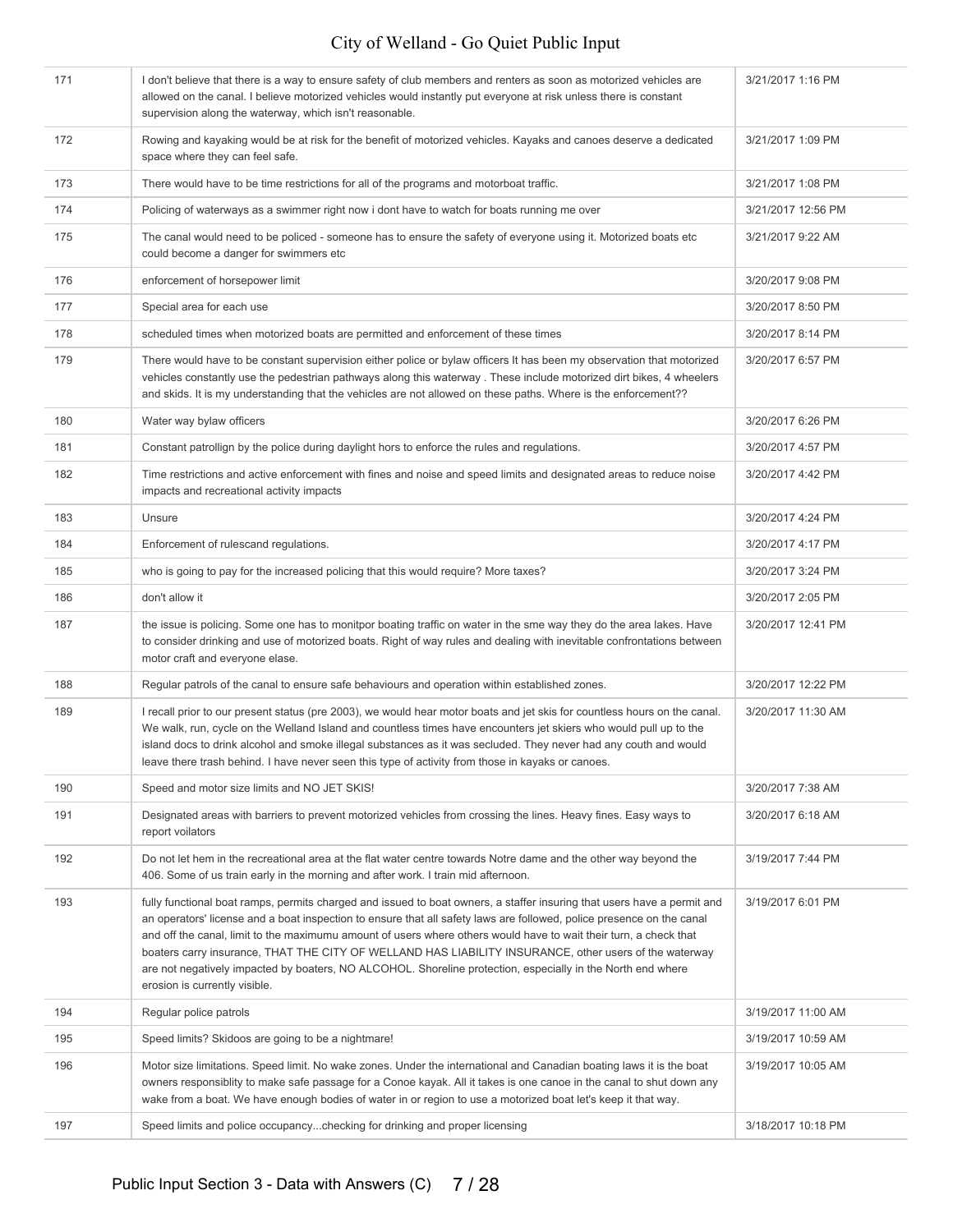| 198 | The canal would need to be policed diligently during daylight hours                                                                                                                                                                                                                                                                                                                                                         | 3/18/2017 6:12 PM  |
|-----|-----------------------------------------------------------------------------------------------------------------------------------------------------------------------------------------------------------------------------------------------------------------------------------------------------------------------------------------------------------------------------------------------------------------------------|--------------------|
| 199 | More life saving rings ans restriction on swimming in areas boats are allowed                                                                                                                                                                                                                                                                                                                                               | 3/18/2017 9:31 AM  |
| 200 | There would need to be a mechanism in place to ensure the safety of non-motorized users, and this mechanism would<br>need to be enforced by the City of Welland.                                                                                                                                                                                                                                                            | 3/18/2017 8:24 AM  |
| 201 | You would have to police it 24/7 because there is always a jerk out there on the water, not to mention drinking and<br>driving too.                                                                                                                                                                                                                                                                                         | 3/18/2017 1:23 AM  |
| 202 | Have police monitor it.                                                                                                                                                                                                                                                                                                                                                                                                     | 3/17/2017 6:53 PM  |
| 203 | Hours for that specific use. Posted rules. Volunteer observers.                                                                                                                                                                                                                                                                                                                                                             | 3/17/2017 6:24 PM  |
| 204 | I would only support boats with small motors to be used for fishing.                                                                                                                                                                                                                                                                                                                                                        | 3/17/2017 10:58 AM |
| 205 | A specified, blocked off area for the motorized traffic to use, and only that space.                                                                                                                                                                                                                                                                                                                                        | 3/17/2017 9:54 AM  |
| 206 | Speed restrictions and areas where motorized boats can't use so people can enjoy for paddling                                                                                                                                                                                                                                                                                                                               | 3/16/2017 10:11 PM |
| 207 | Specific boating lanes                                                                                                                                                                                                                                                                                                                                                                                                      | 3/16/2017 7:50 PM  |
| 208 | Enforce a bylaw when it can be used 'dusk-dawn'.                                                                                                                                                                                                                                                                                                                                                                            | 3/16/2017 5:01 PM  |
| 209 | To ensure public safety you must not allow motorized traffic on the RECREATIONAL waterway.                                                                                                                                                                                                                                                                                                                                  | 3/16/2017 4:16 PM  |
| 210 | Have a launch fee to support costs                                                                                                                                                                                                                                                                                                                                                                                          | 3/16/2017 4:11 PM  |
| 211 | There would have to be staff patrolling the waterway along with a boat ramp fee equal to that of other boat ramps in<br>the region, if boats are allowed I would expect to be allowed on the water with a 3,500 hp top fuel race boat for testing<br>purposes. If not then there will be discrimination issues because a boat is a boat and if someone can go with a 100hp<br>or a 250 hp I should be able to use 3,500 hp. | 3/16/2017 3:49 PM  |
| 212 | Take whatever steps you want. I'm not bringing my 2 year old and baby to canoe in an area with motorized traffic. We<br>will stop making the trip from St. Catharines to Welland.                                                                                                                                                                                                                                           | 3/16/2017 3:41 PM  |
| 213 | Supervision of waterways. Fines for infractions. Posted laws.                                                                                                                                                                                                                                                                                                                                                               | 3/16/2017 3:36 PM  |
| 214 | public safety will be a big issue, there will have to be marine police to control speed, drinking, littering                                                                                                                                                                                                                                                                                                                | 3/16/2017 1:22 PM  |
| 215 | Each person using the waterway should have their own insurance and sign a release of the city's responsiblity of any<br>liability.                                                                                                                                                                                                                                                                                          | 3/16/2017 11:58 AM |
| 216 | segregate areas to allow everyone to enjoy the canal within the laws and regulations that are presently in place.                                                                                                                                                                                                                                                                                                           | 3/16/2017 11:47 AM |
| 217 | No wake zones posted, and defined                                                                                                                                                                                                                                                                                                                                                                                           | 3/16/2017 11:42 AM |
| 218 | having areas sectioned to where they are allowed to keep kayaking area and canooing area calm                                                                                                                                                                                                                                                                                                                               | 3/16/2017 10:56 AM |
| 219 | The city of Welland will not be able to ensure public safety due to costs and lack of resources to patrol the canal to<br>ensure public safety                                                                                                                                                                                                                                                                              | 3/16/2017 9:20 AM  |
| 220 | I would like to see it restricted to a certain engine size. There were many accidents from people hitting the bridge<br>blocks when it was unrestricted. Not to mention the canal is viewed as a safe swimming place for people and animals<br>alike. I would hope to see postings around the area about watching for motorists.                                                                                            | 3/16/2017 9:15 AM  |
| 221 | Licensing Laws that are in practice and means to enforce it                                                                                                                                                                                                                                                                                                                                                                 | 3/15/2017 10:47 PM |
| 222 | security systems, canal patrol                                                                                                                                                                                                                                                                                                                                                                                              | 3/15/2017 10:12 PM |
| 223 | You had better have 24 hr police patrol capabilit                                                                                                                                                                                                                                                                                                                                                                           | 3/15/2017 9:44 PM  |
| 224 | Police marine unit established                                                                                                                                                                                                                                                                                                                                                                                              | 3/15/2017 9:19 PM  |
| 225 | Zones or motor size restrictions. How is the rowing patrolled? I have been told to get out of the way of rowers while I<br>was standing still fishing in a canoe?                                                                                                                                                                                                                                                           | 3/15/2017 9:02 PM  |
| 226 | Adequate signage, advertising to educate the public, use a registration system with the city where people using<br>motorized boats on the WRW have to identify themselves and commit to established rules                                                                                                                                                                                                                   | 3/15/2017 7:17 PM  |
| 227 | choose either or-sharing will not work                                                                                                                                                                                                                                                                                                                                                                                      | 3/15/2017 7:14 PM  |
| 228 | Permits might be needed to limit the amount of watercraft during a given day                                                                                                                                                                                                                                                                                                                                                | 3/15/2017 6:56 PM  |
| 229 | I am sure that was already discussed and accomplishe in other places no need to brake open doors                                                                                                                                                                                                                                                                                                                            | 3/15/2017 2:46 PM  |
| 230 | Keep motorized boats only in specific areas away from quiet areas                                                                                                                                                                                                                                                                                                                                                           | 3/15/2017 1:43 PM  |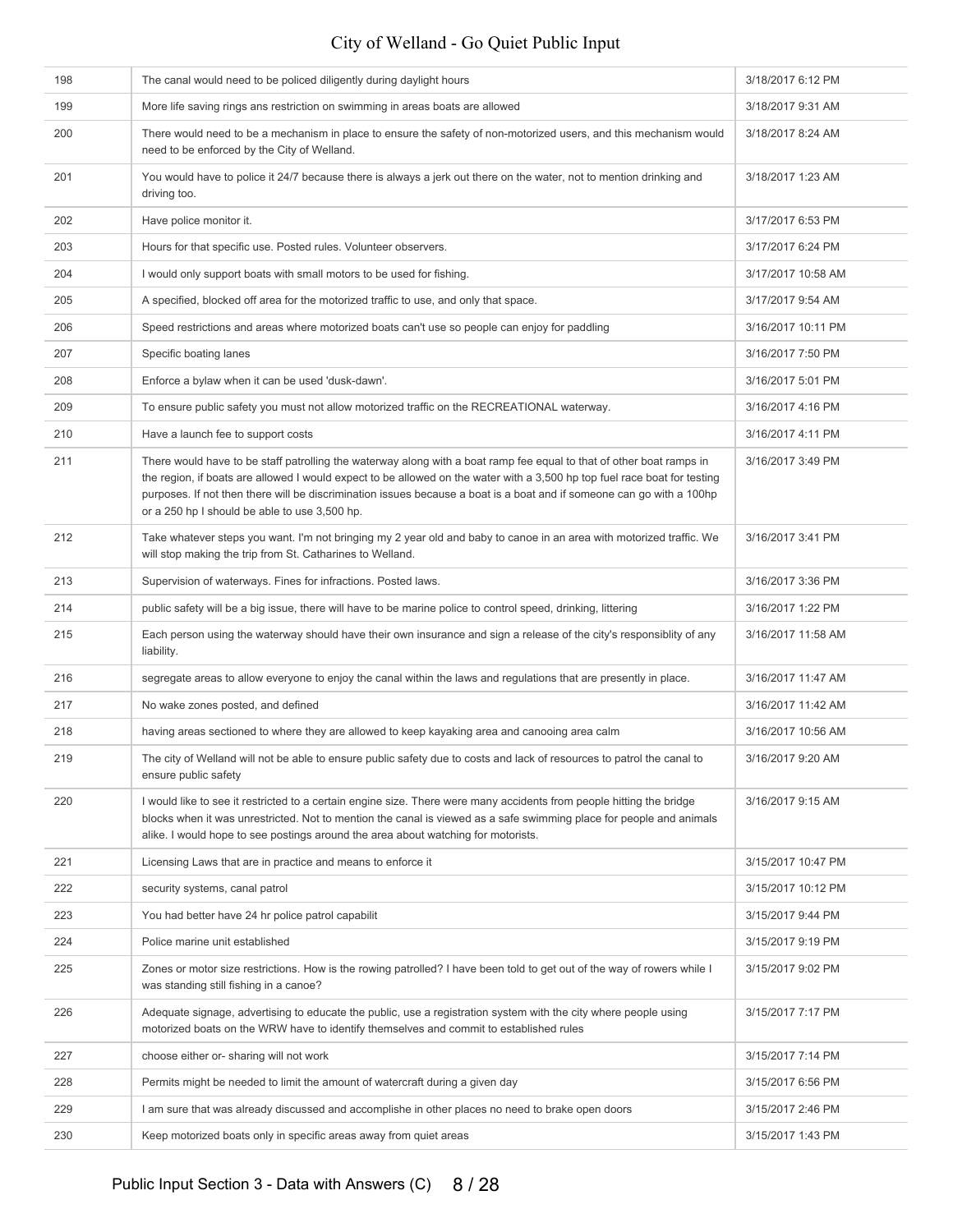| 231 | I strongly stand by the Go Quiet by-law and firmly believe there should not be any other consideration. The reason my<br>family and I moved to this location by the canal is because of its peaceful, quiet environment, overlooking the water.<br>Many children, my siblings and I included, take advantage of this canal and its activities during the warmer months. I<br>have always felt assured that they were being responsible and safe. If motorized traffic was to pass through this area<br>at any given time, that would restrict the children (youth and adults alike) from their activities and even put them at risk;<br>the drivers of these motorized vehicles will not likely see the smaller children using the canal. Motorized vehicles<br>creates many waves and ripples which will effect the kayakers and paddle boarders, for a child to worry about being<br>knocked over by a wave is not one they have to consider, as many are just learning and trying these things for the first<br>time. I do not support the permit of motorized traffic and I feel that many others living along the canal with children<br>share the same opinion. | 3/15/2017 12:33 PM |
|-----|-----------------------------------------------------------------------------------------------------------------------------------------------------------------------------------------------------------------------------------------------------------------------------------------------------------------------------------------------------------------------------------------------------------------------------------------------------------------------------------------------------------------------------------------------------------------------------------------------------------------------------------------------------------------------------------------------------------------------------------------------------------------------------------------------------------------------------------------------------------------------------------------------------------------------------------------------------------------------------------------------------------------------------------------------------------------------------------------------------------------------------------------------------------------------|--------------------|
| 232 | i think that security checks at launch facilities would be sufficient                                                                                                                                                                                                                                                                                                                                                                                                                                                                                                                                                                                                                                                                                                                                                                                                                                                                                                                                                                                                                                                                                                 | 3/15/2017 12:11 PM |
| 233 | should not be allow.                                                                                                                                                                                                                                                                                                                                                                                                                                                                                                                                                                                                                                                                                                                                                                                                                                                                                                                                                                                                                                                                                                                                                  | 3/15/2017 10:30 AM |
| 234 | No comment                                                                                                                                                                                                                                                                                                                                                                                                                                                                                                                                                                                                                                                                                                                                                                                                                                                                                                                                                                                                                                                                                                                                                            | 3/15/2017 9:46 AM  |
| 235 | There are safe boating laws already in place. transport canada small vesel regulations, Canada shipping act and<br>criminal code of Canada.                                                                                                                                                                                                                                                                                                                                                                                                                                                                                                                                                                                                                                                                                                                                                                                                                                                                                                                                                                                                                           | 3/15/2017 12:49 AM |
| 236 | N/A. The welland Canal is not a safe place for motorized traffic because of it's small width and bridges.                                                                                                                                                                                                                                                                                                                                                                                                                                                                                                                                                                                                                                                                                                                                                                                                                                                                                                                                                                                                                                                             | 3/14/2017 9:10 PM  |
| 237 | Why ruin something relaxing we have 2 lakes surrounding us what more water do motorized boats need                                                                                                                                                                                                                                                                                                                                                                                                                                                                                                                                                                                                                                                                                                                                                                                                                                                                                                                                                                                                                                                                    | 3/14/2017 9:02 PM  |
| 238 | Don't do it! Motor sizes will be pushed past the limits made                                                                                                                                                                                                                                                                                                                                                                                                                                                                                                                                                                                                                                                                                                                                                                                                                                                                                                                                                                                                                                                                                                          | 3/14/2017 5:34 PM  |
| 239 | small electric motors don't go much faster than dragon boats, what is the problem                                                                                                                                                                                                                                                                                                                                                                                                                                                                                                                                                                                                                                                                                                                                                                                                                                                                                                                                                                                                                                                                                     | 3/14/2017 4:58 PM  |
| 240 | I do not support expanding to motorized traffic.                                                                                                                                                                                                                                                                                                                                                                                                                                                                                                                                                                                                                                                                                                                                                                                                                                                                                                                                                                                                                                                                                                                      | 3/14/2017 4:57 PM  |
| 241 | It's impossible to keep safety a priority, who is going to keep a watchful eye. We are surrounded by lakes let the<br>motorized boat people use the lakes for their entertainment and let the rest of us have some quiet.                                                                                                                                                                                                                                                                                                                                                                                                                                                                                                                                                                                                                                                                                                                                                                                                                                                                                                                                             | 3/14/2017 4:16 PM  |
| 242 | As stated, there is no reason to permt motorized traffic on the waterway except to win votes for re-election.                                                                                                                                                                                                                                                                                                                                                                                                                                                                                                                                                                                                                                                                                                                                                                                                                                                                                                                                                                                                                                                         | 3/14/2017 2:47 PM  |
| 243 | I'd hope it would be kept to a certain area but prefer it stay status quo. Lots of areas in region for boaters.                                                                                                                                                                                                                                                                                                                                                                                                                                                                                                                                                                                                                                                                                                                                                                                                                                                                                                                                                                                                                                                       | 3/14/2017 2:19 PM  |
| 244 | A speed limit would be acceptable, 20km.                                                                                                                                                                                                                                                                                                                                                                                                                                                                                                                                                                                                                                                                                                                                                                                                                                                                                                                                                                                                                                                                                                                              | 3/14/2017 1:05 PM  |
| 245 | I hope it doesn't pass                                                                                                                                                                                                                                                                                                                                                                                                                                                                                                                                                                                                                                                                                                                                                                                                                                                                                                                                                                                                                                                                                                                                                | 3/14/2017 1:02 PM  |
| 246 | NO USE< not even some allowance, this is a more static waterway with it being blocked at one end. The added<br>pollution would make for worse water conditions for fishing/swimmineg/etc                                                                                                                                                                                                                                                                                                                                                                                                                                                                                                                                                                                                                                                                                                                                                                                                                                                                                                                                                                              | 3/14/2017 12:44 PM |
| 247 | A break wall to separate to motorized crafts from the rest of the canal.                                                                                                                                                                                                                                                                                                                                                                                                                                                                                                                                                                                                                                                                                                                                                                                                                                                                                                                                                                                                                                                                                              | 3/14/2017 11:29 AM |
| 248 | I can only truly hope this is never considered                                                                                                                                                                                                                                                                                                                                                                                                                                                                                                                                                                                                                                                                                                                                                                                                                                                                                                                                                                                                                                                                                                                        | 3/14/2017 8:43 AM  |
| 249 | Electric motor only and 24-7 supervision.                                                                                                                                                                                                                                                                                                                                                                                                                                                                                                                                                                                                                                                                                                                                                                                                                                                                                                                                                                                                                                                                                                                             | 3/14/2017 8:40 AM  |
| 250 | Regular patrols, shoreline studies, fish habitat studies                                                                                                                                                                                                                                                                                                                                                                                                                                                                                                                                                                                                                                                                                                                                                                                                                                                                                                                                                                                                                                                                                                              | 3/14/2017 6:03 AM  |
| 251 | Police patrol                                                                                                                                                                                                                                                                                                                                                                                                                                                                                                                                                                                                                                                                                                                                                                                                                                                                                                                                                                                                                                                                                                                                                         | 3/14/2017 1:42 AM  |
| 252 | The safest steps that can be taken is not to allow motorboats on the canal, there is no risk if there are no boats.                                                                                                                                                                                                                                                                                                                                                                                                                                                                                                                                                                                                                                                                                                                                                                                                                                                                                                                                                                                                                                                   | 3/13/2017 10:01 PM |
| 253 | Zones for use                                                                                                                                                                                                                                                                                                                                                                                                                                                                                                                                                                                                                                                                                                                                                                                                                                                                                                                                                                                                                                                                                                                                                         | 3/13/2017 9:16 PM  |
| 254 | Safety patrol                                                                                                                                                                                                                                                                                                                                                                                                                                                                                                                                                                                                                                                                                                                                                                                                                                                                                                                                                                                                                                                                                                                                                         | 3/13/2017 9:07 PM  |
| 255 | I would no longer come into Welland to use the waterway.                                                                                                                                                                                                                                                                                                                                                                                                                                                                                                                                                                                                                                                                                                                                                                                                                                                                                                                                                                                                                                                                                                              | 3/13/2017 5:51 PM  |
| 256 | I think they should have a specific area where the boats can go. Also maybe another safety program to ensure proper<br>use of boats so that not just any person who goes out and buys a boat can get on the water and not really know how to<br>use it                                                                                                                                                                                                                                                                                                                                                                                                                                                                                                                                                                                                                                                                                                                                                                                                                                                                                                                | 3/13/2017 4:34 PM  |
| 257 | speed limit areas                                                                                                                                                                                                                                                                                                                                                                                                                                                                                                                                                                                                                                                                                                                                                                                                                                                                                                                                                                                                                                                                                                                                                     | 3/13/2017 4:16 PM  |
| 258 | No                                                                                                                                                                                                                                                                                                                                                                                                                                                                                                                                                                                                                                                                                                                                                                                                                                                                                                                                                                                                                                                                                                                                                                    | 3/13/2017 3:15 PM  |
| 259 | I don't believe the City of Welland will be able to take the necessary steps to ensure public safety.                                                                                                                                                                                                                                                                                                                                                                                                                                                                                                                                                                                                                                                                                                                                                                                                                                                                                                                                                                                                                                                                 | 3/13/2017 3:07 PM  |
| 260 | It din't work before, some one was going to get hurt or worse                                                                                                                                                                                                                                                                                                                                                                                                                                                                                                                                                                                                                                                                                                                                                                                                                                                                                                                                                                                                                                                                                                         | 3/13/2017 1:20 PM  |
| 261 | enforcement!                                                                                                                                                                                                                                                                                                                                                                                                                                                                                                                                                                                                                                                                                                                                                                                                                                                                                                                                                                                                                                                                                                                                                          | 3/13/2017 12:57 PM |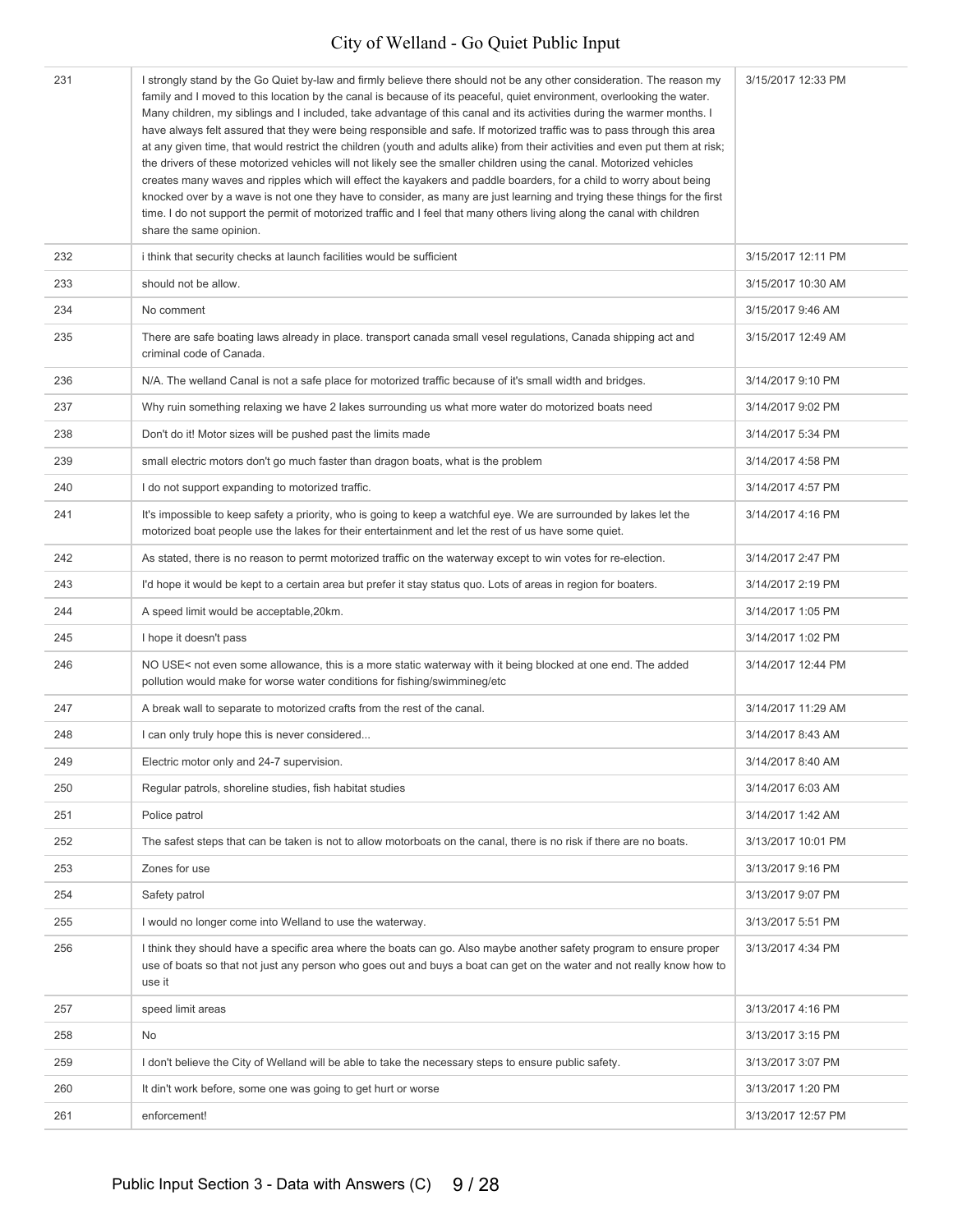| 262 | I hope they don't. One of the reasons we moved here was to have access to rowing. This would ruin that. If they do,<br>however, you would have to have police on the waterways. It should only be at certain times - strictly enforced. No<br>drinking at all on the boats. And there should be a speed limit - strictly enforced.                                   | 3/13/2017 11:26 AM |
|-----|----------------------------------------------------------------------------------------------------------------------------------------------------------------------------------------------------------------------------------------------------------------------------------------------------------------------------------------------------------------------|--------------------|
| 263 | There are no steps to protect public safetynot everyone is responsibleand with the amount of drinking and drugs<br>out thereit's not worth itwe have enough waterways for motorized recreational boatswe need the peace and<br>serenity not only for our little ones, our older adults, nature, animals who raise their young along these waterways. Just<br>say NO! | 3/13/2017 11:17 AM |
| 264 | I'VE OBSERVED TRAIL DECLINE WITH THE CONSTANT ILLEGAL USE OF ATV'S IN THE AREA.                                                                                                                                                                                                                                                                                      | 3/13/2017 9:57 AM  |
| 265 | speed limits and restricted areas.                                                                                                                                                                                                                                                                                                                                   | 3/13/2017 9:55 AM  |
| 266 | Zoning and reinforcement. Right from the beginning have the laws that have been put into place reinforced by police<br>presence and fines                                                                                                                                                                                                                            | 3/13/2017 9:12 AM  |
| 267 | Strongly oppose this move without exception                                                                                                                                                                                                                                                                                                                          | 3/13/2017 9:06 AM  |
| 268 | Do not permit motorized traffic on the Recreational Waterway.                                                                                                                                                                                                                                                                                                        | 3/13/2017 8:05 AM  |
| 269 | Enforcement of the water and area should be provided                                                                                                                                                                                                                                                                                                                 | 3/13/2017 8:03 AM  |
| 270 | None, users of motorized boats are already required to obtain a pleasure craft operator card.                                                                                                                                                                                                                                                                        | 3/13/2017 7:28 AM  |
| 271 | closing off sections I guess but then this would limit any non motorized vehicle from going anywhere they wanted.                                                                                                                                                                                                                                                    | 3/13/2017 6:58 AM  |
| 272 | <b>DON'T ALLOW IT!!!!</b>                                                                                                                                                                                                                                                                                                                                            | 3/13/2017 6:51 AM  |
| 273 | See 8                                                                                                                                                                                                                                                                                                                                                                | 3/13/2017 6:40 AM  |
| 274 | Only allow them in a certain part                                                                                                                                                                                                                                                                                                                                    | 3/13/2017 3:47 AM  |
| 275 | No jet ski no seado and speed regulations                                                                                                                                                                                                                                                                                                                            | 3/13/2017 12:19 AM |
| 276 | Life preservers, speed limits, roped off areas for swimming                                                                                                                                                                                                                                                                                                          | 3/13/2017 12:17 AM |
| 277 | Complete separation between areas designated for motorized and non-motorized use. Daily monitoring assuring those<br>using motorized watercraft are adhering to established rules.                                                                                                                                                                                   | 3/13/2017 12:13 AM |
| 278 | Enforcing by-laws and monitoring responsible motoristd                                                                                                                                                                                                                                                                                                               | 3/12/2017 11:10 PM |
| 279 | There would be very little they can do, the canal is too narrow.                                                                                                                                                                                                                                                                                                     | 3/12/2017 11:09 PM |
| 280 | I would like to see designated time during the day where only non-motorized vehicles are permitted.                                                                                                                                                                                                                                                                  | 3/12/2017 10:46 PM |
| 281 | I don't think this should be permitted and would be disappointed if it was.                                                                                                                                                                                                                                                                                          | 3/12/2017 10:17 PM |
| 282 | 24/7 patrolling by police.                                                                                                                                                                                                                                                                                                                                           | 3/12/2017 10:01 PM |
| 283 | Limited days for motorboats                                                                                                                                                                                                                                                                                                                                          | 3/12/2017 10:00 PM |
| 284 | It simply can't happen. So dangerous for people out on the water learning to paddle and row.                                                                                                                                                                                                                                                                         | 3/12/2017 9:43 PM  |
| 285 | Spot checking of coolers for alcohol, fishing licenses and boating licenses, as well as designated swimming and rowing<br>areas                                                                                                                                                                                                                                      | 3/12/2017 9:41 PM  |
| 286 | i don't believe there are options, and who's going to police and monitor it? as i already said i see accidents happening                                                                                                                                                                                                                                             | 3/12/2017 9:41 PM  |
| 287 | Should be limit on motor size use                                                                                                                                                                                                                                                                                                                                    | 3/12/2017 9:16 PM  |
| 288 | Monitoring/policing of motorized vehicles, designated areas                                                                                                                                                                                                                                                                                                          | 3/12/2017 9:05 PM  |
| 289 | Limited areas, north of downtown only                                                                                                                                                                                                                                                                                                                                | 3/12/2017 8:40 PM  |
| 290 | Security boats on the water but who pays                                                                                                                                                                                                                                                                                                                             | 3/12/2017 6:59 PM  |
| 291 | I'd have no use for the waterway if that happens. And that would be very upsetting to me                                                                                                                                                                                                                                                                             | 3/12/2017 6:07 PM  |
| 292 | Don't have motorized vehicles on the water way.                                                                                                                                                                                                                                                                                                                      | 3/12/2017 4:32 PM  |
| 293 | Just restrict the size of the motors the rowers still have motor boats in the canal all the time with 15hp motors i believe                                                                                                                                                                                                                                          | 3/12/2017 4:26 PM  |
| 294 | Monitoring craft size, speed and operators and imposing fines for violations                                                                                                                                                                                                                                                                                         | 3/12/2017 4:24 PM  |
| 295 | I expect that the city not permit this change. If they do, I will no longer be using the canal for paddle boarding.<br>However, I would expect safety lanes be created and full time lifeguards to be staffed.                                                                                                                                                       | 3/12/2017 4:19 PM  |
| 296 | Don't do it                                                                                                                                                                                                                                                                                                                                                          | 3/12/2017 4:12 PM  |
|     |                                                                                                                                                                                                                                                                                                                                                                      |                    |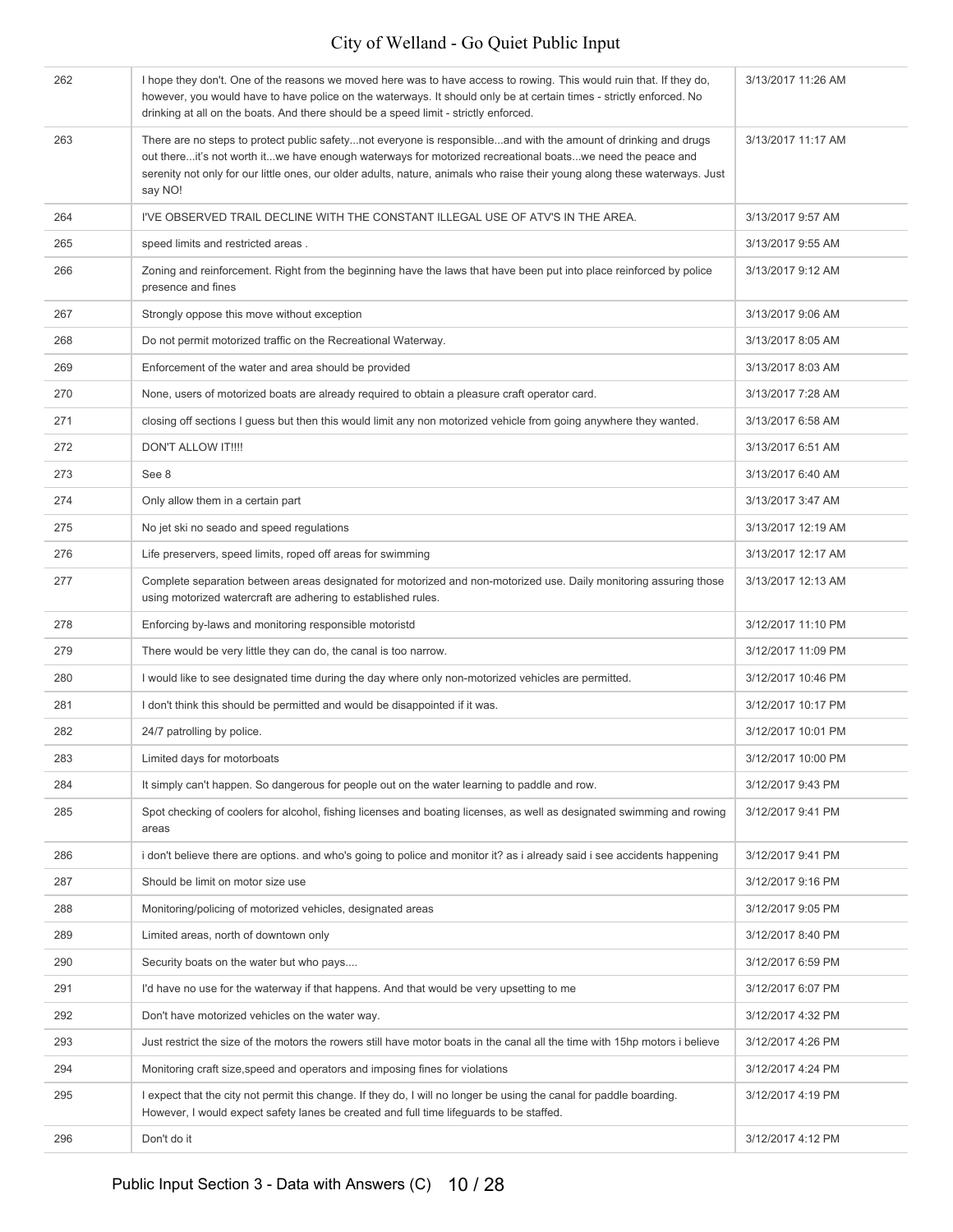| 297 | Only so many allowed on at a timespeed limits                                                                                                                                                                                | 3/12/2017 4:12 PM  |
|-----|------------------------------------------------------------------------------------------------------------------------------------------------------------------------------------------------------------------------------|--------------------|
| 298 | Once motorized traffic is allowed back onto the canal there will be no public safety for use of the canal for swimming<br>or for our dogs to splash around in.                                                               | 3/12/2017 4:07 PM  |
| 299 | I will not use the Waterway ever again as I would gear for my safety of being run over                                                                                                                                       | 3/12/2017 4:06 PM  |
| 300 | There would have to be certain hours of operation to ensure the safety of non motorized traffic and be strictly enforced<br>with stiff penalties for non compliance.                                                         | 3/12/2017 3:43 PM  |
| 301 | Constant enforcement of the rules and bylaws.                                                                                                                                                                                | 3/12/2017 12:54 PM |
| 302 | laws will need to be enforced 24-7!!!!                                                                                                                                                                                       | 3/12/2017 12:28 PM |
| 303 | if you police it then you are adding to the problem                                                                                                                                                                          | 3/12/2017 11:39 AM |
| 304 | Zero expectation for CoW to permit motorized traffic.                                                                                                                                                                        | 3/12/2017 9:34 AM  |
| 305 | slow speeds, restricted or modified use when competitions, or special events are running.                                                                                                                                    | 3/12/2017 7:48 AM  |
| 306 | Not happy, but would expect 24/7 patrol on the waterway for abusers of the canal and safety                                                                                                                                  | 3/12/2017 12:10 AM |
| 307 | just do not want to see motorized trafficit is very hard to controlthe police do not have a marine unit to patrol the<br>waterway at presentdeveloping a marine unit will create unnecessary and added expense to taxpayers. | 3/11/2017 10:16 PM |
| 308 | Hour restrictions, lane ways, and signage                                                                                                                                                                                    | 3/11/2017 7:11 PM  |
| 309 | I watched in horror when motorized traffic sped up and down the canal previously and I do not believe that we have<br>the resources to patrol it properly.                                                                   | 3/11/2017 7:06 PM  |
| 310 | The same laws that apply to boaters should be followed                                                                                                                                                                       | 3/11/2017 4:00 PM  |
| 311 | A specific area for their use. Restrictions on hours of operation and restrictions on the number of vessels allowed at<br>any specific time.                                                                                 | 3/11/2017 2:27 PM  |
| 312 | Patrols, fines, and ramp charges.                                                                                                                                                                                            | 3/11/2017 2:10 PM  |
| 313 | Put a speed limit between east main bridge and down to the train bridge of 10-15 km per hour don't allow boats past<br>the train bridge to protect the rowing section                                                        | 3/11/2017 10:33 AM |
| 314 | An identified boat only zone                                                                                                                                                                                                 | 3/11/2017 10:24 AM |
| 315 | I DO NOT want to see it happen.                                                                                                                                                                                              | 3/11/2017 10:23 AM |
| 316 | Police presence the entire time                                                                                                                                                                                              | 3/11/2017 10:00 AM |
| 317 | nrp                                                                                                                                                                                                                          | 3/10/2017 11:00 PM |
| 318 | Speeding would need to be monitored as would possible alcohol use while operating any motorized craft.                                                                                                                       | 3/10/2017 6:14 PM  |
| 319 | No wake zones near the docking areas marked with buoys.                                                                                                                                                                      | 3/10/2017 6:04 PM  |
| 320 | lots of policing both night and day, enviromental officers to ensure no fuel or oil spills as if you are swimming this is a<br>safety issue                                                                                  | 3/10/2017 5:22 PM  |
| 321 | Restrict the size of motors allowed. Enforced speed limits, although I can't imagine how that could happen?                                                                                                                  | 3/10/2017 5:09 PM  |
| 322 | Such a move would be regrettable                                                                                                                                                                                             | 3/10/2017 5:06 PM  |
| 323 | Specific area where boats are aloud that doesnf affect the events happening now on the canal                                                                                                                                 | 3/10/2017 3:24 PM  |
| 324 | restrict the areas that motorized vehicles can run. IE splitting the canal in half with boeys to keep motorized away from<br>nonmotorized                                                                                    | 3/10/2017 3:22 PM  |
| 325 | The Niagara Peninsula Source Protection Plan may be potentially amended to prohibit motorized traffic.                                                                                                                       | 3/10/2017 3:03 PM  |
| 326 | Designated scuba diving area off limits to boats.                                                                                                                                                                            | 3/10/2017 3:01 PM  |
| 327 | Restricting motors to certain areas of the waterway & enforcing the restriction.                                                                                                                                             | 3/10/2017 12:33 PM |
| 328 | Clearly state water way rules                                                                                                                                                                                                | 3/10/2017 12:21 PM |
| 329 | I would want full time police enforcement on the waterway.                                                                                                                                                                   | 3/10/2017 11:49 AM |
| 330 | Proper policing of drunk boaters, proper policing to ensure gas and oil isn't spilled, and proper policing of speed limit<br>enforcement. Welland cannot handle this additional cost.                                        | 3/10/2017 11:43 AM |
| 331 | Please do not allow motorized use for safety reasons and habitat protection reasons                                                                                                                                          | 3/10/2017 11:42 AM |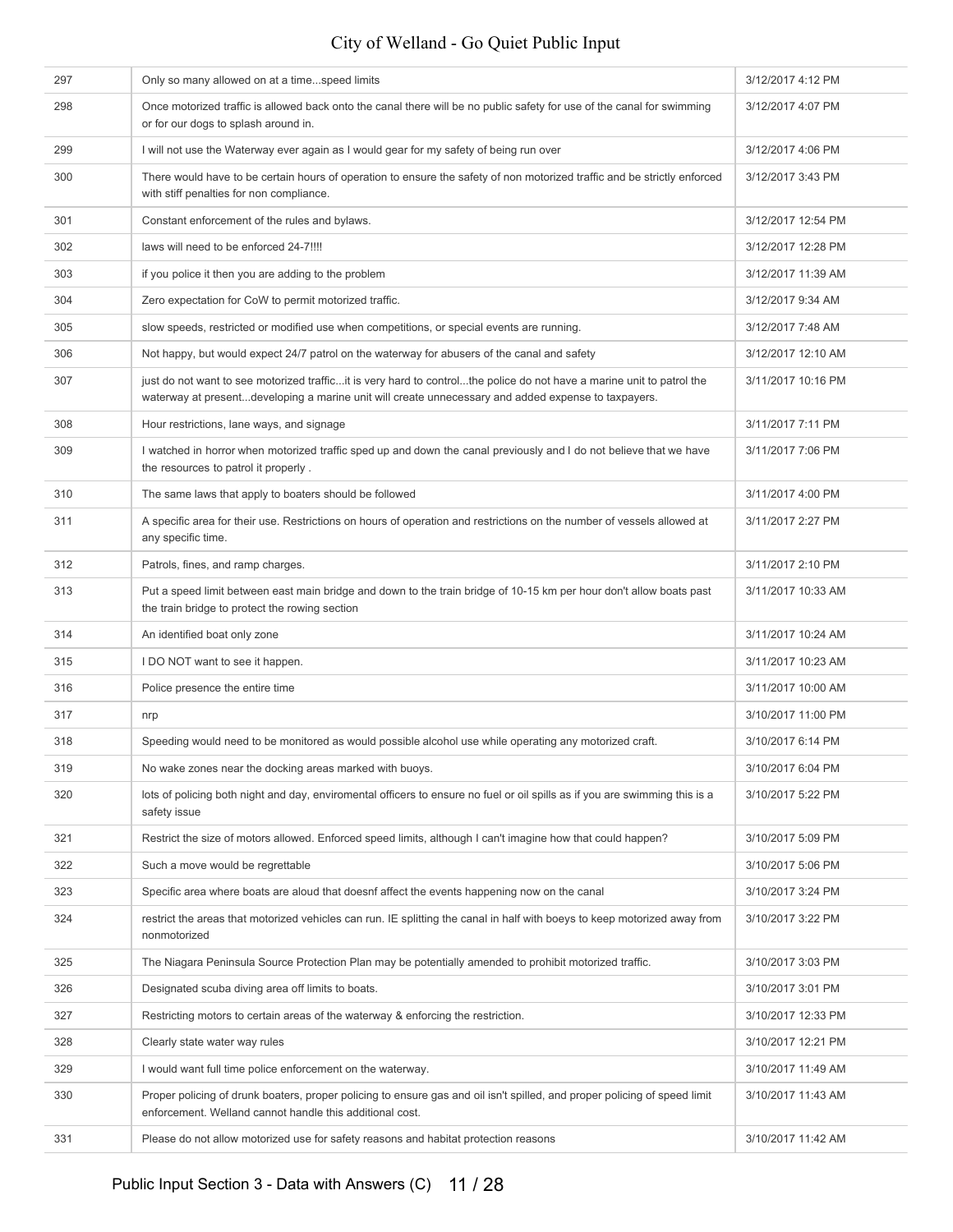| 332 | Because of the size of the body of water, number of crafts would have to be limited. Also patrolling for the safety of<br>swimmers, scuba divers and paddlers.                                                                                                                                                                                             | 3/10/2017 10:22 AM |
|-----|------------------------------------------------------------------------------------------------------------------------------------------------------------------------------------------------------------------------------------------------------------------------------------------------------------------------------------------------------------|--------------------|
| 333 | Low horse powered and speed limits.                                                                                                                                                                                                                                                                                                                        | 3/10/2017 9:59 AM  |
| 334 | Same laws that apply on any public waterway.                                                                                                                                                                                                                                                                                                               | 3/10/2017 7:24 AM  |
| 335 | Controlling powerboaters is like herding catslikely to fail.                                                                                                                                                                                                                                                                                               | 3/10/2017 6:29 AM  |
| 336 | Fence off the area south of the train bridge at the PCD overpass to allow for flatwater usage and the rest should be<br>made accessible to motor boats as it was intended to be. Move all flatwater activities to the Flatwater Centre as it sits<br>underutilized most of the time.                                                                       | 3/10/2017 6:14 AM  |
| 337 | The rules that were in place before didn't work, speeding motorboats still ran amok and people fought long and hard for<br>the Go Quiet bylaw. It should remain as is.                                                                                                                                                                                     | 3/10/2017 1:15 AM  |
| 338 | public safety is up to the public be safe people                                                                                                                                                                                                                                                                                                           | 3/9/2017 11:57 PM  |
| 339 | I hope that the city of Welland does not permit water traffic. However if it does I would suggest that there be<br>boundaries keeping motorized watercrafts a said distance from the shores, insuring that there is a safe are for people<br>and animals along the shore. I would also suggest that there would be a wake and speed limit on the waterway. | 3/9/2017 10:53 PM  |
| 340 | Designated area in specific days for motorized usage                                                                                                                                                                                                                                                                                                       | 3/9/2017 7:41 PM   |
| 341 | Do not allow sea Doos on the waterway! Not to be trusted! I've seen first hand how careless sea doo users are &<br>dareing they are when boats, canoers & kyakers are in the water.                                                                                                                                                                        | 3/9/2017 7:35 PM   |
| 342 | Speed limit, no swimming at dock, no motorized sports at night                                                                                                                                                                                                                                                                                             | 3/9/2017 6:28 PM   |
| 343 | Sections of the canal should still be designated "Go Quiet"                                                                                                                                                                                                                                                                                                | 3/9/2017 6:14 PM   |
| 344 | Active policing.                                                                                                                                                                                                                                                                                                                                           | 3/9/2017 5:46 PM   |
| 345 | DO NOT DO THAT !                                                                                                                                                                                                                                                                                                                                           | 3/9/2017 5:32 PM   |
| 346 | hope it does not go through with it,                                                                                                                                                                                                                                                                                                                       | 3/9/2017 4:59 PM   |
| 347 | Separate lanes, speed limits- both monitored, only certain times for motorized traffic                                                                                                                                                                                                                                                                     | 3/9/2017 4:11 PM   |
| 348 | Allow one day on the weekend for it within about a 4 hour time frame. We live between 2 great lakessurely people<br>can enjoy their motorboats there!                                                                                                                                                                                                      | 3/9/2017 3:49 PM   |
| 349 | Have restricted areas where motorized vehicles are not permitted. Eg. Through the town or near residential areas.                                                                                                                                                                                                                                          | 3/9/2017 3:47 PM   |
| 350 | No swimming around docks and speed limits                                                                                                                                                                                                                                                                                                                  | 3/9/2017 3:40 PM   |
| 351 | There should be a section for non-motor sports to continue as they were                                                                                                                                                                                                                                                                                    | 3/9/2017 3:34 PM   |
| 352 | Create designated swimming/non-motorized activity areas and designated motorized boat areas                                                                                                                                                                                                                                                                | 3/9/2017 3:19 PM   |
| 353 | Don't allow it as you'l never control it .Speed compliance, noise, insurance, drinking cost too much to enforce.                                                                                                                                                                                                                                           | 3/9/2017 3:09 PM   |
| 354 | Life quards and potroled waterways                                                                                                                                                                                                                                                                                                                         | 3/9/2017 3:07 PM   |
| 355 | dawn till dusk, speed limit, no swimming at boat launch                                                                                                                                                                                                                                                                                                    | 3/9/2017 2:45 PM   |
| 356 | patrols, area and time restrictions as well as specific launching areas. Restrictions for capacities on board and age<br>appropriate drivers, this should be checked at time of launch.                                                                                                                                                                    | 3/9/2017 2:37 PM   |
| 357 | have a specific lane set up with permanent buoys to separate the swimmers from motorized traffic                                                                                                                                                                                                                                                           | 3/9/2017 2:28 PM   |
| 358 | limit times and areas for motorized craft. Enforcement patrols and fines for violations.                                                                                                                                                                                                                                                                   | 3/9/2017 2:12 PM   |
| 359 | Restrictions on motor size to only include small electric engines, some areas sectioned off to allow swimmers and<br>fisherman to participate without disruption, have a "no wake" restriction in most areas close to where other non-<br>motorized activities take place, restrict times of use for motorized use to daytime                              | 3/9/2017 2:04 PM   |
| 360 | Given lack of enforcement on dirt bikes I doubt it.                                                                                                                                                                                                                                                                                                        | 3/9/2017 2:03 PM   |
| 361 | Listing steps here is a complete waste of time as, for the most part, they would not be satisfactorily enforced                                                                                                                                                                                                                                            | 3/9/2017 1:35 PM   |
| 362 | That they would impose specific bylaws & that they would be reinforced.                                                                                                                                                                                                                                                                                    | 3/9/2017 1:07 PM   |
| 363 | DEFINE a specific area for motors PRESERVE the safe areas for long distance swim - rowing - and other non-<br>motorized sports - PHYSICAL activities need to be preserved as the population is leaning to obesity and poor health.                                                                                                                         | 3/9/2017 12:14 PM  |
| 364 | A maximum of 10 hp and no jet skis or similar vehicles.                                                                                                                                                                                                                                                                                                    | 3/9/2017 12:01 PM  |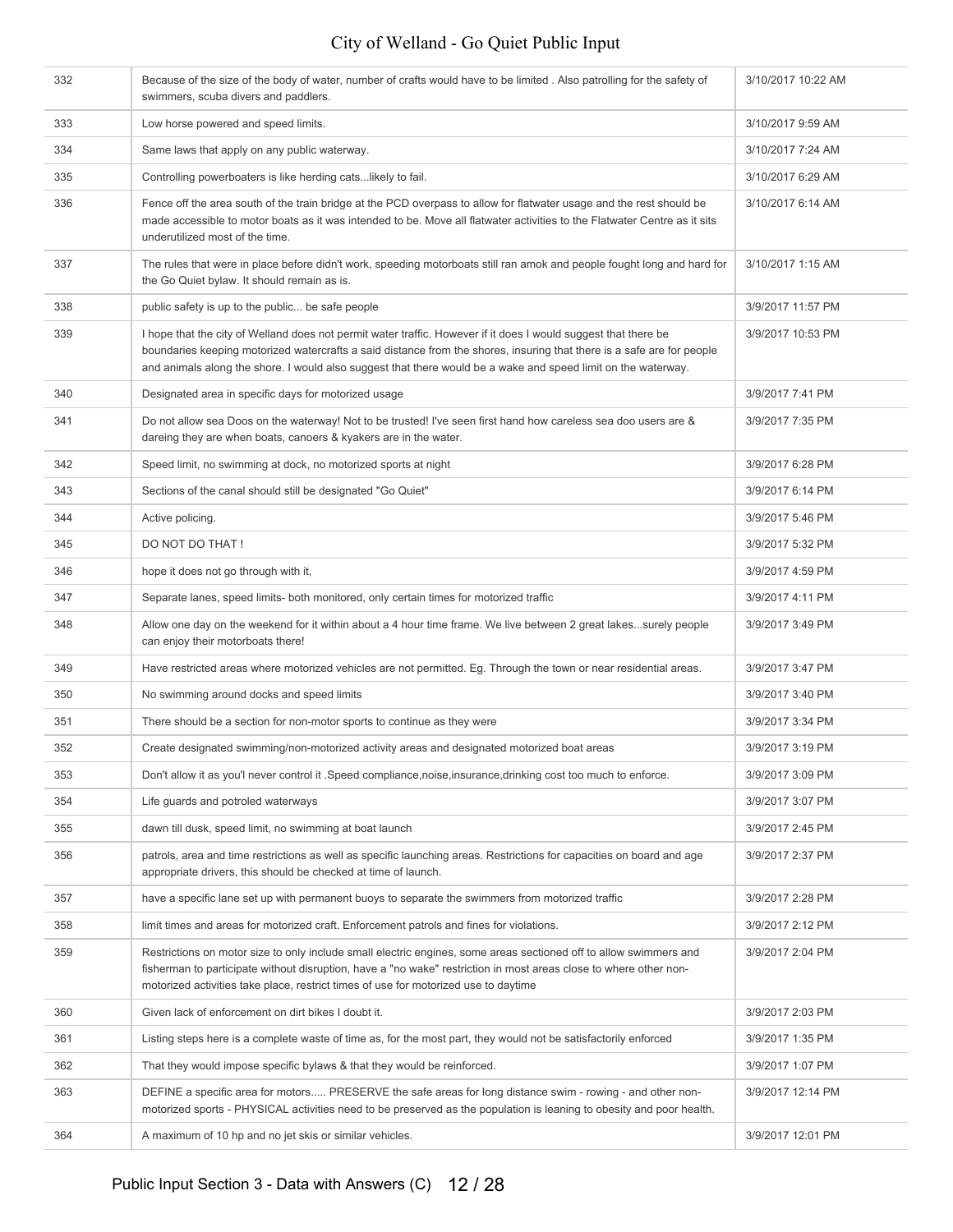| 365 | I am opposed, strongly!                                                                                                                                                                                                                                                                                                                        | 3/9/2017 11:57 AM |
|-----|------------------------------------------------------------------------------------------------------------------------------------------------------------------------------------------------------------------------------------------------------------------------------------------------------------------------------------------------|-------------------|
| 366 | $\overline{?}$                                                                                                                                                                                                                                                                                                                                 | 3/9/2017 11:27 AM |
| 367 | please do not let that happen but if so, motorboats should paddle like the other boats                                                                                                                                                                                                                                                         | 3/9/2017 11:17 AM |
| 368 | They need to do it far away from the rental and rowing facilities. The Canal is a large enough that it should be no<br>where near that area.                                                                                                                                                                                                   | 3/9/2017 11:03 AM |
| 369 | Controled speed, safety, size of craft, reason for use                                                                                                                                                                                                                                                                                         | 3/9/2017 11:02 AM |
| 370 | Limit motorized traffic to a specific area away from the downtown core and away from any rental facilities.                                                                                                                                                                                                                                    | 3/9/2017 10:45 AM |
| 371 | I don't think there are any steps that they could take other than 24 hour monitoring presence on the waterway itself. It<br>wouldn't matter to a lot of people whether or not there were rules in place unless there was someone available to<br>enforce them.                                                                                 | 3/9/2017 10:42 AM |
| 372 | Boats stay away from drinking water intakes by at least 5 kms                                                                                                                                                                                                                                                                                  | 3/9/2017 10:05 AM |
| 373 | Constant surveillance not just when there was a complaint. Enforce the bylaws with a significant fine for abuse. Keep<br>motorized activities far away from the areas that are already designated                                                                                                                                              | 3/9/2017 10:04 AM |
| 374 | Full time on the water enforcing                                                                                                                                                                                                                                                                                                               | 3/9/2017 9:56 AM  |
| 375 | Well something like that is used at your own riskmaybe random police checks on the water though making sure no<br>drinking is going on                                                                                                                                                                                                         | 3/9/2017 9:55 AM  |
| 376 | video surveillance, speed limits, and stiff fines for anyone who does not follow the rules.                                                                                                                                                                                                                                                    | 3/9/2017 9:40 AM  |
| 377 | Enforcement                                                                                                                                                                                                                                                                                                                                    | 3/9/2017 9:30 AM  |
| 378 | I would expect that the city designate certain areas where boat are and are not permitted. Do not allow motor boats<br>near rowing areas or near rental and swimming area                                                                                                                                                                      | 3/9/2017 9:14 AM  |
| 379 | Common sense safety rules, especially around scuba divers and swimmers                                                                                                                                                                                                                                                                         | 3/9/2017 9:09 AM  |
| 380 | Enforcement of laws pertaining to the use of motorized watercraft.                                                                                                                                                                                                                                                                             | 3/9/2017 8:02 AM  |
| 381 | Only electric motors allowed and restricted hours of use.                                                                                                                                                                                                                                                                                      | 3/9/2017 7:59 AM  |
| 382 | Regular water testing for pollution, stations with look-out towers, hubs/floating decks with emergency service boats.                                                                                                                                                                                                                          | 3/9/2017 3:12 AM  |
| 383 | Only slow electric motors which would reduce speeds.t                                                                                                                                                                                                                                                                                          | 3/9/2017 1:52 AM  |
| 384 | A full engineering study of the condition of the banks. A full legal assessment of liability. A full environmental study of<br>the effects of motorized vessels in stirring up pollutants lying in the sediments on the bottom. Only electric motors to<br>prevent noise pollution. Very small horsepower, i.e. trolling, so there is no wake. | 3/9/2017 12:20 AM |
| 385 | Police presence and enforcement.                                                                                                                                                                                                                                                                                                               | 3/9/2017 12:10 AM |
| 386 | Speed limits, policing, strict enforcement.                                                                                                                                                                                                                                                                                                    | 3/8/2017 11:39 PM |
| 387 | I would expect there to be major sections of the canal, like the north and south ends, where not motorized boats are<br>allowed. These should be physically separated by markers to prevent boats from entering.                                                                                                                               | 3/8/2017 11:29 PM |
| 388 | Speed limits and police the waterway                                                                                                                                                                                                                                                                                                           | 3/8/2017 11:27 PM |
| 389 | A safety officer in a boat at least diring busy times                                                                                                                                                                                                                                                                                          | 3/8/2017 10:44 PM |
| 390 | Lane ropes along the banks to continue to allow for swimming                                                                                                                                                                                                                                                                                   | 3/8/2017 10:26 PM |
| 391 | Signage, regular in-water and on-shore patrolling. The city will need to be prepared to pay for this expenditure.                                                                                                                                                                                                                              | 3/8/2017 10:06 PM |
| 392 | A greater police presence                                                                                                                                                                                                                                                                                                                      | 3/8/2017 10:01 PM |
| 393 | Limited to certain areas                                                                                                                                                                                                                                                                                                                       | 3/8/2017 7:58 PM  |
| 394 | Limit motorized traffic to areas where non-motorized traffic is not in use.                                                                                                                                                                                                                                                                    | 3/8/2017 7:02 PM  |
| 395 | the area policed at all times for speed and safety                                                                                                                                                                                                                                                                                             | 3/8/2017 6:54 PM  |
| 396 | Please do not permit this to happen. It's a precious place, quite unique, really. Anywhere can have motorized sport,<br>but Welland is one of very few places with an abandoned waterway right in the middle of town. Please let us keep that<br>as our "claim to fame".                                                                       | 3/8/2017 6:42 PM  |
| 397 | Canal banks would be eroded with boats, their motors and trailers. City would need to invest in the infrastructure and<br>policing of the waterway.                                                                                                                                                                                            | 3/8/2017 5:47 PM  |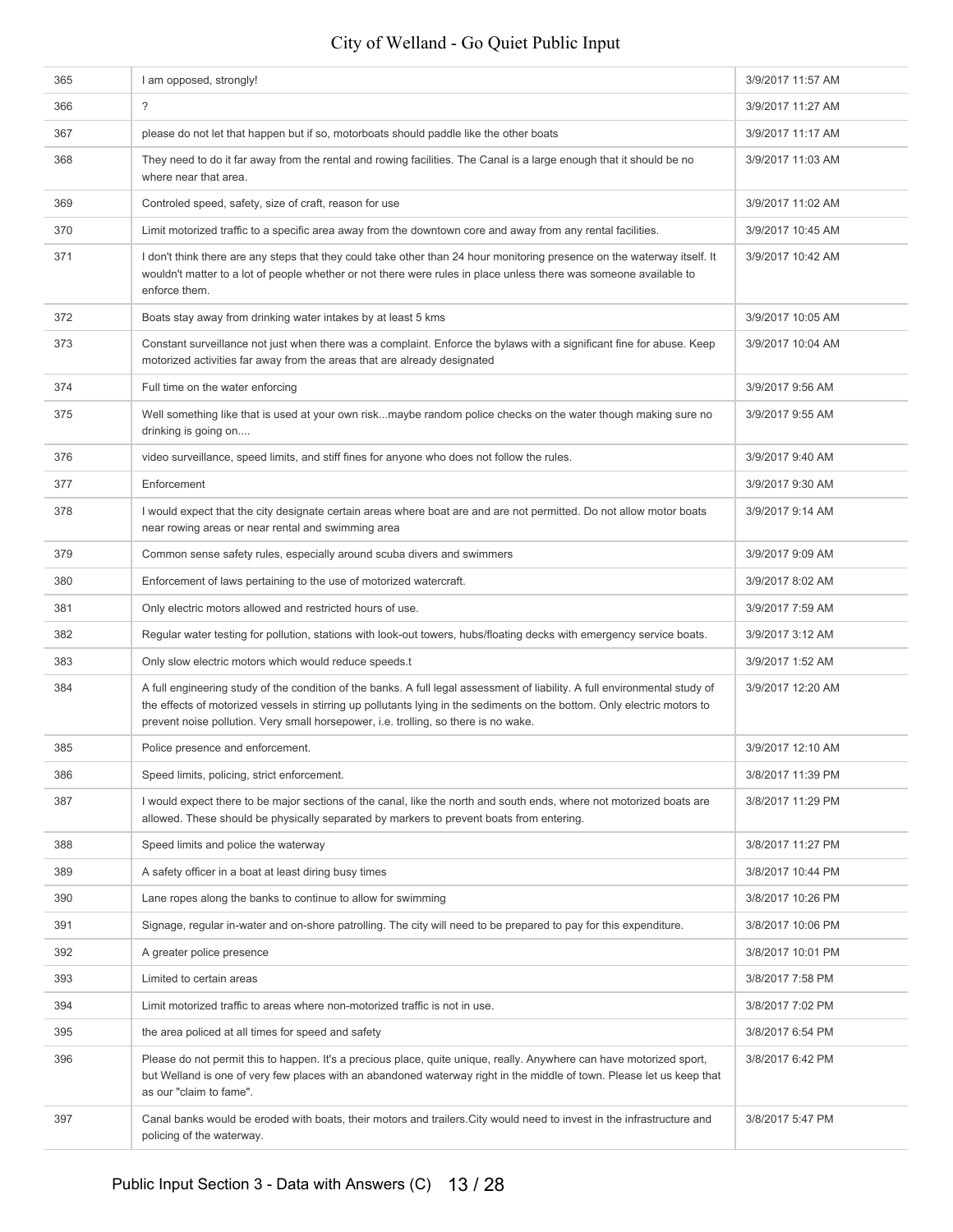| 398 | ensure somehow that traffic is policed.                                                                                                                                                                                                                                                                                                                                                                                                                                                                                                                                                                                   | 3/8/2017 5:30 PM  |
|-----|---------------------------------------------------------------------------------------------------------------------------------------------------------------------------------------------------------------------------------------------------------------------------------------------------------------------------------------------------------------------------------------------------------------------------------------------------------------------------------------------------------------------------------------------------------------------------------------------------------------------------|-------------------|
| 399 | A Police marine unitand a marine bylaw unit to do most of the enforcement.                                                                                                                                                                                                                                                                                                                                                                                                                                                                                                                                                | 3/8/2017 4:50 PM  |
| 400 | You won't be able to ensure public safety because there will always be those boaters that don't follow any rules.                                                                                                                                                                                                                                                                                                                                                                                                                                                                                                         | 3/8/2017 4:10 PM  |
| 401 | motor size, payment for use, supervision                                                                                                                                                                                                                                                                                                                                                                                                                                                                                                                                                                                  | 3/8/2017 3:55 PM  |
| 402 | ALLOW BOATS NORTH OF THE AQUADUCT                                                                                                                                                                                                                                                                                                                                                                                                                                                                                                                                                                                         | 3/8/2017 3:38 PM  |
| 403 | They just shouldn't allow it. Right now it is perfectly safe dor residents to use without increasing costs associated with<br>safety prevention.                                                                                                                                                                                                                                                                                                                                                                                                                                                                          | 3/8/2017 2:40 PM  |
| 404 | There aren't any steps that could be taken to ensure public safety. Such a move puts individuals at risk and puts the<br>City and WRCC at greater financial risk due to law suits that result from any mishaps.                                                                                                                                                                                                                                                                                                                                                                                                           | 3/8/2017 1:12 PM  |
| 405 | It should be treated like any other body of water in this province. It should be clearly marked with buoys and blocked<br>out for safe usage. It has to remain "use at your own risk"like back in the day when frivilous law suits didn't exisit.<br>Licencing for motor vehicles is necessary nowso it's nice to know that most who are in the water are at minimum<br>aware of proper water rules and etiquette.                                                                                                                                                                                                        | 3/8/2017 9:55 AM  |
| 406 | Clearly marked areas for motorized use.                                                                                                                                                                                                                                                                                                                                                                                                                                                                                                                                                                                   | 3/8/2017 9:53 AM  |
| 407 | I don't know how it can be policedgood luck!                                                                                                                                                                                                                                                                                                                                                                                                                                                                                                                                                                              | 3/8/2017 9:27 AM  |
| 408 | Small horsepower motors and boundaries                                                                                                                                                                                                                                                                                                                                                                                                                                                                                                                                                                                    | 3/8/2017 8:58 AM  |
| 409 | Speed restrictions                                                                                                                                                                                                                                                                                                                                                                                                                                                                                                                                                                                                        | 3/8/2017 8:32 AM  |
| 410 | All motor apparatus must be licensed, pass a safety and the people operating them be licensed too. Proof of insurance<br>and must sign waivers for liability to pay for damages and not hold the City responsible.                                                                                                                                                                                                                                                                                                                                                                                                        | 3/8/2017 7:38 AM  |
| 411 | Police should be there at all times to watch for drinking and driving                                                                                                                                                                                                                                                                                                                                                                                                                                                                                                                                                     | 3/8/2017 7:06 AM  |
| 412 | Buoyed off areas, paramedics, info centre                                                                                                                                                                                                                                                                                                                                                                                                                                                                                                                                                                                 | 3/8/2017 3:19 AM  |
| 413 | You could put motor boats in restricted area's of the canal.                                                                                                                                                                                                                                                                                                                                                                                                                                                                                                                                                              | 3/8/2017 1:32 AM  |
| 414 | The entire length of the waterway would have to be policed 24/7. As it is over the past 7 years that I have been using<br>this waterway, there have been illegal motor vehicles using the pathways, teens illegally jumping off the bridges,<br>endangering the dragon boaters and the speed limit for the parking lot road is never adhered to. The waterway is busy<br>enough with non-motorized craft and swimmers. I do not see what part of the waterway motorized craft would use<br>without having non-motorized craft alongside, which cannot work. This is a beautiful waterway which needs to stay this<br>way! | 3/7/2017 11:04 PM |
| 415 | This should not even be considered. If it is then only small motors used.                                                                                                                                                                                                                                                                                                                                                                                                                                                                                                                                                 | 3/7/2017 10:14 PM |
| 416 | Patrolsinformation sessionsliability limitations                                                                                                                                                                                                                                                                                                                                                                                                                                                                                                                                                                          | 3/7/2017 10:14 PM |
| 417 | Time restrictions and/or area restrictions, possibly. But sharing the water works just fine with no restrictions in St.<br>Catharines amd Port Colborne                                                                                                                                                                                                                                                                                                                                                                                                                                                                   | 3/7/2017 9:24 PM  |
| 418 | Police presence on the waterway to ensure safety of human powered boats, and the sobriety of power boaters                                                                                                                                                                                                                                                                                                                                                                                                                                                                                                                | 3/7/2017 6:59 PM  |
| 419 | A Coast Guard presence, police and safety boats on the water. Who will be monitoring?                                                                                                                                                                                                                                                                                                                                                                                                                                                                                                                                     | 3/7/2017 6:54 PM  |
| 420 | I don't believe powercraft should be allowed on the waterways, but if they were it should only be during the time that it<br>was not being used by the flatwater sports. The City should also provide on-water policing while the powercraft are<br>using the waterways.                                                                                                                                                                                                                                                                                                                                                  | 3/7/2017 6:54 PM  |
| 421 | Police patrols with boats and/or Seadoos                                                                                                                                                                                                                                                                                                                                                                                                                                                                                                                                                                                  | 3/7/2017 5:50 PM  |
| 422 | I would expect a manned boat launch to collect fees, check for boat liscences, safety equipment and to ensure there is<br>no alcohol on board                                                                                                                                                                                                                                                                                                                                                                                                                                                                             | 3/7/2017 5:22 PM  |
| 423 |                                                                                                                                                                                                                                                                                                                                                                                                                                                                                                                                                                                                                           | 3/7/2017 5:13 PM  |
| 424 | Proper policing; security surveillance                                                                                                                                                                                                                                                                                                                                                                                                                                                                                                                                                                                    |                   |
|     | noise limits, motor size limits, speed limits, designated lanes                                                                                                                                                                                                                                                                                                                                                                                                                                                                                                                                                           | 3/7/2017 5:12 PM  |
| 425 | Proper safety procedures; proper policing                                                                                                                                                                                                                                                                                                                                                                                                                                                                                                                                                                                 | 3/7/2017 5:09 PM  |
| 426 | Control access of boats, both time and place. Limit areas of motorized vehicles, away from rowing, swimming and<br>canoeing areas. Special permits.                                                                                                                                                                                                                                                                                                                                                                                                                                                                       | 3/7/2017 5:07 PM  |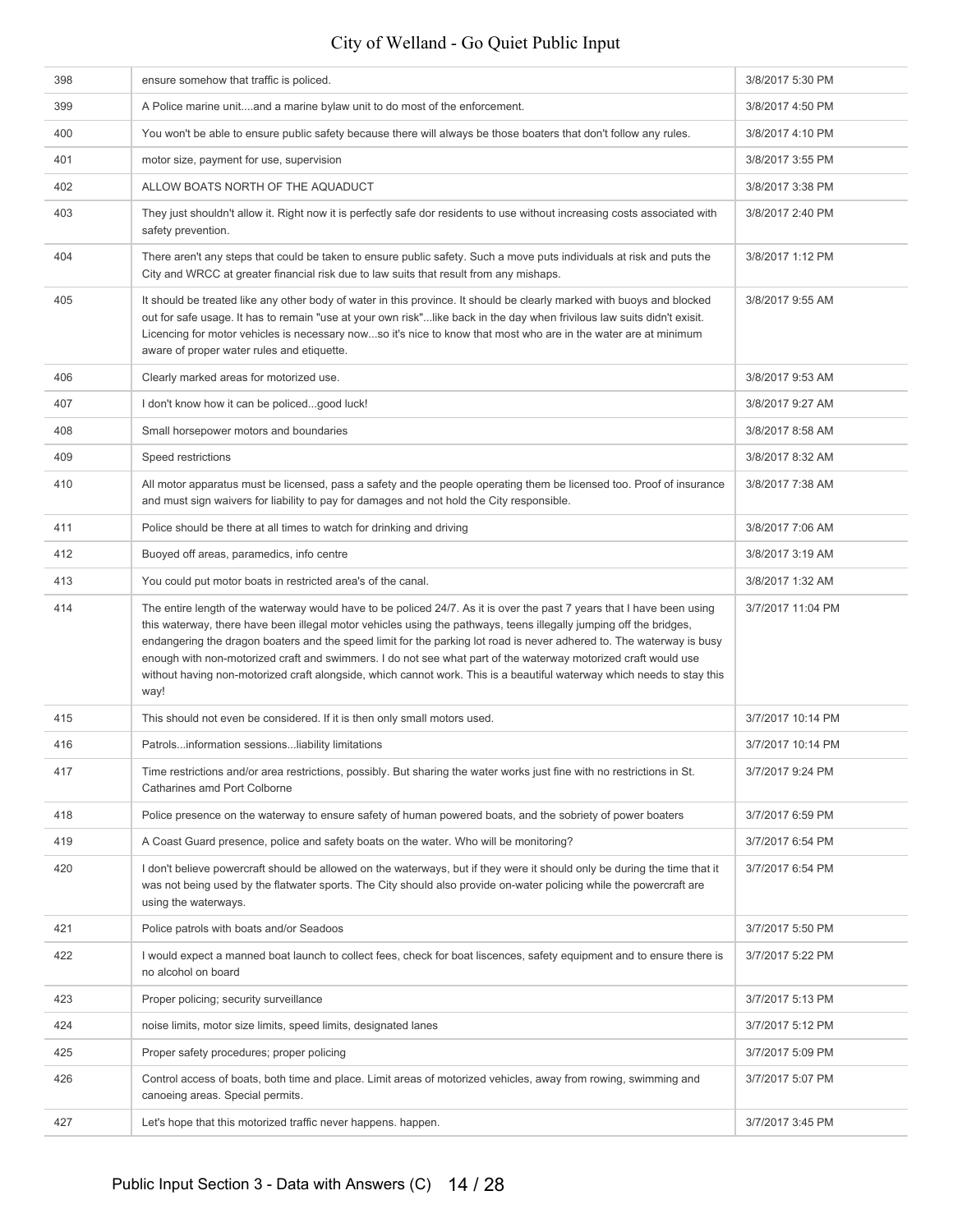| 428 | I truly hope this doesn't happen but if it does then it should be limited to small craft with small engines. Also a limited<br>area should be established to ensure that he paddlers are safe. Paddling activities would have to be stopped where<br>the motorized vehicles are allowed. I would not let my children paddle where the motorized vehicles are allowed.                                                                                                                                                                                                                                                                                                                                                                                                                                                                                                                                                                                                                                                                                                                                                                                                                        | 3/7/2017 3:17 PM  |
|-----|----------------------------------------------------------------------------------------------------------------------------------------------------------------------------------------------------------------------------------------------------------------------------------------------------------------------------------------------------------------------------------------------------------------------------------------------------------------------------------------------------------------------------------------------------------------------------------------------------------------------------------------------------------------------------------------------------------------------------------------------------------------------------------------------------------------------------------------------------------------------------------------------------------------------------------------------------------------------------------------------------------------------------------------------------------------------------------------------------------------------------------------------------------------------------------------------|-------------------|
| 429 | different sections for different use                                                                                                                                                                                                                                                                                                                                                                                                                                                                                                                                                                                                                                                                                                                                                                                                                                                                                                                                                                                                                                                                                                                                                         | 3/7/2017 2:55 PM  |
| 430 | Rigorous enforcement of speed limits, wake rules and compliance with provincial and federal laws regarding boating<br>safety                                                                                                                                                                                                                                                                                                                                                                                                                                                                                                                                                                                                                                                                                                                                                                                                                                                                                                                                                                                                                                                                 | 3/7/2017 1:29 PM  |
| 431 | Restrictions on times and areas of permitted use.                                                                                                                                                                                                                                                                                                                                                                                                                                                                                                                                                                                                                                                                                                                                                                                                                                                                                                                                                                                                                                                                                                                                            | 3/7/2017 1:24 PM  |
| 432 | I would support video surveillance to help enforcement of rules. I think there should be sections for powered watercraft<br>and sections for non-powered due to the inherent wake sizes causing issues for canoes, etc. Non-powered can go<br>anywhere, but powered must stay in their area. Non-powered should stay close to shore when in the powered area.<br>Minimum distance must be maintained between all watercraft when underway. Jetskis / Seadoos must exercise<br>caution before making sharp turns. Establish a hotline for quick reporting of safety concerns that can be responded to<br>in real-time. Charge a boat launch fee to offset costs. Put up a website with the rules, and signs at all boat launches<br>that have the rules listed, and the website listed for any rule changes, along with the hotline number to report safety<br>concerns. When growing up, the only safety concerns we ever had as lifelong, responsible boaters was when idiots<br>would smoke weed or drink alcohol and then go boating, or they would loan their jetski to someone with no experience<br>or watercraft operator license. Other than that, we always felt it was quite safe. | 3/7/2017 1:02 PM  |
| 433 | Restricted area and speed limit                                                                                                                                                                                                                                                                                                                                                                                                                                                                                                                                                                                                                                                                                                                                                                                                                                                                                                                                                                                                                                                                                                                                                              | 3/7/2017 12:22 PM |
| 434 | Public safety would be compromised and could not be ensured if motorized traffic was permitted on the waterway.                                                                                                                                                                                                                                                                                                                                                                                                                                                                                                                                                                                                                                                                                                                                                                                                                                                                                                                                                                                                                                                                              | 3/7/2017 11:41 AM |
| 435 | only very small motors, like in fishing boats, and speed limits, so no there is no wake                                                                                                                                                                                                                                                                                                                                                                                                                                                                                                                                                                                                                                                                                                                                                                                                                                                                                                                                                                                                                                                                                                      | 3/7/2017 9:54 AM  |
| 436 | Dont allow it! There will little or no over site bevause it costs money.                                                                                                                                                                                                                                                                                                                                                                                                                                                                                                                                                                                                                                                                                                                                                                                                                                                                                                                                                                                                                                                                                                                     | 3/7/2017 8:49 AM  |
| 437 | Marine patrol and enforcement of marine and drinking laws                                                                                                                                                                                                                                                                                                                                                                                                                                                                                                                                                                                                                                                                                                                                                                                                                                                                                                                                                                                                                                                                                                                                    | 3/7/2017 8:11 AM  |
| 438 | Should the City of Welland move in that direction, it is most likely those responsible would not be re-elected.                                                                                                                                                                                                                                                                                                                                                                                                                                                                                                                                                                                                                                                                                                                                                                                                                                                                                                                                                                                                                                                                              | 3/7/2017 6:49 AM  |
| 439 | $\mathbf{I}$                                                                                                                                                                                                                                                                                                                                                                                                                                                                                                                                                                                                                                                                                                                                                                                                                                                                                                                                                                                                                                                                                                                                                                                 | 3/6/2017 11:50 PM |
| 440 | certain days/times for certain usage                                                                                                                                                                                                                                                                                                                                                                                                                                                                                                                                                                                                                                                                                                                                                                                                                                                                                                                                                                                                                                                                                                                                                         | 3/6/2017 10:30 PM |
| 441 | Licensing and enforcement                                                                                                                                                                                                                                                                                                                                                                                                                                                                                                                                                                                                                                                                                                                                                                                                                                                                                                                                                                                                                                                                                                                                                                    | 3/6/2017 10:30 PM |
| 442 | Create user code of ethics, bylaw enforcement                                                                                                                                                                                                                                                                                                                                                                                                                                                                                                                                                                                                                                                                                                                                                                                                                                                                                                                                                                                                                                                                                                                                                | 3/6/2017 10:19 PM |
| 443 | The canal is very large and an out of sight out of mind attitude soon takes over when enforcement is too expensive.<br>Once a change is made it will be difficult to go back to current conditions.                                                                                                                                                                                                                                                                                                                                                                                                                                                                                                                                                                                                                                                                                                                                                                                                                                                                                                                                                                                          | 3/6/2017 10:17 PM |
| 444 | Electrical motors with limited HP.                                                                                                                                                                                                                                                                                                                                                                                                                                                                                                                                                                                                                                                                                                                                                                                                                                                                                                                                                                                                                                                                                                                                                           | 3/6/2017 10:12 PM |
| 445 | Too narrow for fast boat traffic speed limit enlforcement posted só kayaks and canoes feel safe.                                                                                                                                                                                                                                                                                                                                                                                                                                                                                                                                                                                                                                                                                                                                                                                                                                                                                                                                                                                                                                                                                             | 3/6/2017 9:13 PM  |
| 446 | they should not !!!                                                                                                                                                                                                                                                                                                                                                                                                                                                                                                                                                                                                                                                                                                                                                                                                                                                                                                                                                                                                                                                                                                                                                                          | 3/6/2017 9:02 PM  |
| 447 | Policing.                                                                                                                                                                                                                                                                                                                                                                                                                                                                                                                                                                                                                                                                                                                                                                                                                                                                                                                                                                                                                                                                                                                                                                                    | 3/6/2017 6:52 PM  |
| 448 | Signs of waterway courtesy. Boaters have licences and have taken a gov. test so they should know the rules.                                                                                                                                                                                                                                                                                                                                                                                                                                                                                                                                                                                                                                                                                                                                                                                                                                                                                                                                                                                                                                                                                  | 3/6/2017 6:34 PM  |
| 449 | zones for various activities Boats to travel but no personal watercraft maybe speed limits                                                                                                                                                                                                                                                                                                                                                                                                                                                                                                                                                                                                                                                                                                                                                                                                                                                                                                                                                                                                                                                                                                   | 3/6/2017 4:10 PM  |
| 450 | Limited hours to use when recreational programs are involved                                                                                                                                                                                                                                                                                                                                                                                                                                                                                                                                                                                                                                                                                                                                                                                                                                                                                                                                                                                                                                                                                                                                 | 3/6/2017 3:35 PM  |
| 451 | Enforced Restrictions on speeds, size, hours,                                                                                                                                                                                                                                                                                                                                                                                                                                                                                                                                                                                                                                                                                                                                                                                                                                                                                                                                                                                                                                                                                                                                                | 3/6/2017 3:31 PM  |
| 452 | Specified days and times for different types of watercrafts and uses. Preferably broken down into three core areas,<br>without overlap.                                                                                                                                                                                                                                                                                                                                                                                                                                                                                                                                                                                                                                                                                                                                                                                                                                                                                                                                                                                                                                                      | 3/6/2017 3:18 PM  |
| 453 | Same as road safety laws, boat owner are responsible for there own actions, same as driving a car thru town. No<br>difference.                                                                                                                                                                                                                                                                                                                                                                                                                                                                                                                                                                                                                                                                                                                                                                                                                                                                                                                                                                                                                                                               | 3/6/2017 2:47 PM  |
| 454 | Restrict boat access to extremely limited hours, so other people can still enjoy it.                                                                                                                                                                                                                                                                                                                                                                                                                                                                                                                                                                                                                                                                                                                                                                                                                                                                                                                                                                                                                                                                                                         | 3/6/2017 2:42 PM  |
| 455 | rules, procedures, staff, enforcement, police presence, etc.                                                                                                                                                                                                                                                                                                                                                                                                                                                                                                                                                                                                                                                                                                                                                                                                                                                                                                                                                                                                                                                                                                                                 | 3/6/2017 2:16 PM  |
| 456 | No extra steps necessary - just keep the existing ban. The motorboaters have lots of other places to go.                                                                                                                                                                                                                                                                                                                                                                                                                                                                                                                                                                                                                                                                                                                                                                                                                                                                                                                                                                                                                                                                                     | 3/6/2017 2:01 PM  |
| 457 | More security                                                                                                                                                                                                                                                                                                                                                                                                                                                                                                                                                                                                                                                                                                                                                                                                                                                                                                                                                                                                                                                                                                                                                                                | 3/6/2017 1:58 PM  |
| 458 | Shared schedule with flat water conoeing for everyone's saftey                                                                                                                                                                                                                                                                                                                                                                                                                                                                                                                                                                                                                                                                                                                                                                                                                                                                                                                                                                                                                                                                                                                               | 3/6/2017 1:55 PM  |
|     |                                                                                                                                                                                                                                                                                                                                                                                                                                                                                                                                                                                                                                                                                                                                                                                                                                                                                                                                                                                                                                                                                                                                                                                              |                   |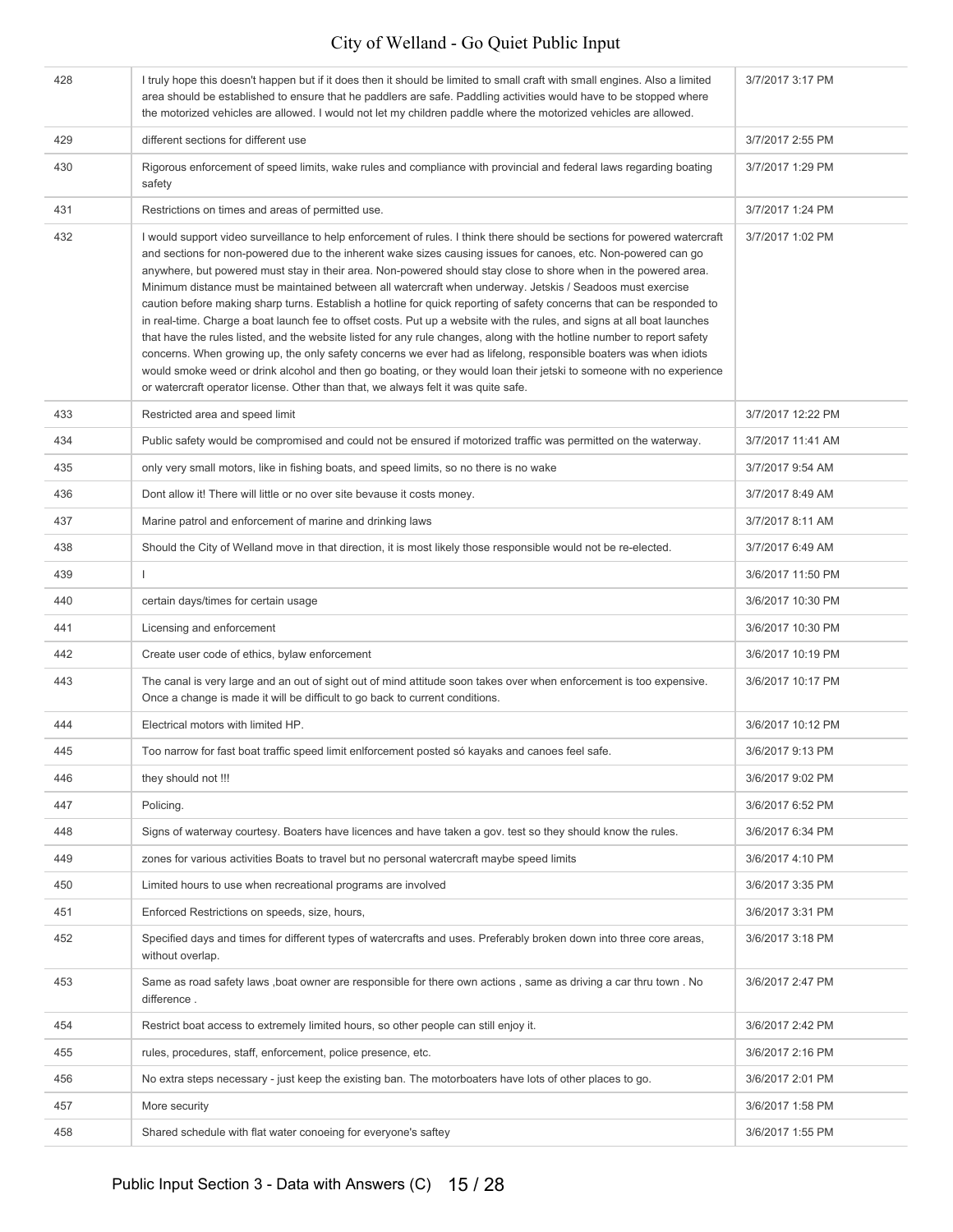| 459 | Limiting speed and noise production, and possibly the number of vehicles on the water simultaneously.                                                                                                                                                                                                                                                                    | 3/6/2017 1:50 PM  |
|-----|--------------------------------------------------------------------------------------------------------------------------------------------------------------------------------------------------------------------------------------------------------------------------------------------------------------------------------------------------------------------------|-------------------|
| 460 | Probably i would walk somewhere else, thereby lessening the chance of me throwing something at people in motor<br>boats.                                                                                                                                                                                                                                                 | 3/6/2017 1:29 PM  |
| 461 | Separate zones should be ENFORCED although I do not believe motorized boats would respect this. Think of the<br>potential for deaths and the liability issues!                                                                                                                                                                                                           | 3/6/2017 1:21 PM  |
| 462 | better docks and end stops for trailers                                                                                                                                                                                                                                                                                                                                  | 3/6/2017 1:08 PM  |
| 463 | Speed limits enforcement, insurence enforcement, noise enforcement                                                                                                                                                                                                                                                                                                       | 3/6/2017 12:37 PM |
| 464 | Absolutely no open season: anywhere, anywhen, and anything. Rules must be clear, specific, restrictive and their<br>respect must be duly enforced at all times.                                                                                                                                                                                                          | 3/6/2017 12:26 PM |
| 465 | Only tiny motors that are used to help propel a canoe. No large motors or jet skis.                                                                                                                                                                                                                                                                                      | 3/6/2017 12:00 PM |
| 466 | I would like to see a code of conduct or ethics be adopted by the City in order to ensure public safety. This code<br>would, unfortunately, have to be policed in order to ensure compliance. Anyone found in violation of this code and<br>therefore public safety should have their permit revoked or face another penalty (e.g., financial).                          | 3/6/2017 10:44 AM |
| 467 | policing 24/7                                                                                                                                                                                                                                                                                                                                                            | 3/6/2017 10:24 AM |
| 468 | Signage to designate allowed areas and patrols                                                                                                                                                                                                                                                                                                                           | 3/6/2017 10:02 AM |
| 469 | Dedicated motorized boating areas and times                                                                                                                                                                                                                                                                                                                              | 3/6/2017 7:21 AM  |
| 470 | Maybe 4strokes only and zones for different activities                                                                                                                                                                                                                                                                                                                   | 3/5/2017 7:25 PM  |
| 471 | specific areas for non-motorized use                                                                                                                                                                                                                                                                                                                                     | 3/5/2017 6:05 PM  |
| 472 | corrdon off the entire scuba park from any and all boat traffic                                                                                                                                                                                                                                                                                                          | 3/5/2017 4:45 PM  |
| 473 | Vaslid drivers license, no dwi-speeding or other driving convictions                                                                                                                                                                                                                                                                                                     | 3/5/2017 1:50 PM  |
| 474 | That would be for the city to say -- including the cost.                                                                                                                                                                                                                                                                                                                 | 3/5/2017 1:37 PM  |
| 475 | restricted hours, speeds and designated areas.                                                                                                                                                                                                                                                                                                                           | 3/5/2017 1:12 PM  |
| 476 | Not allow paddlers and swimmers in the same area or at the same time as motorized crafts.                                                                                                                                                                                                                                                                                | 3/5/2017 12:52 PM |
| 477 | Do not want change                                                                                                                                                                                                                                                                                                                                                       | 3/5/2017 12:38 PM |
| 478 | Permits and strict enforcement.                                                                                                                                                                                                                                                                                                                                          | 3/5/2017 11:43 AM |
| 479 | limited hours allowed to allow for calm waters for the sports programs on the water in the morning and evenings -<br>morning calm water to 10:30 and evening calm water as of 4pm                                                                                                                                                                                        | 3/5/2017 11:33 AM |
| 480 | Constant monitoring                                                                                                                                                                                                                                                                                                                                                      | 3/5/2017 10:01 AM |
| 481 | Dui checks, police patrols and ennforcement. Public education. Limit amount of motorised vehicles on water at a given<br>time.                                                                                                                                                                                                                                           | 3/5/2017 8:45 AM  |
| 482 | Do not see how you could possibly ensure public safety , have seen people driving their Quads on the Canal bank all<br>the time breaking lots of rules that apply to safety, no one cares !!!                                                                                                                                                                            | 3/5/2017 2:40 AM  |
| 483 | Persons operating pleasure craft have to abide by all existing regulations through the canada shipping act and criminal<br>code.                                                                                                                                                                                                                                         | 3/5/2017 2:13 AM  |
| 484 | The same as any other waterway in Ontario where boats are present                                                                                                                                                                                                                                                                                                        | 3/5/2017 12:15 AM |
| 485 | Highly supervised for licenses, alcohol and maximum horse power restrictions.                                                                                                                                                                                                                                                                                            | 3/4/2017 11:36 PM |
| 486 | Absolutely no wake at anytime, for swimmers and divers.                                                                                                                                                                                                                                                                                                                  | 3/4/2017 11:35 PM |
| 487 | Welland                                                                                                                                                                                                                                                                                                                                                                  | 3/4/2017 11:26 PM |
| 488 | I hope that won't happen. Motorized boats are required to reduce their speed when passing a kayak canoe, sailboat,<br>etc. I just don't see why motorized boats don't use the lakes, which are close enough and offer great opportunity for<br>the boats to travel as fast and as far as they want.                                                                      | 3/4/2017 10:55 PM |
| 489 | I think that current sports should stay where they are. Motorized boats could use the area from Woodlawn Road to the<br>406. There could be a new boat launch out there. If that proves too costly, a no wake lane could be established from<br>the existing North dock to Woodlawn bridge. There would have to be certain hours established and some type of<br>patrol. | 3/4/2017 9:43 PM  |
| 490 | safe area for swimming, traithlon training                                                                                                                                                                                                                                                                                                                               | 3/4/2017 9:21 PM  |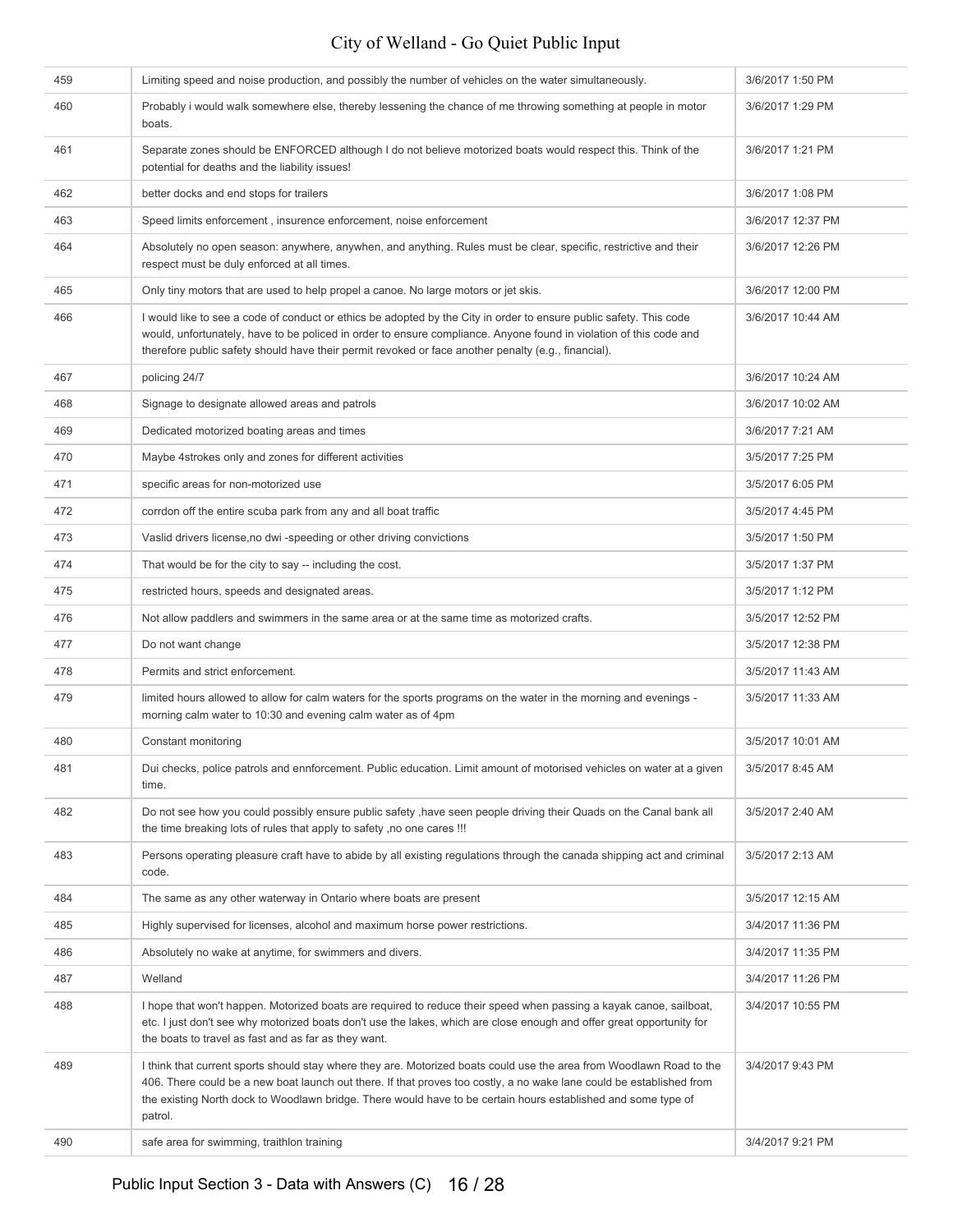| 491 | there would need to be zones to protect each group                                                                                                                                                                                                                                                                                                                                                                                                                                                                                                                                                                       | 3/4/2017 9:11 PM  |
|-----|--------------------------------------------------------------------------------------------------------------------------------------------------------------------------------------------------------------------------------------------------------------------------------------------------------------------------------------------------------------------------------------------------------------------------------------------------------------------------------------------------------------------------------------------------------------------------------------------------------------------------|-------------------|
| 492 | no seadoo 9.9hpmax outboard                                                                                                                                                                                                                                                                                                                                                                                                                                                                                                                                                                                              | 3/4/2017 7:33 PM  |
| 493 | Marked No boating zone at the scuba park areas                                                                                                                                                                                                                                                                                                                                                                                                                                                                                                                                                                           | 3/4/2017 6:58 PM  |
| 494 | . Police coverage is the only way to protect users and we shouldn't pay extra for it.                                                                                                                                                                                                                                                                                                                                                                                                                                                                                                                                    | 3/4/2017 6:48 PM  |
| 495 | 10kph max                                                                                                                                                                                                                                                                                                                                                                                                                                                                                                                                                                                                                | 3/4/2017 5:18 PM  |
| 496 | Banning motorized activities on the waterway.                                                                                                                                                                                                                                                                                                                                                                                                                                                                                                                                                                            | 3/4/2017 5:11 PM  |
| 497 | As already noted gas motors i do not approve of. Electric motors perhaps at various posted times (could have some<br>leeway for rowers but saftey of others in water still issue). Not sure who would be in charge of enforcing                                                                                                                                                                                                                                                                                                                                                                                          | 3/4/2017 4:34 PM  |
| 498 | The moment the City of Welland approves motorized vehicles on the recreational waterway, no matter what safety<br>steps are taken, the city is opening itself up to litigation if a flat water participant is injured by motorized traffic.                                                                                                                                                                                                                                                                                                                                                                              | 3/4/2017 3:38 PM  |
| 499 | Remove all such vehicles.                                                                                                                                                                                                                                                                                                                                                                                                                                                                                                                                                                                                | 3/4/2017 1:38 PM  |
| 500 | More police presence                                                                                                                                                                                                                                                                                                                                                                                                                                                                                                                                                                                                     | 3/4/2017 1:14 PM  |
| 501 | Major                                                                                                                                                                                                                                                                                                                                                                                                                                                                                                                                                                                                                    | 3/4/2017 12:38 PM |
| 502 | CONSTANT policing to avoid drinking and rowdiness                                                                                                                                                                                                                                                                                                                                                                                                                                                                                                                                                                        | 3/4/2017 12:16 PM |
| 503 | I don't believe you can adequately enforce safe by-laws for motorized vehicles on the canal. There will be people who<br>will not respect the laws, as there are with all laws and by-laws. Unless the city is prepared to have enforcement<br>boats on the canal during all daylight hours, this will not work.                                                                                                                                                                                                                                                                                                         | 3/4/2017 12:10 PM |
| 504 | Speed limits                                                                                                                                                                                                                                                                                                                                                                                                                                                                                                                                                                                                             | 3/4/2017 11:53 AM |
| 505 | speed restricted to 15km/hr and ENFORCED. no thru hull exhaust                                                                                                                                                                                                                                                                                                                                                                                                                                                                                                                                                           | 3/4/2017 11:23 AM |
| 506 | Size of motor and boat. Also the number of boats on the water way with motors gas or electric should be limited.                                                                                                                                                                                                                                                                                                                                                                                                                                                                                                         | 3/4/2017 10:58 AM |
| 507 | Police patrols with boats and/or Seadoos                                                                                                                                                                                                                                                                                                                                                                                                                                                                                                                                                                                 | 3/4/2017 10:44 AM |
| 508 | I would expect that the area would be monitored and policed closely. Possibly lifeguards placed in the area as well                                                                                                                                                                                                                                                                                                                                                                                                                                                                                                      | 3/4/2017 10:10 AM |
| 509 | Monitoring by coast Guard or other                                                                                                                                                                                                                                                                                                                                                                                                                                                                                                                                                                                       | 3/4/2017 9:50 AM  |
| 510 | You wi'll have to rope off large swimming areas and even then the waves could be adverse.                                                                                                                                                                                                                                                                                                                                                                                                                                                                                                                                | 3/4/2017 9:49 AM  |
| 511 | With all due respect I don't see how any steps could be taken to ensure public safety. What would it look like? Police<br>boats on the water? I don't think it's possible to keep everyone safe with both kinds of water traffic on the canal. Is a<br>seado going to see the swimmers, kayakers? Are they going to slow down for the canoes and the paddle board folks?<br>It's such a strange notion that the city thinks it could keep these people safe. If there were special event permits given<br>I would expect the city to notify the public in a big way, such as, radio, newspaper and social media reports. | 3/4/2017 9:36 AM  |
| 512 | roped off swimming area                                                                                                                                                                                                                                                                                                                                                                                                                                                                                                                                                                                                  | 3/4/2017 9:24 AM  |
| 513 | Not sure.                                                                                                                                                                                                                                                                                                                                                                                                                                                                                                                                                                                                                | 3/4/2017 9:15 AM  |
| 514 | I hope this NEVER comes to fruition, not even on a trial basis.                                                                                                                                                                                                                                                                                                                                                                                                                                                                                                                                                          | 3/4/2017 8:57 AM  |
| 515 | No amount of public safety will protect a swimmer from a motorized boat.                                                                                                                                                                                                                                                                                                                                                                                                                                                                                                                                                 | 3/4/2017 8:56 AM  |
| 516 | We'd need water police                                                                                                                                                                                                                                                                                                                                                                                                                                                                                                                                                                                                   | 3/4/2017 8:53 AM  |
| 517 | Times and terms of use                                                                                                                                                                                                                                                                                                                                                                                                                                                                                                                                                                                                   | 3/4/2017 8:52 AM  |
| 518 | A highly visible swim lane markers installed. Also massive signs warning boaters to watch for swimmers and others                                                                                                                                                                                                                                                                                                                                                                                                                                                                                                        | 3/4/2017 8:33 AM  |
| 519 | I hope they don't. There is no way they can enforce the safety 24/7. It would become very costly for the city (a much<br>un-needed expense) to properly police the activities of the canal. The best way to ensure Welland's public safety is to<br>keep motorized vehicles out.                                                                                                                                                                                                                                                                                                                                         | 3/4/2017 7:30 AM  |
| 520 | there should not be motor boats                                                                                                                                                                                                                                                                                                                                                                                                                                                                                                                                                                                          | 3/4/2017 12:45 AM |
| 521 | Maybe a NO WAKE POLICY. Very slow speed limits.                                                                                                                                                                                                                                                                                                                                                                                                                                                                                                                                                                          | 3/3/2017 11:38 PM |
| 522 | I would not like to see this cost put on the common tax payer.                                                                                                                                                                                                                                                                                                                                                                                                                                                                                                                                                           | 3/3/2017 11:36 PM |
| 523 | I would expect the city to reverse the movement                                                                                                                                                                                                                                                                                                                                                                                                                                                                                                                                                                          | 3/3/2017 11:19 PM |
| 524 | COMMON SENSE BY ALL USERS.                                                                                                                                                                                                                                                                                                                                                                                                                                                                                                                                                                                               | 3/3/2017 10:05 PM |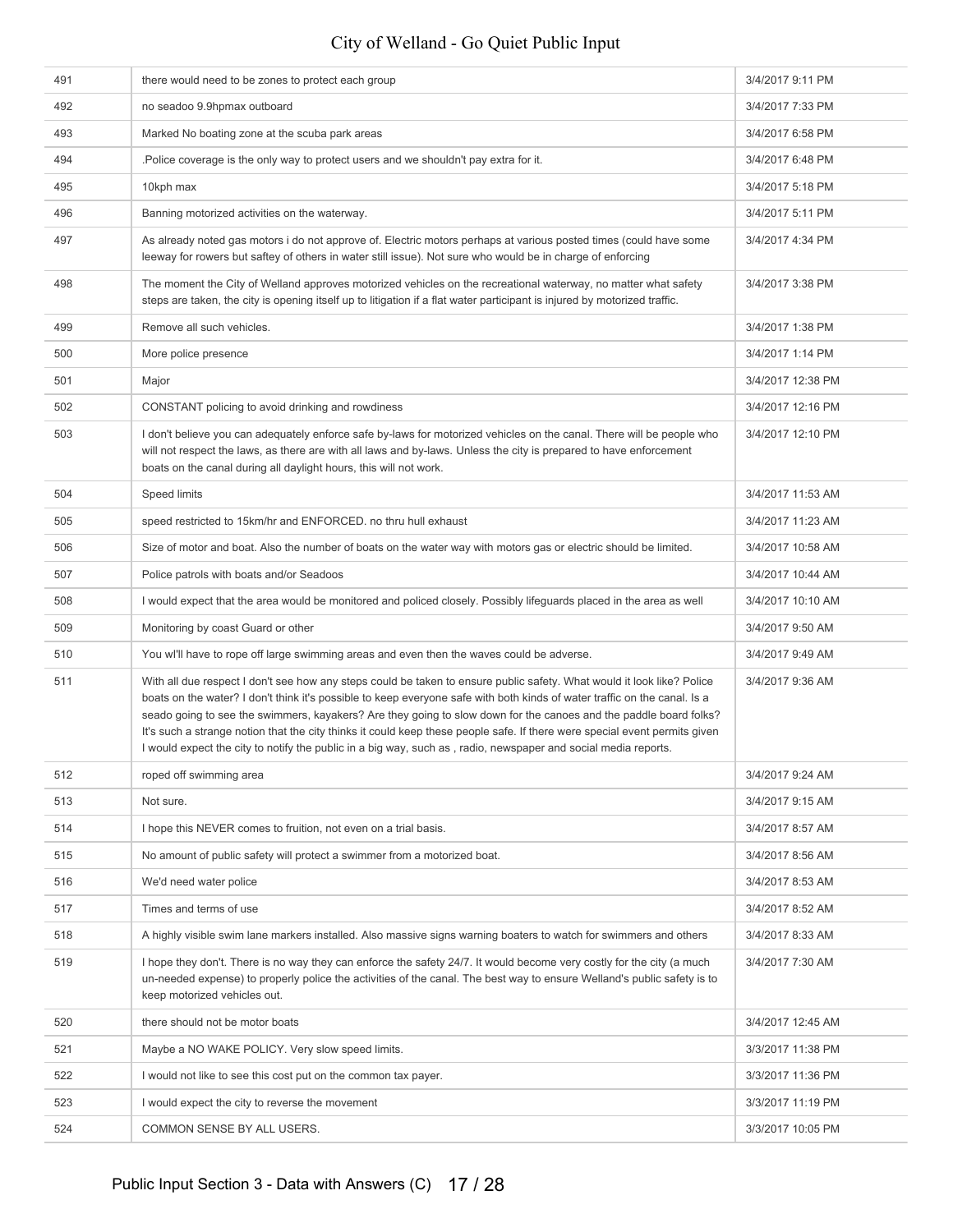| 525 | Law suits                                                                                                                                                                                                                                                                                       | 3/3/2017 9:37 PM |
|-----|-------------------------------------------------------------------------------------------------------------------------------------------------------------------------------------------------------------------------------------------------------------------------------------------------|------------------|
| 526 | Not sure                                                                                                                                                                                                                                                                                        | 3/3/2017 9:27 PM |
| 527 | Police presence on the waterway to regulate speed and ensure safety, barriers in place to allow safe areas for<br>athletes to train without fear of motorcraft                                                                                                                                  | 3/3/2017 9:13 PM |
| 528 | Speed limits, motor size, maybe only allow motor boats for 4-6 hours instead of the entire day.                                                                                                                                                                                                 | 3/3/2017 9:11 PM |
| 529 | Marked areas for non motorized and swimming lane and hefty fines for misuse. Security patrolled                                                                                                                                                                                                 | 3/3/2017 8:46 PM |
| 530 | Ideally, motorized boats would be restricted from areas where non-motorized boats are heavily used (e.g., the rental<br>boat launch), or at least creating designated lanes                                                                                                                     | 3/3/2017 8:40 PM |
| 531 | The city should involve the the CCG Office of Boating safety, hire the regional police marine unit to police the<br>waterway during permitted hours and a rigid fine system should be employed with significant dollar value fines                                                              | 3/3/2017 8:34 PM |
| 532 | Simple policing like most cities do with there recreational waterways                                                                                                                                                                                                                           | 3/3/2017 8:24 PM |
| 533 | Stringent enforcement of existing boating laws. Levies and licensing that covers all insurance and maintenance costs                                                                                                                                                                            | 3/3/2017 7:53 PM |
| 534 | There would have to be a posted schedule. The waterway is too narrow to accomodate rowers, swimmers, canoes<br>etc                                                                                                                                                                              | 3/3/2017 7:47 PM |
| 535 | Speed limit, turnaround zones, no stopping zones, and swimming areas.                                                                                                                                                                                                                           | 3/3/2017 7:42 PM |
| 536 | Perhaps permit motorized water craft only on certain days of the week. Also, there would have to be some kind of<br>patrols on hand.                                                                                                                                                            | 3/3/2017 7:32 PM |
| 537 | Wear lifejackets. Don't mix alcohol and boating. Certain speed limits. No racing with motorized boats. I am adding this<br>here because there is nowhere to write it for the next question. There should be no permits because anyone should<br>be allowed to use motorized boats in the canal. | 3/3/2017 7:09 PM |
| 538 | An NRPS, OPP or a ministry of natural resources presence on the waterway to ensure safety and enforcement of<br>applicable laws                                                                                                                                                                 | 3/3/2017 7:01 PM |
| 539 | speed limit, operators must have a valid power boat permit. Age limit?                                                                                                                                                                                                                          | 3/3/2017 6:56 PM |
| 540 | do not allow personal water craft in the canal. They are high speed craft that should not be run in the narrow canal.                                                                                                                                                                           | 3/3/2017 6:01 PM |
| 541 | GIVE MOTOR BOATS A SECTION OF THE CANAL ON THE SOUTH END OF THE DAM                                                                                                                                                                                                                             | 3/3/2017 5:42 PM |
| 542 | Certain areas should be restricted to motorized boats, such as, the PenFinancial Rental area and beyond.                                                                                                                                                                                        | 3/3/2017 5:40 PM |
| 543 | An election.                                                                                                                                                                                                                                                                                    | 3/3/2017 4:59 PM |
| 544 | separate sections of the waterway reserved for differing avtivities                                                                                                                                                                                                                             | 3/3/2017 4:29 PM |
| 545 | I sincerely hope they do not allow it                                                                                                                                                                                                                                                           | 3/3/2017 4:26 PM |
| 546 | I would expect that the City would not do this in the first place. If the City were so misguided as to allow motorized<br>traffic, there would have to be a very low horsepower limit. But don't do it!                                                                                         | 3/3/2017 3:43 PM |
| 547 | Police on the water daily                                                                                                                                                                                                                                                                       | 3/3/2017 3:34 PM |
| 548 | None accidents are going to happen                                                                                                                                                                                                                                                              | 3/3/2017 3:31 PM |
| 549 | Have a large eniugh section of the waterway enclosed to accomodate safe use for swimmers and scuba divers, and<br>have someone monitor the area.                                                                                                                                                | 3/3/2017 3:28 PM |
| 550 | I do not support permitting motorized traffic on the Recreational Waterway.                                                                                                                                                                                                                     | 3/3/2017 3:24 PM |
| 551 | DO NOT DO IT. You should have a coast guard station set up and someone monitoring the waterway by craft 24<br>hours a day. There will be a lot of drinking and my assumption- deaths, if you pursue this.                                                                                       | 3/3/2017 3:20 PM |
| 552 | Signs posted along the canal about boat safety                                                                                                                                                                                                                                                  | 3/3/2017 3:13 PM |
| 553 | There are no possible ways I would feel safe, the canal is narrow enough. Adding boats would put the canal unsafe<br>for swimmers.                                                                                                                                                              | 3/3/2017 3:09 PM |
| 554 | boating regulations and public scrutiny should suffice                                                                                                                                                                                                                                          | 3/3/2017 3:09 PM |
| 555 | Designated swimming areas roped off                                                                                                                                                                                                                                                             | 3/3/2017 3:06 PM |
| 556 | I think people should be fined for unsafe practises and banned if such behaviour happens again. Rules for use should<br>be clearly posted at dock areas.                                                                                                                                        | 3/3/2017 3:01 PM |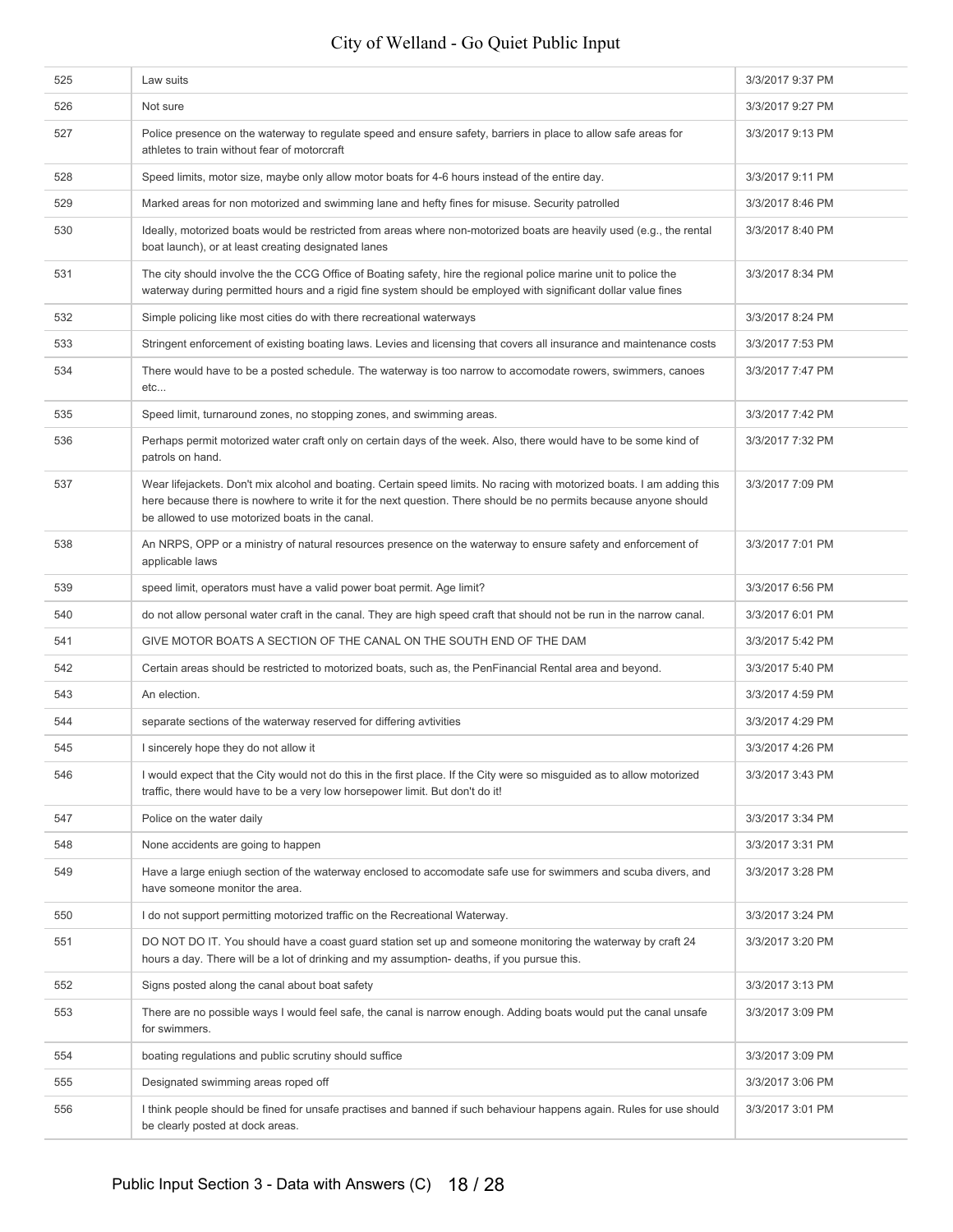| 557 | None, it won't be possible to manage without constant supervision. Allowing this to happen would be a crying shame.                                                                                                                                                                                                                                                                                                                                                                                              | 3/3/2017 3:01 PM  |
|-----|------------------------------------------------------------------------------------------------------------------------------------------------------------------------------------------------------------------------------------------------------------------------------------------------------------------------------------------------------------------------------------------------------------------------------------------------------------------------------------------------------------------|-------------------|
| 558 | Well defined areas for the motorized vessels and a improved swim area/Lane designation.                                                                                                                                                                                                                                                                                                                                                                                                                          | 3/3/2017 2:57 PM  |
| 559 | Speeds, restricted areas, policing.                                                                                                                                                                                                                                                                                                                                                                                                                                                                              | 3/3/2017 2:15 PM  |
| 560 | I don't think you can ensure public safety with motorized boats.                                                                                                                                                                                                                                                                                                                                                                                                                                                 | 3/3/2017 1:57 PM  |
| 561 | Maybe have a max speed allowed so that people aren't zipping by at 100km/hr but at the same time don't punish<br>someone wanting to take their motorboat out to go fishing on the weekend                                                                                                                                                                                                                                                                                                                        | 3/3/2017 1:48 PM  |
| 562 | Safety First - Mixing non-motorized and motorized activies will result in death. It's a large body of water. You should<br>have motor boat and jetski access between woodlawn and the 406. Small engines and paddle power between<br>Woodlawn and Townline. With the exception of special events. Maybe we can generate cash for a swimming<br>attraction. Beach. Destination islands. Safety First - you need to keep dangerous motorists away from swimmers and<br>non-motorized boats.                        | 3/3/2017 1:48 PM  |
| 563 | Standard Maintenance protocol, for examiple, every 2 years have personell measure the erosion against the side of<br>the canal and bridges, preform maintenance accordingly(seal off where the crack is, drain it, fix it, remove sealoff)<br>install Caution signs on the pillar of bridges for better visual for skiiers as well as motor boat opperators.                                                                                                                                                     | 3/3/2017 1:37 PM  |
| 564 | Maximum speed limitation. Maximum HP limitation. Hours of use. Enforcement 7 days per week.                                                                                                                                                                                                                                                                                                                                                                                                                      | 3/3/2017 1:35 PM  |
| 565 | no wake jumping for jetskis                                                                                                                                                                                                                                                                                                                                                                                                                                                                                      | 3/3/2017 1:17 PM  |
| 566 | limit the area where motorized traffic could go                                                                                                                                                                                                                                                                                                                                                                                                                                                                  | 3/3/2017 1:12 PM  |
| 567 | Water Police to enforce speed limits and consideration of other people using the waterwaygood luck with that                                                                                                                                                                                                                                                                                                                                                                                                     | 3/3/2017 12:46 PM |
| 568 | BAN ALL MOTORBOATS FROM THE CANAL, IF NOT, Permit a to speed of 10 KM per Hour!!!                                                                                                                                                                                                                                                                                                                                                                                                                                | 3/3/2017 12:36 PM |
| 569 | Similar to Chippawa creek- you can police it/have first aid boats etc                                                                                                                                                                                                                                                                                                                                                                                                                                            | 3/3/2017 12:26 PM |
| 570 | Posted speed limits like we used to have. Designated areas for boating and fishing.                                                                                                                                                                                                                                                                                                                                                                                                                              | 3/3/2017 12:24 PM |
| 571 | I don't know if that's possible. Motor boaters will want to go fast and the water way is a small area.                                                                                                                                                                                                                                                                                                                                                                                                           | 3/3/2017 12:23 PM |
| 572 | Up the water patrol GREATLY. Have areas completely blocked off so they cannot go through. Ex. The rental program<br>area                                                                                                                                                                                                                                                                                                                                                                                         | 3/3/2017 12:14 PM |
| 573 | The plain truth is that the city can not afford the policing "with teeth" that is needed to control reckless speeding or<br>stunting let alone impaired vehicle use on the waterway. Ypo would have to charge hundreds of dollars a day to<br>provide what is needed. Then the legal costs of fighting court battles and insuranceThe city does not need the<br>headaches.                                                                                                                                       | 3/3/2017 12:11 PM |
| 574 | Motorized traffic will stop me from using the canal no matter what safety precautions are taken                                                                                                                                                                                                                                                                                                                                                                                                                  | 3/3/2017 12:02 PM |
| 575 | Enforce boating licenses and a reasonable speed limit. Enforce no drinking and driving!                                                                                                                                                                                                                                                                                                                                                                                                                          | 3/3/2017 11:59 AM |
| 576 | Limit use to north of Lincoln St.                                                                                                                                                                                                                                                                                                                                                                                                                                                                                | 3/3/2017 11:49 AM |
| 577 | low speed limit, buoys to separate motorized traffic from everyone else                                                                                                                                                                                                                                                                                                                                                                                                                                          | 3/3/2017 11:25 AM |
| 578 | A designated area for motorized or non-motorized vehicles.                                                                                                                                                                                                                                                                                                                                                                                                                                                       | 3/3/2017 11:12 AM |
| 579 | I force all safety standards                                                                                                                                                                                                                                                                                                                                                                                                                                                                                     | 3/3/2017 10:57 AM |
| 580 | speed limits along the canal. Police monitoring.                                                                                                                                                                                                                                                                                                                                                                                                                                                                 | 3/3/2017 10:55 AM |
| 581 | enforcement of all safety standerds                                                                                                                                                                                                                                                                                                                                                                                                                                                                              | 3/3/2017 10:55 AM |
| 582 | SEPERATE AREA FOR SWIMMING AND BOATING ALSO NO BOATING AFTER 7PM OR FINED                                                                                                                                                                                                                                                                                                                                                                                                                                        | 3/3/2017 10:47 AM |
| 583 | policing, maintence of shores, safety                                                                                                                                                                                                                                                                                                                                                                                                                                                                            | 3/3/2017 10:44 AM |
| 584 | Signage to tell people the rulesENFORCEMENT                                                                                                                                                                                                                                                                                                                                                                                                                                                                      | 3/3/2017 10:41 AM |
| 585 | It would be good to have different areas for different uses. For example, by the flatwater centre for swimming and non-<br>motorized boats with a rope across to block off from the rest that would be for motorized boats. Boat operators need a<br>safety license and it would be good to have someone monitoring at busy times to ensure the boat operators follow the<br>rules they are supposed to. Seadoos are the most annoying. You might consider banning seadoos or making a<br>special area for them. | 3/3/2017 10:30 AM |
| 586 | Restricted access, not interfering with non motorized boats                                                                                                                                                                                                                                                                                                                                                                                                                                                      | 3/3/2017 10:27 AM |
| 587 | can see my taxes increasing to cover the cost of enforcement and rescues                                                                                                                                                                                                                                                                                                                                                                                                                                         | 3/3/2017 10:20 AM |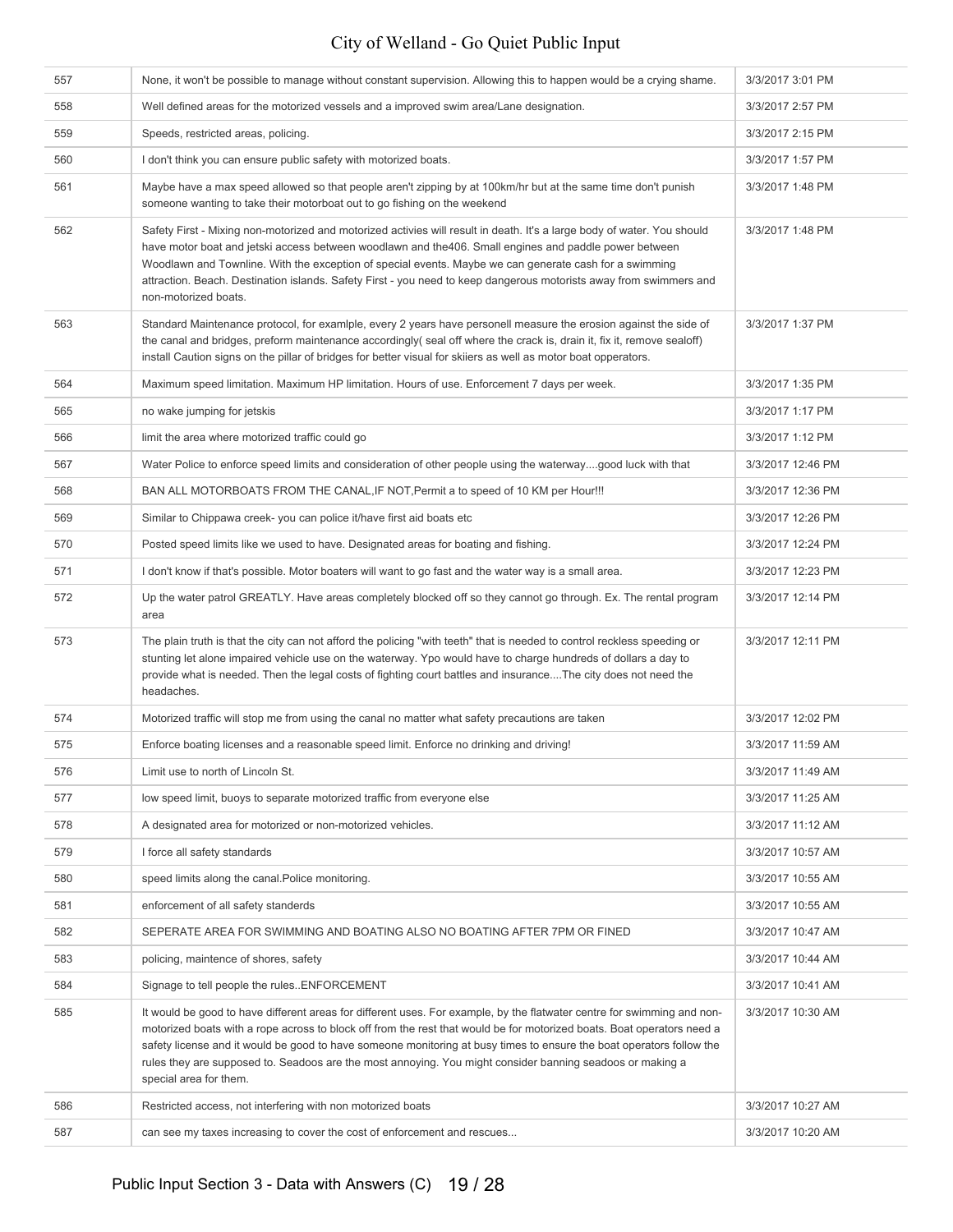| 588 | must be 18 and over. Have police boat out on waterway                                                                                                                                                                                                                                                                                                                                                                                                                                                                                                                     | 3/3/2017 10:10 AM |
|-----|---------------------------------------------------------------------------------------------------------------------------------------------------------------------------------------------------------------------------------------------------------------------------------------------------------------------------------------------------------------------------------------------------------------------------------------------------------------------------------------------------------------------------------------------------------------------------|-------------------|
| 589 | Limited hours, speed limits, motor sized limits, usage limits and LOTS of marine police presence. There should be<br>sectioned areas specific for the use for all non-motorized traffic.                                                                                                                                                                                                                                                                                                                                                                                  | 3/3/2017 10:09 AM |
| 590 | Banning motorized traffic completely during certain times                                                                                                                                                                                                                                                                                                                                                                                                                                                                                                                 | 3/3/2017 9:50 AM  |
| 591 | More visible lanes for open water swimming and some sort of enforcement for those who do not comply                                                                                                                                                                                                                                                                                                                                                                                                                                                                       | 3/3/2017 9:47 AM  |
| 592 | I would expect safety to be the prime concern, but, would just assume the city would do nothing. As they did<br>previously. The city doesn't even enforce the dog excrement by law- allowing the city to be littered with dog<br>excrement- Therefore given the lackadaisacal attitude the city demonstrates regarding the poop and scoop- I would<br>expect equal lethargy regarding safety, litter and toxic pollution in the canal. The city has shown itself to be effective at<br>making by laws as a form of grandstanding.                                         | 3/3/2017 9:43 AM  |
| 593 | common sense                                                                                                                                                                                                                                                                                                                                                                                                                                                                                                                                                              | 3/3/2017 9:42 AM  |
| 594 | Seadoo's and small craft only with regular enforcement                                                                                                                                                                                                                                                                                                                                                                                                                                                                                                                    | 3/3/2017 9:37 AM  |
| 595 | Speed limits in place                                                                                                                                                                                                                                                                                                                                                                                                                                                                                                                                                     | 3/3/2017 9:32 AM  |
| 596 | Common Sense. Keep the rowers to a segregated section. Allow motoboats to pass by dive areas on a sepecific side<br>of the canal, close to the bank (like a roadway).                                                                                                                                                                                                                                                                                                                                                                                                     | 3/3/2017 9:22 AM  |
| 597 | enforcw the rules so the bylaw officer will need a boat. :-)                                                                                                                                                                                                                                                                                                                                                                                                                                                                                                              | 3/3/2017 9:06 AM  |
| 598 | 24/7 policing with ZERO tolerance for violators: a service that is Impossible to provide considering limited resources<br>(manpower & patrol craft). Who, exactly, is going to finance this enforcement? Similarly, if fines are going to be issued<br>under a municipal bylaw, do mechanisims even exist to enable collection of those fines? Again, who is going to pay for<br>administration of same?                                                                                                                                                                  | 3/3/2017 9:04 AM  |
| 599 | strict speed limits and motor size limits, no water skiing                                                                                                                                                                                                                                                                                                                                                                                                                                                                                                                | 3/3/2017 9:00 AM  |
| 600 | As a MINIMUM, certain areas used for SCUBA should be maintained as power-boat free otherwise, it's inevitable<br>that a serious or fatal accident will occur. Signs to make boaters are of the DIver Down Flag would need to be posted.<br>Power boats would need to stay clear of areas where diving is underway (as designated by use of dive flag) and this<br>exclusion would need to be enforced by law enforcement                                                                                                                                                  | 3/3/2017 8:58 AM  |
| 601 | policing and designated days of activity                                                                                                                                                                                                                                                                                                                                                                                                                                                                                                                                  | 3/3/2017 8:53 AM  |
| 602 | Full time lifeguard staff to protect non-motorized users, active enforcement of boating laws                                                                                                                                                                                                                                                                                                                                                                                                                                                                              | 3/3/2017 8:48 AM  |
| 603 | hire staff to maintain and supervise its programs, set rules and restrictions for use. Enforce these rules.                                                                                                                                                                                                                                                                                                                                                                                                                                                               | 3/3/2017 8:46 AM  |
| 604 | There is no possible way that the safety of the public could be ensured. When could not afford the man power that<br>would be needed.                                                                                                                                                                                                                                                                                                                                                                                                                                     | 3/3/2017 8:38 AM  |
| 605 | I think it will kill all other recreational uses                                                                                                                                                                                                                                                                                                                                                                                                                                                                                                                          | 3/3/2017 8:31 AM  |
| 606 | Motor size limit, speed limit                                                                                                                                                                                                                                                                                                                                                                                                                                                                                                                                             | 3/3/2017 8:30 AM  |
| 607 | I'd expect police boats on the water at all times to ensure the current users of the canal, especially divers are safe<br>from moter boats. If a boat were to strike and kill or injure a diver just to sauce them a 15 minute drive it would cost a lot<br>more then a few officers and a boat.                                                                                                                                                                                                                                                                          | 3/3/2017 8:15 AM  |
| 608 | Boaters have to have a special licence, proof of insurance, only allowed in certain areas and boats would have to meet<br>a safety checkup.                                                                                                                                                                                                                                                                                                                                                                                                                               | 3/3/2017 8:14 AM  |
| 609 | Police patrol for individuals breaking laws                                                                                                                                                                                                                                                                                                                                                                                                                                                                                                                               | 3/3/2017 7:56 AM  |
| 610 | Police enforcement on water at all times                                                                                                                                                                                                                                                                                                                                                                                                                                                                                                                                  | 3/3/2017 7:39 AM  |
| 611 | hopefully doesnot happen                                                                                                                                                                                                                                                                                                                                                                                                                                                                                                                                                  | 3/3/2017 7:39 AM  |
| 612 | I'd like the laws enforced, specifically the laws regarding not running over divers. Maybe actually having people on<br>site.                                                                                                                                                                                                                                                                                                                                                                                                                                             | 3/3/2017 6:29 AM  |
| 613 | Physical separation of canal sections. motorboat must not be allowed where the are swimmers or paddle craft.                                                                                                                                                                                                                                                                                                                                                                                                                                                              | 3/3/2017 5:51 AM  |
| 614 | honestly its just a danger to everyone as the row/dragon boats take one side of the river and then the swimmers take<br>the other bit the wakes disturb everyone especially the rowers and i dont feel safe having spinning propellers in water<br>that at times isnt the most visable legitimately putting my life and others at risk there are so many other places to boat<br>leave this to people doing better things with their free time. also lets be real if you allow sea doos all they will do is<br>recklessly skid arond going at max speed thats all they do | 3/3/2017 4:00 AM  |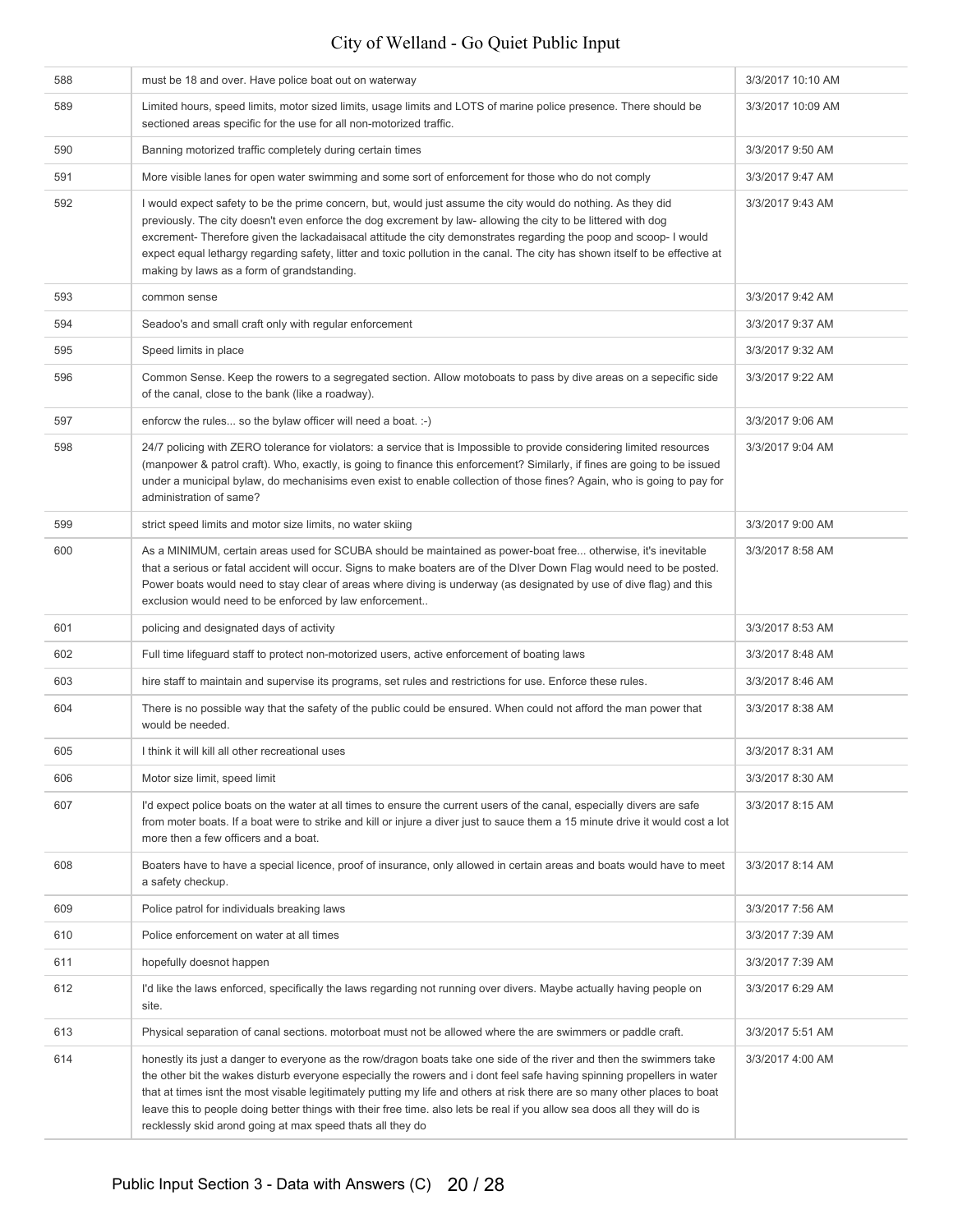| 615 | I would no longer attend the waterway.                                                                                                                                                                                                                                                                                                                                                                                                                                                                                | 3/3/2017 3:34 AM  |
|-----|-----------------------------------------------------------------------------------------------------------------------------------------------------------------------------------------------------------------------------------------------------------------------------------------------------------------------------------------------------------------------------------------------------------------------------------------------------------------------------------------------------------------------|-------------------|
| 616 | certain safe swim zones                                                                                                                                                                                                                                                                                                                                                                                                                                                                                               | 3/3/2017 3:06 AM  |
| 617 | only safety vehicles.                                                                                                                                                                                                                                                                                                                                                                                                                                                                                                 | 3/3/2017 3:03 AM  |
| 618 | speed limit,                                                                                                                                                                                                                                                                                                                                                                                                                                                                                                          | 3/3/2017 2:09 AM  |
| 619 | Make a beach specifically for swimmer's to swim, and no boats, sea doos of the like allowed in that part of the<br>waterThe canal is long and big and should be able to occupy everyone, and maybe have a patrol unit every couple<br>hourswhich I think should already be in place, water can bring trouble and boats no boats there should always be<br>some sort of watch on the canal                                                                                                                             | 3/3/2017 1:57 AM  |
| 620 | No wake through designated zones, attended boat launches                                                                                                                                                                                                                                                                                                                                                                                                                                                              | 3/3/2017 1:02 AM  |
| 621 | Specific dates motorized boats are allowed.                                                                                                                                                                                                                                                                                                                                                                                                                                                                           | 3/3/2017 1:00 AM  |
| 622 | more policing, no jet skies or boats with motors over 10 HP                                                                                                                                                                                                                                                                                                                                                                                                                                                           | 3/3/2017 12:51 AM |
| 623 | Policing when open to motorboats                                                                                                                                                                                                                                                                                                                                                                                                                                                                                      | 3/3/2017 12:38 AM |
| 624 | It cant be controlled. Please leave stays quo                                                                                                                                                                                                                                                                                                                                                                                                                                                                         | 3/3/2017 12:21 AM |
| 625 | Designate areas for motorized & non-motorized traffic.                                                                                                                                                                                                                                                                                                                                                                                                                                                                | 3/3/2017 12:07 AM |
| 626 | Punitive measures taken against offenders.                                                                                                                                                                                                                                                                                                                                                                                                                                                                            | 3/3/2017 12:06 AM |
| 627 | I believe the only way to ensure public safety is to not allow motorized vehicles on the Recreational Waterway                                                                                                                                                                                                                                                                                                                                                                                                        | 3/3/2017 12:02 AM |
| 628 | Signage stating motor boats present.                                                                                                                                                                                                                                                                                                                                                                                                                                                                                  | 3/3/2017 12:02 AM |
| 629 | If it wasn't there there would be no question of public safety.                                                                                                                                                                                                                                                                                                                                                                                                                                                       | 3/2/2017 11:41 PM |
| 630 | Damn straight!                                                                                                                                                                                                                                                                                                                                                                                                                                                                                                        | 3/2/2017 11:30 PM |
| 631 | monitoring of all boaters, to ensure they have proper licence - law enforcement of boating.                                                                                                                                                                                                                                                                                                                                                                                                                           | 3/2/2017 11:29 PM |
| 632 | It would be a mistake. Motors are premitted on the Welland River right next door.                                                                                                                                                                                                                                                                                                                                                                                                                                     | 3/2/2017 11:29 PM |
| 633 | Don't do it!!!! Welland recreational waterway is beautiful and unique! Please don't ruin it for people! Motorized<br>watercraft are dirty, noisy and unsafe. A few people will ruin enjoyment for many.                                                                                                                                                                                                                                                                                                               | 3/2/2017 11:22 PM |
| 634 | The canal should have no wake zones                                                                                                                                                                                                                                                                                                                                                                                                                                                                                   | 3/2/2017 11:09 PM |
| 635 | Don't do it                                                                                                                                                                                                                                                                                                                                                                                                                                                                                                           | 3/2/2017 11:09 PM |
| 636 | speed limits, patroled enforcement, dedicated officers.                                                                                                                                                                                                                                                                                                                                                                                                                                                               | 3/2/2017 11:08 PM |
| 637 | There is NO WAY to ensure public safety if motorized boats are allowed on the Recreational Waterway. It would need<br>24 hour water patrol policing even if there were to be a posted speed limit, it would not be adhered to, Alcohol and<br>boating dont mix but continues to be a issue regardless, deaths due to drunk boat drivers, Sea doo's, Boats towing<br>Tubers. water polution in the form of boat fuel and oil, boaters litter like beer bottles/cans/chip bags/paper plates and<br>to much more to name | 3/2/2017 11:06 PM |
| 638 | Limiting the area where they are allowed.                                                                                                                                                                                                                                                                                                                                                                                                                                                                             | 3/2/2017 11:00 PM |
| 639 | Specified areas/times for different activities. Privilege abusers being banned from operating in the canal. No jet<br>skis/sea doos.                                                                                                                                                                                                                                                                                                                                                                                  | 3/2/2017 10:56 PM |
| 640 | Speed limits                                                                                                                                                                                                                                                                                                                                                                                                                                                                                                          | 3/2/2017 10:54 PM |
| 641 | No acceptable steps could be taken. Boaters and jetski users have zero care for who is below the water. New divers<br>who are learning often come up to the surface unexpectedly for many reasons. A safe training environment that we<br>have now will be lost                                                                                                                                                                                                                                                       | 3/2/2017 10:52 PM |
| 642 | Speed limits in area's of concern.                                                                                                                                                                                                                                                                                                                                                                                                                                                                                    | 3/2/2017 10:38 PM |
| 643 | Designated areas for different types of water crafts                                                                                                                                                                                                                                                                                                                                                                                                                                                                  | 3/2/2017 10:37 PM |
| 644 | Speed limits in certain areas                                                                                                                                                                                                                                                                                                                                                                                                                                                                                         | 3/2/2017 10:31 PM |
| 645 | Boats must be aware of divers, must take a test to understand/acknowledge dive flags and how to go about interacting<br>with persons in/under water safely.                                                                                                                                                                                                                                                                                                                                                           | 3/2/2017 10:31 PM |
| 646 | Police boats, many signs for rules, speeds, buoys, etc.                                                                                                                                                                                                                                                                                                                                                                                                                                                               | 3/2/2017 10:25 PM |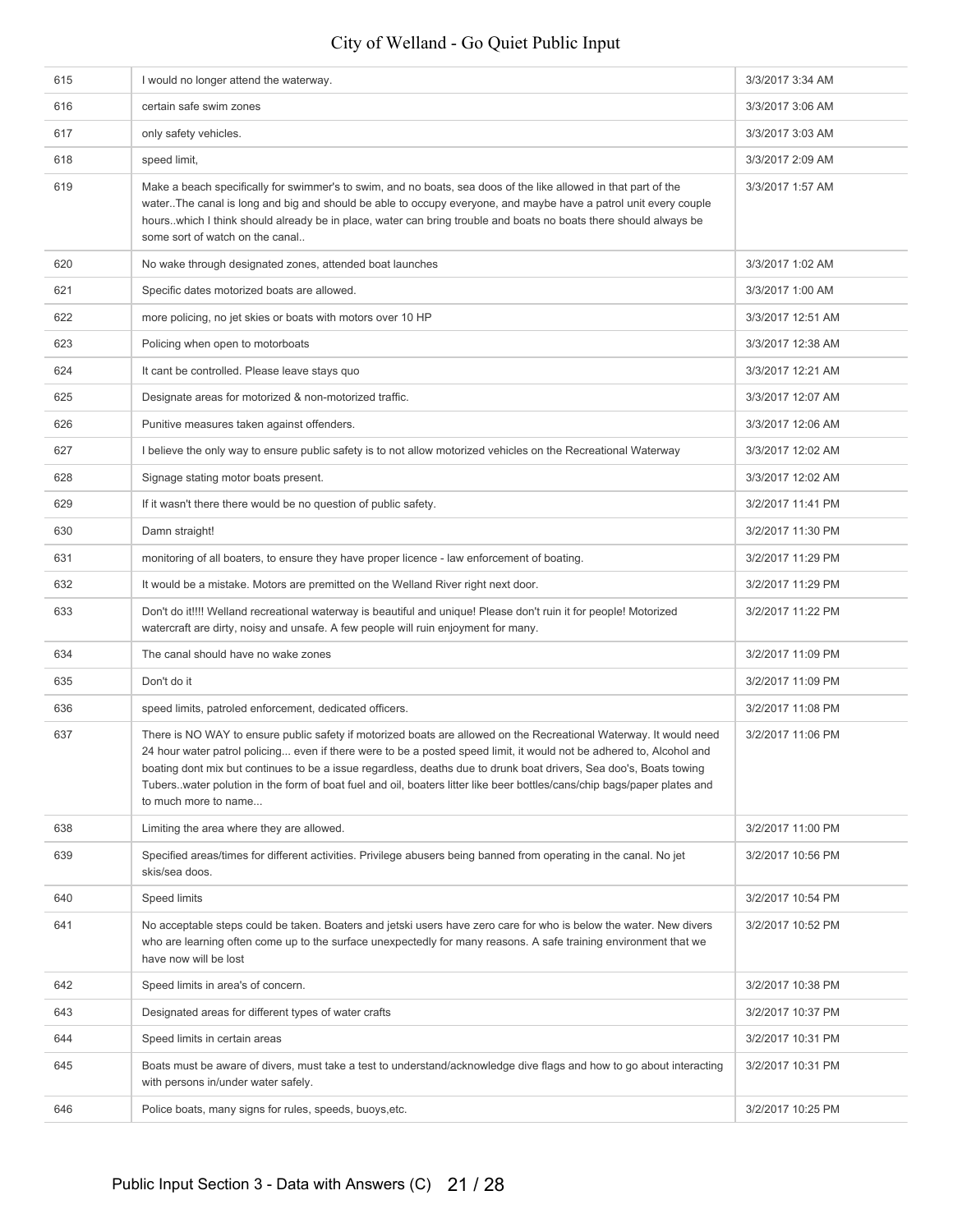| 647 | No wakes. Constant Police presence. This is a small waterway. Motorized boats etc make it dangerous. People have<br>houses, condos etc and they enjoy the beauty of the area. Allowing motorized aguatic vehicles ruins that.                                                                                                                                                                                          | 3/2/2017 10:23 PM |
|-----|------------------------------------------------------------------------------------------------------------------------------------------------------------------------------------------------------------------------------------------------------------------------------------------------------------------------------------------------------------------------------------------------------------------------|-------------------|
| 648 | Some type of curfewdust to dawn?                                                                                                                                                                                                                                                                                                                                                                                       | 3/2/2017 10:23 PM |
| 649 | speed limits and designated areas.                                                                                                                                                                                                                                                                                                                                                                                     | 3/2/2017 10:23 PM |
| 650 | Signage warning of divers, NRPD enforcement, speed restrictions, no power boats on waterway after dusk                                                                                                                                                                                                                                                                                                                 | 3/2/2017 10:22 PM |
| 651 | Only small watercraft no jetskis/seadoos ect                                                                                                                                                                                                                                                                                                                                                                           | 3/2/2017 10:14 PM |
| 652 | Zones                                                                                                                                                                                                                                                                                                                                                                                                                  | 3/2/2017 10:04 PM |
| 653 | Only acceptable during certain hours.                                                                                                                                                                                                                                                                                                                                                                                  | 3/2/2017 9:58 PM  |
| 654 | only small motors, like those for trolling for fish should be allowed. Absolutely no jetskis or waterskiing should be<br>allowed - the poor sight lines because of the bends in the canal will increase the likelihood of collisions, especially at<br>higher speeds. Public safety also includes well-being, and so no noisy motors should be allowed, disturbing those<br>using the trails, parks, or living nearby. | 3/2/2017 9:46 PM  |
| 655 | Dead Slow signs, No Wake signs. Patrolled to insure compliance                                                                                                                                                                                                                                                                                                                                                         | 3/2/2017 9:44 PM  |
| 656 | Clear marked signs warning of scuba divers and swimmers                                                                                                                                                                                                                                                                                                                                                                | 3/2/2017 9:44 PM  |
| 657 | follow all operating a motorcraft laws                                                                                                                                                                                                                                                                                                                                                                                 | 3/2/2017 9:39 PM  |
| 658 | Not in favor of this.                                                                                                                                                                                                                                                                                                                                                                                                  | 3/2/2017 9:39 PM  |
| 659 | Whatever is necessary. Proper policing and enforcement of laws and public safety.                                                                                                                                                                                                                                                                                                                                      | 3/2/2017 9:38 PM  |
| 660 | That would be a liability issue for experts to solve.                                                                                                                                                                                                                                                                                                                                                                  | 3/2/2017 9:36 PM  |
| 661 | There will need to be constant monitoring of the area and specific areas for all activities. This will require increased<br>costs the city cannot afford.                                                                                                                                                                                                                                                              | 3/2/2017 9:32 PM  |
| 662 | I don't think that there is enough that the city could do to ensure public safety.                                                                                                                                                                                                                                                                                                                                     | 3/2/2017 9:28 PM  |
| 663 | Restricted areas that are barriered to protect there current uses.                                                                                                                                                                                                                                                                                                                                                     | 3/2/2017 9:27 PM  |
| 664 | Police posted 7 days a week to assure that boaters and sea doos respect others safety                                                                                                                                                                                                                                                                                                                                  | 3/2/2017 9:27 PM  |
| 665 | None                                                                                                                                                                                                                                                                                                                                                                                                                   | 3/2/2017 9:25 PM  |
| 666 | The city could not do anywhere near enough to police the canal. Do not allow motorized watercraft.                                                                                                                                                                                                                                                                                                                     | 3/2/2017 9:18 PM  |
| 667 | Policing of all boats to ensure motor size, usage and if any alcohol is on board. No water skiing as it is too dangerous<br>around the bridges                                                                                                                                                                                                                                                                         | 3/2/2017 9:11 PM  |
| 668 | Public education via communications and NRPS to deal with violations as they do in other local waters                                                                                                                                                                                                                                                                                                                  | 3/2/2017 9:10 PM  |
| 669 | proper water envorcement by OPP marine units                                                                                                                                                                                                                                                                                                                                                                           | 3/2/2017 9:04 PM  |
| 670 | As explained this wil coat the City of Welland an immense amount of money. The NRP do not have the resources to<br>facilitate this.                                                                                                                                                                                                                                                                                    | 3/2/2017 9:02 PM  |
| 671 | Proper policing                                                                                                                                                                                                                                                                                                                                                                                                        | 3/2/2017 9:01 PM  |
| 672 | Effective and visible patrolling and enforcement.                                                                                                                                                                                                                                                                                                                                                                      | 3/2/2017 9:01 PM  |
| 673 | Support nature safety, i.e. clean water. Greatly reduced speed limits with major fines.                                                                                                                                                                                                                                                                                                                                | 3/2/2017 8:59 PM  |
| 674 | Monitored 24/7, on the water by someone with authority.                                                                                                                                                                                                                                                                                                                                                                | 3/2/2017 8:56 PM  |
| 675 | Wouldn't care, because non-motorized use would effectively disappear.                                                                                                                                                                                                                                                                                                                                                  | 3/2/2017 8:51 PM  |
| 676 | Somehow a sharing of the waterway whether having it sectioned off or a schedule for alternate days of use for<br>different events and activities                                                                                                                                                                                                                                                                       | 3/2/2017 8:46 PM  |
| 677 | Well, the way your question is framed, it already sounds like the City of Welland has already made up their mind. But I<br>wholeheartedly believe the City will be unable to ensure public safety, and based on their track record, they will waste<br>tens of thousands of dollars hiring a 3rd party, or overpaying their own employees.                                                                             | 3/2/2017 8:46 PM  |
| 678 | Acceptable time periods for motorized activities. Limit it to times or days of the week. Lots of divers will no longer<br>come to the area and enjoy the after diving amenities like the restaurants if this changes or it becomes limiting. We<br>will just look to toronto for a safe venue to dive and socialize.                                                                                                   | 3/2/2017 8:46 PM  |
| 679 | No wake in some locations                                                                                                                                                                                                                                                                                                                                                                                              | 3/2/2017 8:40 PM  |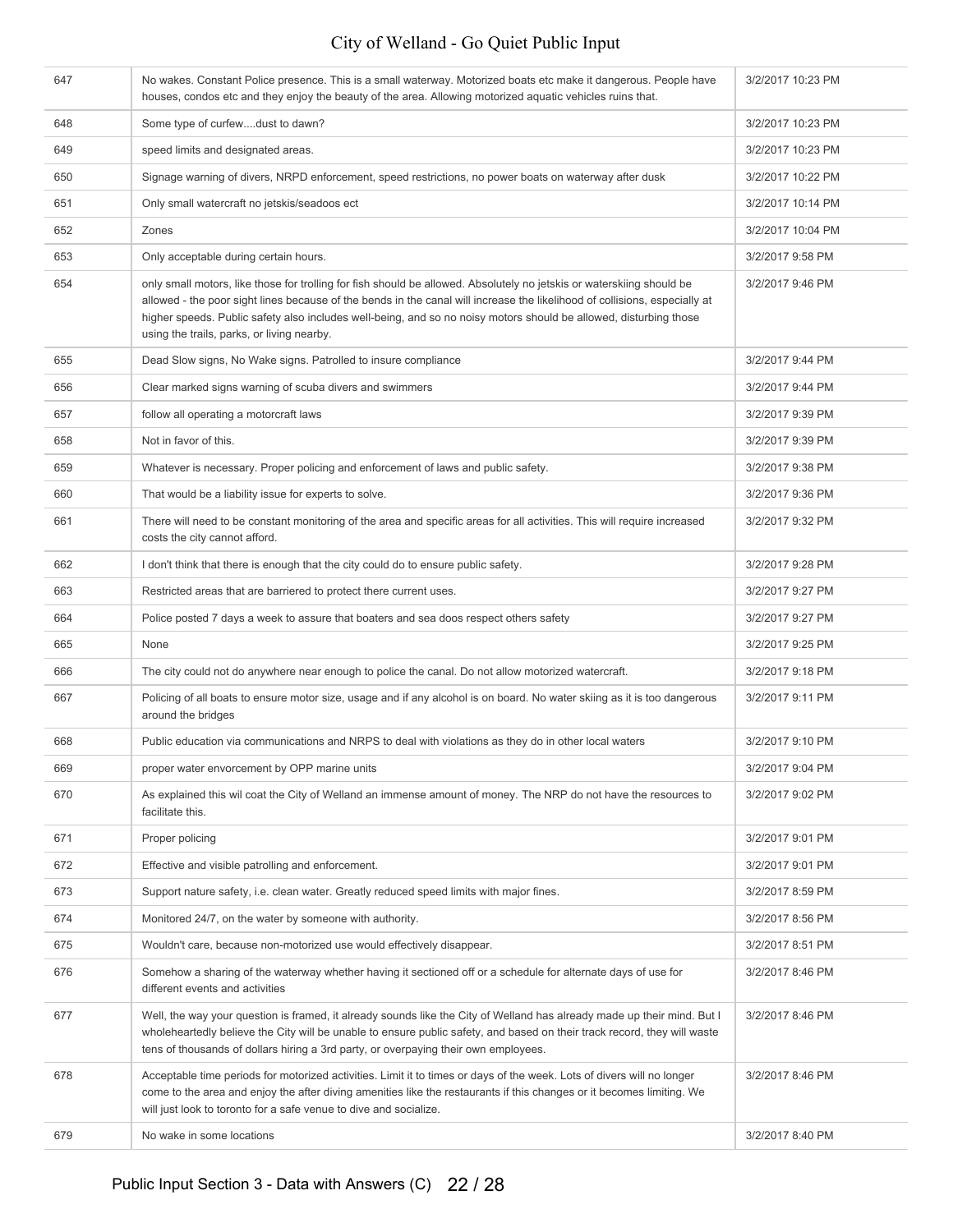| 680 | Actually have by-law officers on the water enforcing the law - no point in putting a law into place when you can't<br>enforce it. You can' divide the canal for swimmers versus boaters or kayakers. It is a danger to the small water sports<br>allowing boats. | 3/2/2017 8:40 PM |
|-----|------------------------------------------------------------------------------------------------------------------------------------------------------------------------------------------------------------------------------------------------------------------|------------------|
| 681 | No after dusk, No alcohol on water, And life jackets a must, Must be with an adult if your under 18 so you dont get<br>punks trying to party on the water,,,                                                                                                     | 3/2/2017 8:40 PM |
| 682 | There must be zones protected for swimming, rowing, canoe, scuba and snorkeling, and childrens recreation where no<br>motorized boats are permitted                                                                                                              | 3/2/2017 8:21 PM |
| 683 | More law enforcement presence and fines for misuse and signage cluttering the area                                                                                                                                                                               | 3/2/2017 8:20 PM |
| 684 | Limited times and place restrictions/ pollution and water contamination prevention measures                                                                                                                                                                      | 3/2/2017 8:09 PM |
| 685 | Will not be able to                                                                                                                                                                                                                                              | 3/2/2017 8:08 PM |
| 686 | Signage stating current laws and rules, detailed safety signs at ramps and accesses.                                                                                                                                                                             | 3/2/2017 8:06 PM |
| 687 | sepervision                                                                                                                                                                                                                                                      | 3/2/2017 8:06 PM |
| 688 | Designated areas and time for no motor-boats to ensure that the canal is being shared.                                                                                                                                                                           | 3/2/2017 8:05 PM |
| 689 | Adequate parking facilities                                                                                                                                                                                                                                      | 3/2/2017 7:57 PM |
| 690 | Nrp marine unit enforcement of laws                                                                                                                                                                                                                              | 3/2/2017 7:55 PM |
| 691 | Not allow it                                                                                                                                                                                                                                                     | 3/2/2017 7:53 PM |
| 692 | Motor size and awareness of divers                                                                                                                                                                                                                               | 3/2/2017 7:52 PM |
| 693 | Proper policing, precise laws of usage, gated boat launch(s)-pay per use.                                                                                                                                                                                        | 3/2/2017 7:51 PM |
| 694 | Boating license must be present if not a hard fine. Boat can be permitted during the night time but the boat must be<br>well lit for other boaters or for anyone else on the waterway.                                                                           | 3/2/2017 7:50 PM |
| 695 | Maybe a specialized police waterway unit on duty full time.                                                                                                                                                                                                      | 3/2/2017 7:48 PM |
| 696 | Enfocrement but need to know the exact cost not some projected /estimated cost.                                                                                                                                                                                  | 3/2/2017 7:44 PM |
| 697 | Limit the confines to North of the 406 bridge and south of the Lincoln street bridge.                                                                                                                                                                            | 3/2/2017 7:42 PM |
| 698 | Slot times for fishing, speed limits and maximum H.P. allowed                                                                                                                                                                                                    | 3/2/2017 7:42 PM |
| 699 | Some definite rules to control the flow of boats.                                                                                                                                                                                                                | 3/2/2017 7:25 PM |
| 700 | I do not believe if you permit motorized traffic you can sufficient police this waterway.                                                                                                                                                                        | 3/2/2017 7:24 PM |
| 701 | None. The rules of the water are already required for anyone with a license. Maybe a little bit of police patrol no<br>different than the current lakes in the area.                                                                                             | 3/2/2017 7:15 PM |
| 702 | No swimming in certain areas                                                                                                                                                                                                                                     | 3/2/2017 7:12 PM |
| 703 | Insurance and minimal police presence.                                                                                                                                                                                                                           | 3/2/2017 6:53 PM |
| 704 | Make them pay a fee & keep it to small engines only                                                                                                                                                                                                              | 3/2/2017 6:51 PM |
| 705 | There's no way to ensure safety at all times, people will most likely abuse the privilege.                                                                                                                                                                       | 3/2/2017 6:38 PM |
| 706 | Regular patrols, signage to indicate rules and report infringing parties.                                                                                                                                                                                        | 3/2/2017 6:24 PM |
| 707 | In my experience no steps will be a total deterrent to high risk behaviour.                                                                                                                                                                                      | 3/2/2017 6:24 PM |
| 708 | Police boats present                                                                                                                                                                                                                                             | 3/2/2017 6:21 PM |
| 709 | Considering what the insurance ramification would be I suggest that the City of Welland does not move to permit<br>motorized traffic. The boaters seem to have a loud voice for a small population. The canal is best left as it is, please<br>don't ruin it.    | 3/2/2017 6:15 PM |
| 710 | Constant police presence to enforce speed and impairment laws                                                                                                                                                                                                    | 3/2/2017 6:12 PM |
| 711 | Police monitoring would be nice, highly visible signage with rules at a minimum.                                                                                                                                                                                 | 3/2/2017 6:06 PM |
| 712 | A DESIGNATED AREA FAR FROM THE CORE AREA OF WELLAND                                                                                                                                                                                                              | 3/2/2017 6:05 PM |
| 713 | Motorized traffic on the RW would be a travesty. I would seriously consider a move from Welland.                                                                                                                                                                 | 3/2/2017 5:59 PM |
| 714 | enforcement of the set rules                                                                                                                                                                                                                                     | 3/2/2017 5:56 PM |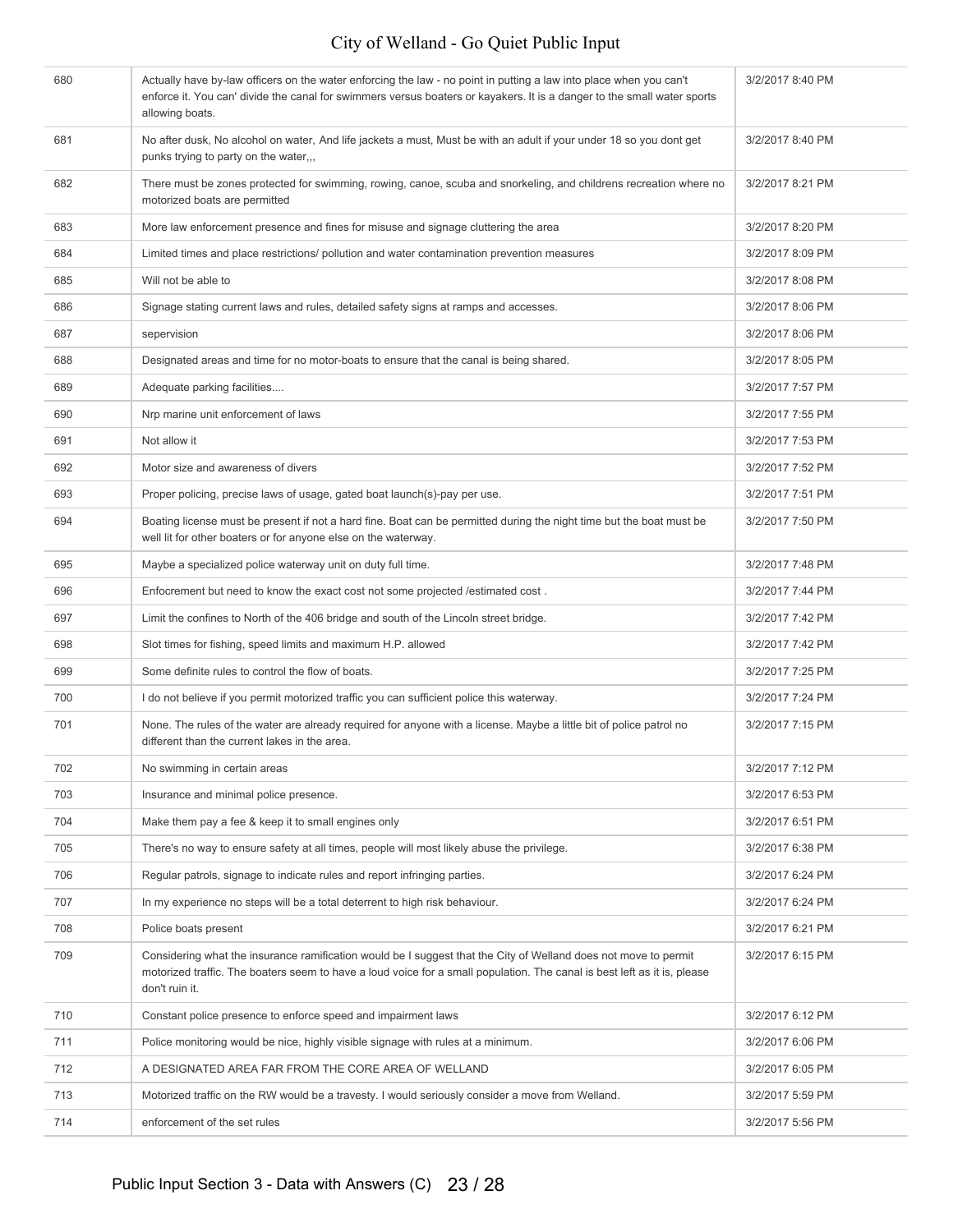| 715 | As above: new regulations regarding usage, parking, hours of use, traffic patter flow, and consider user fees for<br>launching and usage to cover enforcement of rules.                                                                                                                                                                                                      | 3/2/2017 5:50 PM |
|-----|------------------------------------------------------------------------------------------------------------------------------------------------------------------------------------------------------------------------------------------------------------------------------------------------------------------------------------------------------------------------------|------------------|
| 716 | ALOT OF POLICING                                                                                                                                                                                                                                                                                                                                                             | 3/2/2017 5:50 PM |
| 717 | Specific areas for swimming/signs                                                                                                                                                                                                                                                                                                                                            | 3/2/2017 5:48 PM |
| 718 | Monitor activity                                                                                                                                                                                                                                                                                                                                                             | 3/2/2017 5:47 PM |
| 719 | Nothing towed behind boats  no speedboats, seadoos ect                                                                                                                                                                                                                                                                                                                       | 3/2/2017 5:45 PM |
| 720 | I would not like to see this at all.                                                                                                                                                                                                                                                                                                                                         | 3/2/2017 5:42 PM |
| 721 | Leave it the way it is.                                                                                                                                                                                                                                                                                                                                                      | 3/2/2017 5:37 PM |
| 722 | Specific zones and times for different users and enforcement of Transport Canada's rules for boats.                                                                                                                                                                                                                                                                          | 3/2/2017 5:34 PM |
| 723 | Cannot be safe once motorized traffic is allowed                                                                                                                                                                                                                                                                                                                             | 3/2/2017 5:29 PM |
| 724 | I haven't a clue and If the City of Welland is asking citizens like me who is uneducated in such matters and is in no<br>way able to assess all that is needed to ensure public safety, this is an even worse idea than I originally thought. It<br>would require spending money to hire those with the appropriate knowledge/expertise and who would be paying for<br>that? | 3/2/2017 5:29 PM |
| 725 | The motorized boats should be used on the north side of Woodlawn bridge and not pass the south side of the bridge.<br>That way the motor boats are not interfering with those that are currently being used in certain areas of the canal<br>south side of the Woodlawn bridge.                                                                                              | 3/2/2017 5:24 PM |
| 726 | Policing dawn to dusk as there will certainly be accidents with people learning/engaging in non-motorized water sports<br>alongside motorized vehicles on the water.                                                                                                                                                                                                         | 3/2/2017 5:22 PM |
| 727 | Boaters are all expected to operate safelythere could be a section dedicated to a no wake zone around the boat<br>launch area where swimmers are                                                                                                                                                                                                                             | 3/2/2017 5:16 PM |
| 728 | Specific days for boating                                                                                                                                                                                                                                                                                                                                                    | 3/2/2017 5:15 PM |
| 729 | Don't move to permit them.                                                                                                                                                                                                                                                                                                                                                   | 3/2/2017 5:14 PM |
| 730 | Doubt any action would be taken                                                                                                                                                                                                                                                                                                                                              | 3/2/2017 5:12 PM |
| 731 | Motorized traffic should be limited to a specific area of the waterway, so that other areas can remain for "quiet" use.                                                                                                                                                                                                                                                      | 3/2/2017 5:11 PM |
| 732 | Patrolled 24/7                                                                                                                                                                                                                                                                                                                                                               | 3/2/2017 5:07 PM |
| 733 | stopping all the other great activities to make way for boaters only thinking of themselves s                                                                                                                                                                                                                                                                                | 3/2/2017 5:05 PM |
| 734 | No jetskis and set speed limits and heavy fines for rule breakers                                                                                                                                                                                                                                                                                                            | 3/2/2017 5:02 PM |
| 735 | Preferably only on certain sections of the canal                                                                                                                                                                                                                                                                                                                             | 3/2/2017 5:01 PM |
| 736 | Noise & environmental enforcement                                                                                                                                                                                                                                                                                                                                            | 3/2/2017 5:01 PM |
| 737 | I never noticed a problem in the past.                                                                                                                                                                                                                                                                                                                                       | 3/2/2017 4:53 PM |
| 738 | Electric powered boats                                                                                                                                                                                                                                                                                                                                                       | 3/2/2017 4:49 PM |
| 739 | Sections devoted to motorized and non motorized. Normal marine safety rules apply same as anywhere else.                                                                                                                                                                                                                                                                     | 3/2/2017 4:47 PM |
| 740 | Police Patrols, Enforcement. DUI checks at public launch.                                                                                                                                                                                                                                                                                                                    | 3/2/2017 4:45 PM |
| 741 | Very strict control supervised by mature adults permitted to issue fines. Very very strict rules and set limits on the<br>number of craft allowed at one time.                                                                                                                                                                                                               | 3/2/2017 4:44 PM |
| 742 | Speed limit, exclusion zones, - as for enforcement of small vessel regulations, that is up to law enforcement agencies.                                                                                                                                                                                                                                                      | 3/2/2017 4:37 PM |
| 743 | Proper policing all hours of the day. Speed limits as well                                                                                                                                                                                                                                                                                                                   | 3/2/2017 4:33 PM |
| 744 | Policing of patrols similar to the Welland river in Chippiwa by the red cross                                                                                                                                                                                                                                                                                                | 3/2/2017 4:31 PM |
| 745 | Strict controls because a few that are disrespectful and dangerous can ruin it for others. It would be easy for someone<br>to get hurt from a motorized boat flying down the canal not seeing a swimmer.                                                                                                                                                                     | 3/2/2017 4:31 PM |
| 746 | No gasoline engines can be permitted.                                                                                                                                                                                                                                                                                                                                        | 3/2/2017 4:27 PM |
| 747 | Restrict motor size to no more than 10 hp. Restrict hours of use. No evenings.                                                                                                                                                                                                                                                                                               | 3/2/2017 4:06 PM |
| 748 | It shouldn't happen at all should all be motor-free at this point. There are tons of other waterways where motorized<br>crafts can go                                                                                                                                                                                                                                        | 3/2/2017 4:02 PM |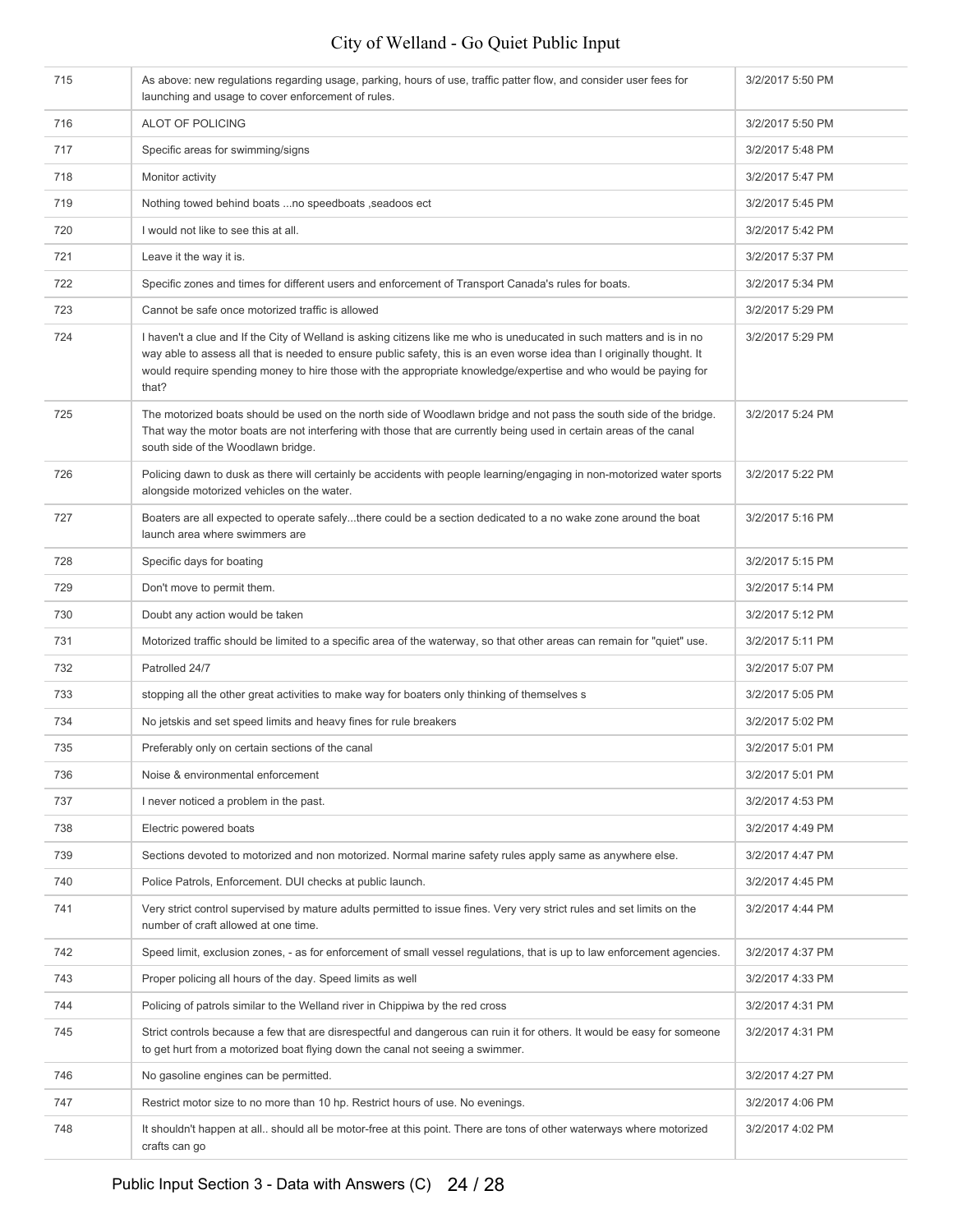| 749 | Who would ensure public safety? Niagara Regional Police? Do they have a police boat other than for rescue<br>purposes? Will City of Welland help pay for a police boat to patrol the Recreational Waterway? I would like to see<br>daily or more checks to ensure motorized pilots are not drunk, impaired by drugs or distracted on their phone while<br>operating their vehicle. A speed limit on the waterway. Limited hours of use. Limited location of use, particularly on<br>days when there are events at the WIFC.                             | 3/2/2017 4:00 PM |
|-----|---------------------------------------------------------------------------------------------------------------------------------------------------------------------------------------------------------------------------------------------------------------------------------------------------------------------------------------------------------------------------------------------------------------------------------------------------------------------------------------------------------------------------------------------------------|------------------|
| 750 | Frankly some people on jet skis just do to understand rules.                                                                                                                                                                                                                                                                                                                                                                                                                                                                                            | 3/2/2017 3:59 PM |
| 751 | Police vessels patrolling the entire waterway 24 hours a day; disignated areas for separate uses                                                                                                                                                                                                                                                                                                                                                                                                                                                        | 3/2/2017 3:58 PM |
| 752 | 1. Emergency services patrols 2. Life preservers along canal 3. Enforcement t of bylaws in regards to waterway use                                                                                                                                                                                                                                                                                                                                                                                                                                      | 3/2/2017 3:56 PM |
| 753 | limit speed limit to 5 km per hour                                                                                                                                                                                                                                                                                                                                                                                                                                                                                                                      | 3/2/2017 3:54 PM |
| 754 | When there are special events going on they should not be allowed. Also there can be designated areas that can be<br>used for the boaters.                                                                                                                                                                                                                                                                                                                                                                                                              | 3/2/2017 3:51 PM |
| 755 | There would absolutely have to be policing at all times all along the canal.                                                                                                                                                                                                                                                                                                                                                                                                                                                                            | 3/2/2017 3:48 PM |
| 756 | Police presence would be required to enforce drinking laws, boating safety laws and enforce no wake zones.                                                                                                                                                                                                                                                                                                                                                                                                                                              | 3/2/2017 3:48 PM |
| 757 | motors in= everyone else out                                                                                                                                                                                                                                                                                                                                                                                                                                                                                                                            | 3/2/2017 3:43 PM |
| 758 | Areas cordoned off for paddling and swimming.                                                                                                                                                                                                                                                                                                                                                                                                                                                                                                           | 3/2/2017 3:42 PM |
| 759 | I expect the bottom of the canal to be inspected to ensure no large objects can harm the bottom of boats. I expect<br>swimmers to be able to have a safe area to swim without having to worry about being hit by a motorized boat.                                                                                                                                                                                                                                                                                                                      | 3/2/2017 3:40 PM |
| 760 | The OPP is responsible to police Ontario's waterways and boater's are required to have their boater's card. Keep the<br>OPP informed of public use times and events.                                                                                                                                                                                                                                                                                                                                                                                    | 3/2/2017 3:37 PM |
| 761 | Lifeguards or rescue personelle on duty at various points along the canal.                                                                                                                                                                                                                                                                                                                                                                                                                                                                              | 3/2/2017 3:33 PM |
| 762 | Cordoned off (buoyed) areas                                                                                                                                                                                                                                                                                                                                                                                                                                                                                                                             | 3/2/2017 3:27 PM |
| 763 | Not allowing children.                                                                                                                                                                                                                                                                                                                                                                                                                                                                                                                                  | 3/2/2017 3:26 PM |
| 764 | Constant supervision would be necessary, which could become very costly.                                                                                                                                                                                                                                                                                                                                                                                                                                                                                | 3/2/2017 3:22 PM |
| 765 | We shouldn't move forward on this proposal and we should continue to restrict boaters from the canal.                                                                                                                                                                                                                                                                                                                                                                                                                                                   | 3/2/2017 3:21 PM |
| 766 | I really hope it doesn't move in that direction. wou Id expect strict rules and I would expect strict rules and regulations<br>put in place. That they are strictly enforced. Strict consequ ences put in place. .                                                                                                                                                                                                                                                                                                                                      | 3/2/2017 3:20 PM |
| 767 | I don't know what you can so other than having your own boat out there enforcing safely laws.                                                                                                                                                                                                                                                                                                                                                                                                                                                           | 3/2/2017 3:14 PM |
| 768 | Proper hours. Proper speed limits.                                                                                                                                                                                                                                                                                                                                                                                                                                                                                                                      | 3/2/2017 3:12 PM |
| 769 | increased patrolling to insure safety to flat water users                                                                                                                                                                                                                                                                                                                                                                                                                                                                                               | 3/2/2017 3:06 PM |
| 770 | Proper docks, police, licenses                                                                                                                                                                                                                                                                                                                                                                                                                                                                                                                          | 3/2/2017 3:03 PM |
| 771 | If any wake-producing motorized boats are allowed, then the vulnerable users (swimmers, kayakers, canoers) should<br>be protected from both dangerous wakes and from collisions. Education/Enforcement may be an issue - how will users<br>know what the maximum motor restrictions are, and how will the City enforce this? Perhaps have designated<br>launching locations with cameras or controlled-access gates for registered users. Public spaces should be alcohol-<br>free. Create a hotline/tipline website for reporting of unsafe operation. | 3/2/2017 3:00 PM |
| 772 | Major restrictions on speed and hours of use                                                                                                                                                                                                                                                                                                                                                                                                                                                                                                            | 3/2/2017 2:58 PM |
| 773 | The city should hire someone to just patrol the waterway to make sure boating rules are being followed, no alcohol is<br>being consumed and that no one is endangering other boaters.                                                                                                                                                                                                                                                                                                                                                                   | 3/2/2017 2:44 PM |
| 774 | Warning signs for divers below . Posted at park. Had a hobby boat doing high speeds off dock. The guy did not know<br>about divers in water.                                                                                                                                                                                                                                                                                                                                                                                                            | 3/2/2017 2:41 PM |
| 775 | Zones can be implemented for the sake of rowing competitions, etc. Keep in mind operators of motorized vessels are<br>already legally required to be licenced and to operate vessels with due regard to safety and the law no different than<br>driving a car down the road.                                                                                                                                                                                                                                                                            | 3/2/2017 2:37 PM |
| 776 | Strict enforcement of the limits in its use.                                                                                                                                                                                                                                                                                                                                                                                                                                                                                                            | 3/2/2017 2:35 PM |
| 777 | Police patrols more frequent. Zero wake laws. Lots of scuba divers and children are in the water. Plus wake board<br>yoga classes.                                                                                                                                                                                                                                                                                                                                                                                                                      | 3/2/2017 2:35 PM |
| 778 | Motorboats are not unsafe                                                                                                                                                                                                                                                                                                                                                                                                                                                                                                                               | 3/2/2017 2:34 PM |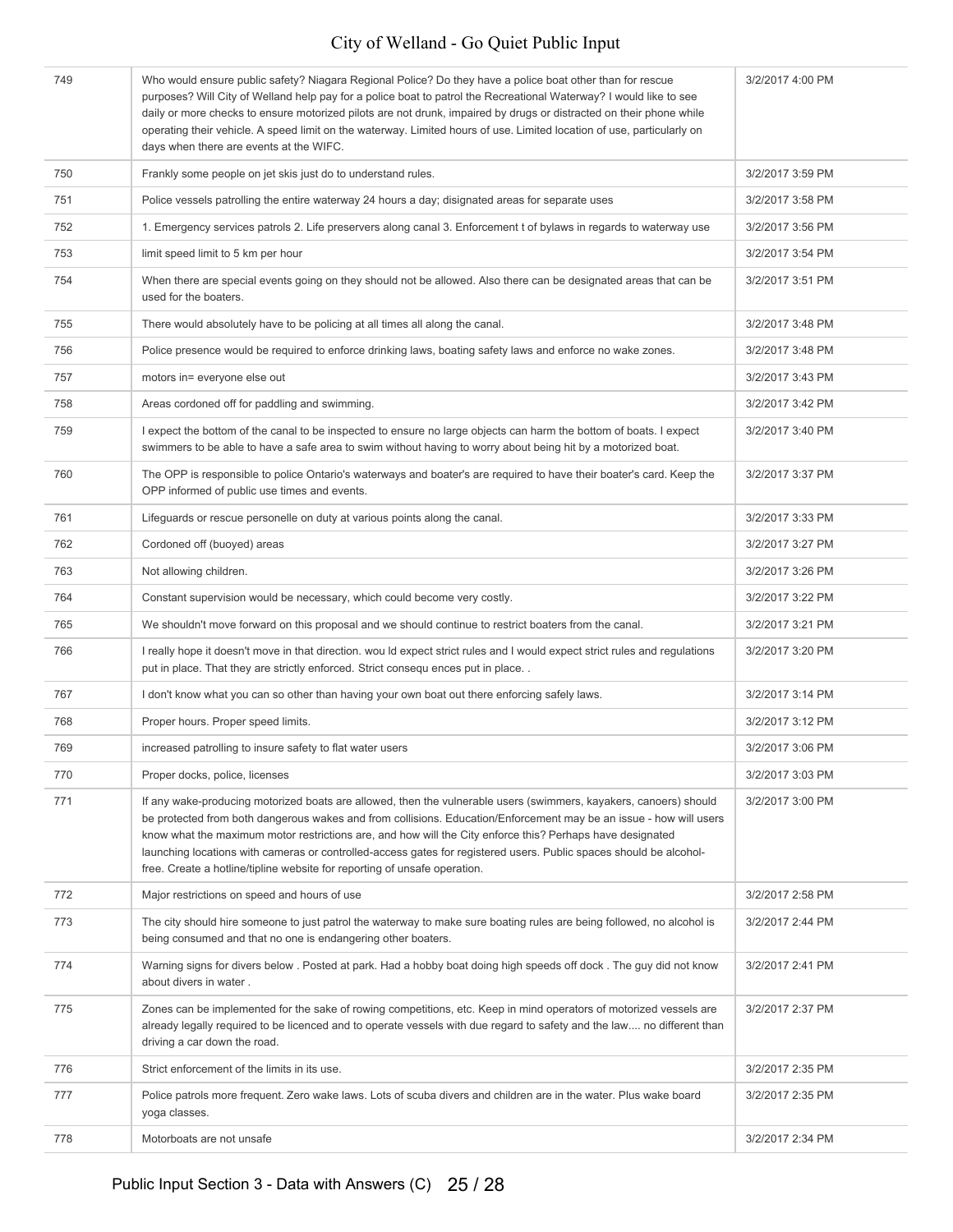| 779 | I would want to see signage in place advising boaters of other people using the waterway & things to watch for, ie;<br>dive flags/bubbles. I would also like to see a police presence on the waterway to enforce the rules, also there shold be<br>speed limits clearly marked along with no wake zones. | 3/2/2017 2:33 PM |
|-----|----------------------------------------------------------------------------------------------------------------------------------------------------------------------------------------------------------------------------------------------------------------------------------------------------------|------------------|
| 780 | Do not permit motorized traffic                                                                                                                                                                                                                                                                          | 3/2/2017 2:33 PM |
| 781 | I would like to see bylaw officer or someone hired to patrol or manage to docking. I don't feel the. Anal is wide enough<br>for skiing or jetski use.                                                                                                                                                    | 3/2/2017 2:30 PM |
| 782 | I don't know how they are going to police the waterway; someone was already killed on the water years ago because<br>of skidoo, so I am unsure                                                                                                                                                           | 3/2/2017 2:26 PM |
| 783 | Speed enforcement                                                                                                                                                                                                                                                                                        | 3/2/2017 2:24 PM |
| 784 | No acceptable to have motorized traffic due to safety and erosion of the canal walls                                                                                                                                                                                                                     | 3/2/2017 2:22 PM |
| 785 | Limit of lanes to separate motorized vehicles from non-motorized, no wake zones to minimize impact on paddlers                                                                                                                                                                                           | 3/2/2017 2:20 PM |
| 786 | No different than boating on Lake Erie, Lake Ontario, Niagara River, Welland River. Boat operators need a provincial<br>boat operator's permit.                                                                                                                                                          | 3/2/2017 2:15 PM |
| 787 | strict rules that are enforced                                                                                                                                                                                                                                                                           | 3/2/2017 2:15 PM |
| 788 | It would be a terrible move to permit this.                                                                                                                                                                                                                                                              | 3/2/2017 2:12 PM |
| 789 | give some people a job (walfare people) and work for pay check                                                                                                                                                                                                                                           | 3/2/2017 2:11 PM |
| 790 | Hefty charge to cover the cost of enforement and safety everytime that it is used                                                                                                                                                                                                                        | 3/2/2017 2:11 PM |
| 791 | Speed and nuisance monitoring                                                                                                                                                                                                                                                                            | 3/2/2017 2:11 PM |
| 792 | The Welland River is acceptable for motor boats. Keep the canal for non motorized activities.                                                                                                                                                                                                            | 3/2/2017 2:09 PM |
| 793 | No matter what steps are planned, they never get enforced to any extent. No money for proper enforcement.                                                                                                                                                                                                | 3/2/2017 2:04 PM |
| 794 | where would they be allow only by the old bridge.                                                                                                                                                                                                                                                        | 3/2/2017 2:03 PM |
| 795 | Cameras, boat patrols, police presence, humane society presence, NPCA presence. Make the users pay for a permit<br>and impose a minimum \$1,000 fine for operating a motorized craft on the canal without a permit.                                                                                      | 3/2/2017 2:03 PM |
| 796 | Policing                                                                                                                                                                                                                                                                                                 | 3/2/2017 1:58 PM |
| 797 | Boaters should have valid insurance and could sign waivers at launch.                                                                                                                                                                                                                                    | 3/2/2017 1:58 PM |
| 798 | Covered this above (designated areas for non motorized and motorized activities to keep them separate). Also,<br>specific days when motorized boats are not permitted (during the Canal Float, during canal side concerts etc) when<br>the noise and safety risk would be heightened.                    | 3/2/2017 1:54 PM |
| 799 | Very careful thought would have to be made and concern for liability would increase dramatically.                                                                                                                                                                                                        | 3/2/2017 1:51 PM |
| 800 | Would have to carry dive flag but most boaters dont know what they mean                                                                                                                                                                                                                                  | 3/2/2017 1:44 PM |
| 801 | There should be entry/exit points for scuba divers that are roped off from other traffic.                                                                                                                                                                                                                | 3/2/2017 1:44 PM |
| 802 | There should be very tight restrictions, limiting motorized traffic to a spe if OC area, with a very low speed limit                                                                                                                                                                                     | 3/2/2017 1:38 PM |
| 803 | regular patrol to ensure compliance with current by-law                                                                                                                                                                                                                                                  | 3/2/2017 1:38 PM |
| 804 | Bridge repairs and protection of non motorized users. I almost died in the canal after almost being hit by a seadoo<br>while swimming in the past                                                                                                                                                        | 3/2/2017 1:36 PM |
| 805 | Proper monitoring and strict enforcement                                                                                                                                                                                                                                                                 | 3/2/2017 1:35 PM |
| 806 | If there is no ability to enforce regulations then it should remain as is                                                                                                                                                                                                                                | 3/2/2017 1:33 PM |
| 807 | Good luck with that - it would be difficult to enforce.                                                                                                                                                                                                                                                  | 3/2/2017 1:30 PM |
| 808 | Make it for Family used only                                                                                                                                                                                                                                                                             | 3/2/2017 1:29 PM |
| 809 | Law enforcement on the water. Boat checks, etc. No different than lakes at cottages etc.                                                                                                                                                                                                                 | 3/2/2017 1:29 PM |
| 810 | Dock checks to ensure motor size is acceptable and boat patrols to make sure people are being courteous and not<br>endangering others.                                                                                                                                                                   | 3/2/2017 1:27 PM |
| 811 | Designated areas for motorized and non-motorized craft                                                                                                                                                                                                                                                   | 3/2/2017 1:26 PM |
| 812 | I don't think the City should be spending money on to babysit the canal.                                                                                                                                                                                                                                 | 3/2/2017 1:26 PM |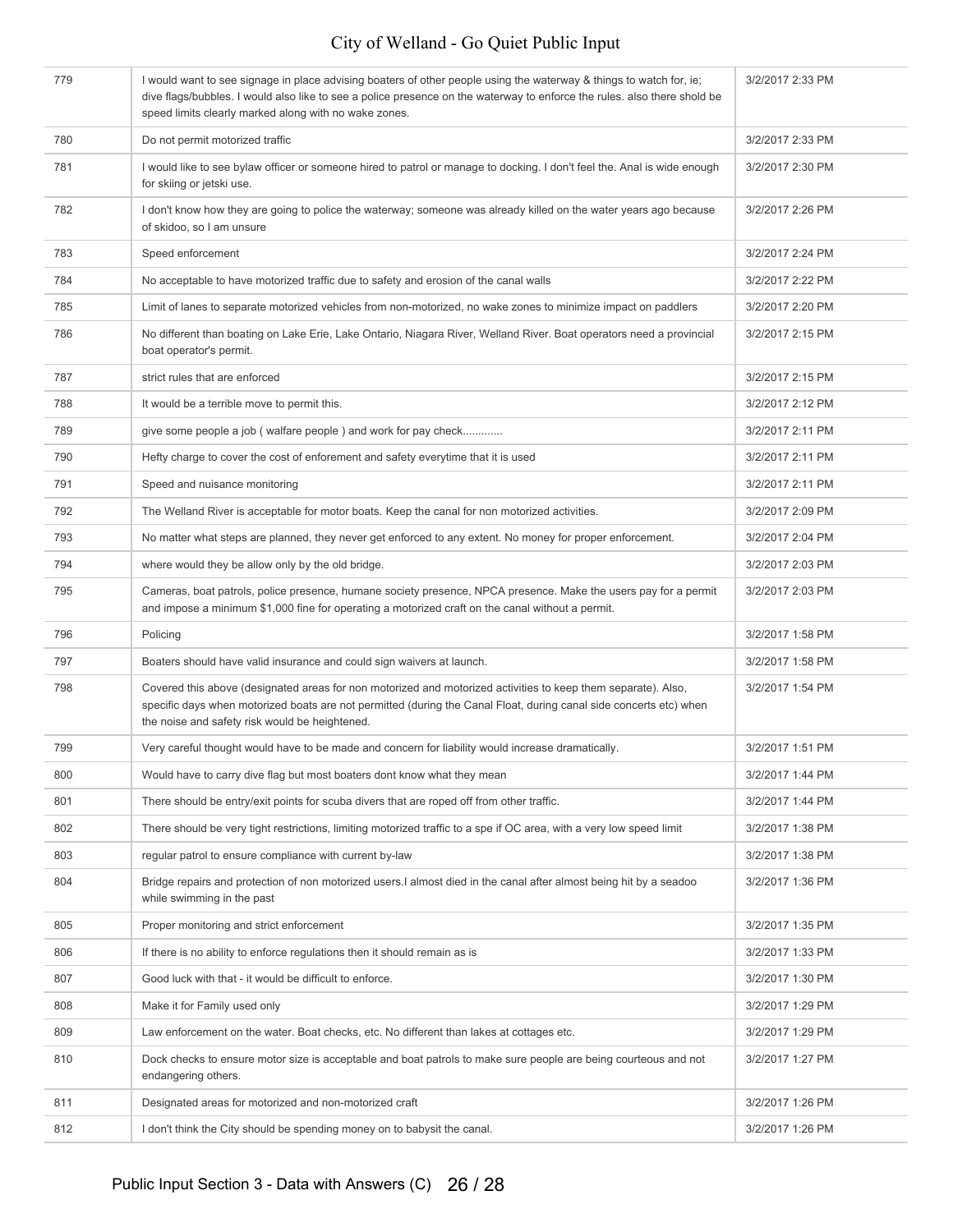| 813 | Have boats prohibited at the scuba park and swing bridge                                                                                                                                                                                                                                                                                        | 3/2/2017 1:25 PM  |
|-----|-------------------------------------------------------------------------------------------------------------------------------------------------------------------------------------------------------------------------------------------------------------------------------------------------------------------------------------------------|-------------------|
| 814 | Sectioned off days and times to protect open water swimmers and small boats such as rowing shellls and<br>Canoe/kayak                                                                                                                                                                                                                           | 3/2/2017 1:22 PM  |
| 815 | Have a student employee having people sign a wiver when the launch their watercraft.                                                                                                                                                                                                                                                            | 3/2/2017 1:21 PM  |
| 816 | Enforceable rules and regulations. Monitoring of WRW. Acceptable use times. etc.                                                                                                                                                                                                                                                                | 3/2/2017 1:16 PM  |
| 817 | Speed limit and signs to be aware of scuba divers                                                                                                                                                                                                                                                                                               | 3/2/2017 1:16 PM  |
| 818 | Monitored/Patrolled and in designated areas for boating, swimming etc.                                                                                                                                                                                                                                                                          | 3/2/2017 1:12 PM  |
| 819 | proper boat launches and parking. Restricted hours of use. Restricted speeds. Restricted wakes, etc. It could be set<br>up with a permit only use, where the users purchase a yearly or daily permit to help fund maintenance, etc. It works for<br>the OFSC north                                                                              | 3/2/2017 1:12 PM  |
| 820 | Limit wake size, similar to harbour regulations in other locations.                                                                                                                                                                                                                                                                             | 3/2/2017 1:10 PM  |
| 821 | Staffed patrols, severe penalties for abusers                                                                                                                                                                                                                                                                                                   | 3/2/2017 1:10 PM  |
| 822 | I would stop going here as I would have no reason to I'm just as safe closer to home off the shore in Erie or Ontario<br>and have less chances in a big area of getting hit or having a run in with a boat                                                                                                                                      | 3/2/2017 1:08 PM  |
| 823 | No wake and no jet skis. Under 5mph at all times. Police on the water checking speed and alchol consumption would<br>be absolutely mandatory. No motor boats after dark to protect evening paddlers and night fishing.                                                                                                                          | 3/2/2017 1:06 PM  |
| 824 | speed limit                                                                                                                                                                                                                                                                                                                                     | 3/2/2017 1:05 PM  |
| 825 | I would hope that they would not let them in the area of the SNCC club house                                                                                                                                                                                                                                                                    | 3/2/2017 1:04 PM  |
| 826 | Patrolled and strict enforced rules                                                                                                                                                                                                                                                                                                             | 3/2/2017 1:02 PM  |
| 827 | Section would have to be roped off just for those boats because I would hate to read about a kayaker tipping over<br>because some boater was reckless and went too fastthe water is not fun in a kayak/canoe or swimming, if we<br>wanted waves, we'd go to the lake. You would need a by-law officer on the water - very costly to tax payers. | 3/2/2017 12:59 PM |
| 828 | That the city enforce all provincial and federal laws surrounding boating and enforce a strict curfew that restricts boats<br>from operating from dusk until dawn.                                                                                                                                                                              | 3/2/2017 12:59 PM |
| 829 | on duty by law officers, boat permits, time of day use, sectioned off areas for boating                                                                                                                                                                                                                                                         | 3/2/2017 12:58 PM |
| 830 | Restrictions on where and when motorboats can be used                                                                                                                                                                                                                                                                                           | 3/2/2017 12:53 PM |
| 831 | restricted areas                                                                                                                                                                                                                                                                                                                                | 3/2/2017 12:51 PM |
| 832 | Daily on water police presence from March (water thaw) til Nov (or when water freezes)                                                                                                                                                                                                                                                          | 3/2/2017 12:46 PM |
| 833 | Strict policing of speed and noise which will be challenging                                                                                                                                                                                                                                                                                    | 3/2/2017 12:44 PM |
| 834 | Not allowing the use of motors                                                                                                                                                                                                                                                                                                                  | 3/2/2017 12:41 PM |
| 835 | Enforcement of the law                                                                                                                                                                                                                                                                                                                          | 3/2/2017 12:39 PM |
| 836 | I wouldn't even know where to begin! Boat traffic would mess up a lot of how paddles use the canal. For example<br>rowers treat the canal like a road. Go down on the right, come back up on the left. I wouldn't even know how to add<br>boats into the picture                                                                                | 3/2/2017 12:36 PM |
| 837 | Some sort of enforcement for those whochoose to use other motorized boats                                                                                                                                                                                                                                                                       | 3/2/2017 12:33 PM |
| 838 | Limit power, restricted areas for non motorized activities, restricted days for special events, CONSISTENT<br>ENFORCEMENT of policies, as well as better funding for maintenance and enforcement.                                                                                                                                               | 3/2/2017 12:31 PM |
| 839 | full time policing                                                                                                                                                                                                                                                                                                                              | 3/2/2017 12:27 PM |
| 840 | More police traffic, barriers to prohibit motorized traffic in designated areas                                                                                                                                                                                                                                                                 | 3/2/2017 12:23 PM |
| 841 | yearly permit, limited speed zone areas.                                                                                                                                                                                                                                                                                                        | 3/2/2017 12:21 PM |
| 842 | don't have both at same time, different days for motored and un-motored                                                                                                                                                                                                                                                                         | 3/2/2017 12:13 PM |
| 843 | Mandatory lifejackets, life rings placed intermittently along the shores, and common sense.                                                                                                                                                                                                                                                     | 3/2/2017 12:13 PM |
| 844 | Perhaps have deisgnated times that motorized vehichles can be allowed on the waterway. Fines for those using the<br>waterway outside those times.                                                                                                                                                                                               | 3/2/2017 12:04 PM |